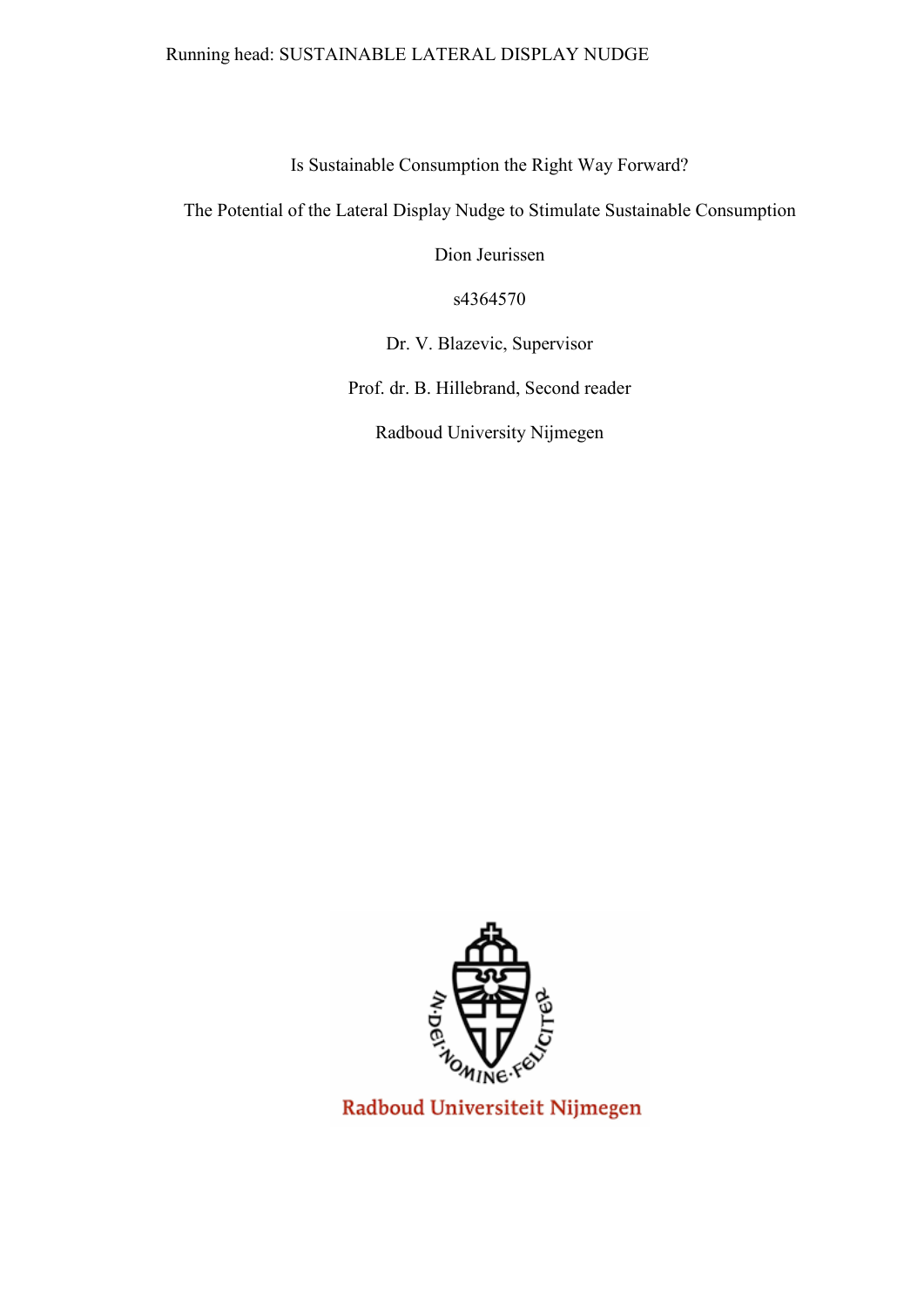#### Abstract

Overconsumption of natural resources leads to a variety of serious environmental problems. Sustainable consumption needs to be stimulated to protect the future of the Earth. Recently, the consumption of healthy food was stimulated by laterally changing the display position, referred to as the lateral display nudge*.* Can the lateral display nudge be implemented to stimulate sustainable consumption? An online experiment was conducted in which a phone case design website is simulated. Participants could choose between options for several components of the phone case, some of which have a sustainable option, using so-called configurators. In different conditions, the lateral position of the sustainable option was manipulated. The results indicate that that the lateral display nudge did not have an influence on the choice for sustainable options. Further research is needed to examine the potential of the lateral display nudge to stimulate sustainability and to examine the potential of other nudges to stimulate sustainability using product configurators.

*Keywords:* Sustainable consumption, green nudges, mass customization, product configurators, lateral display manipulation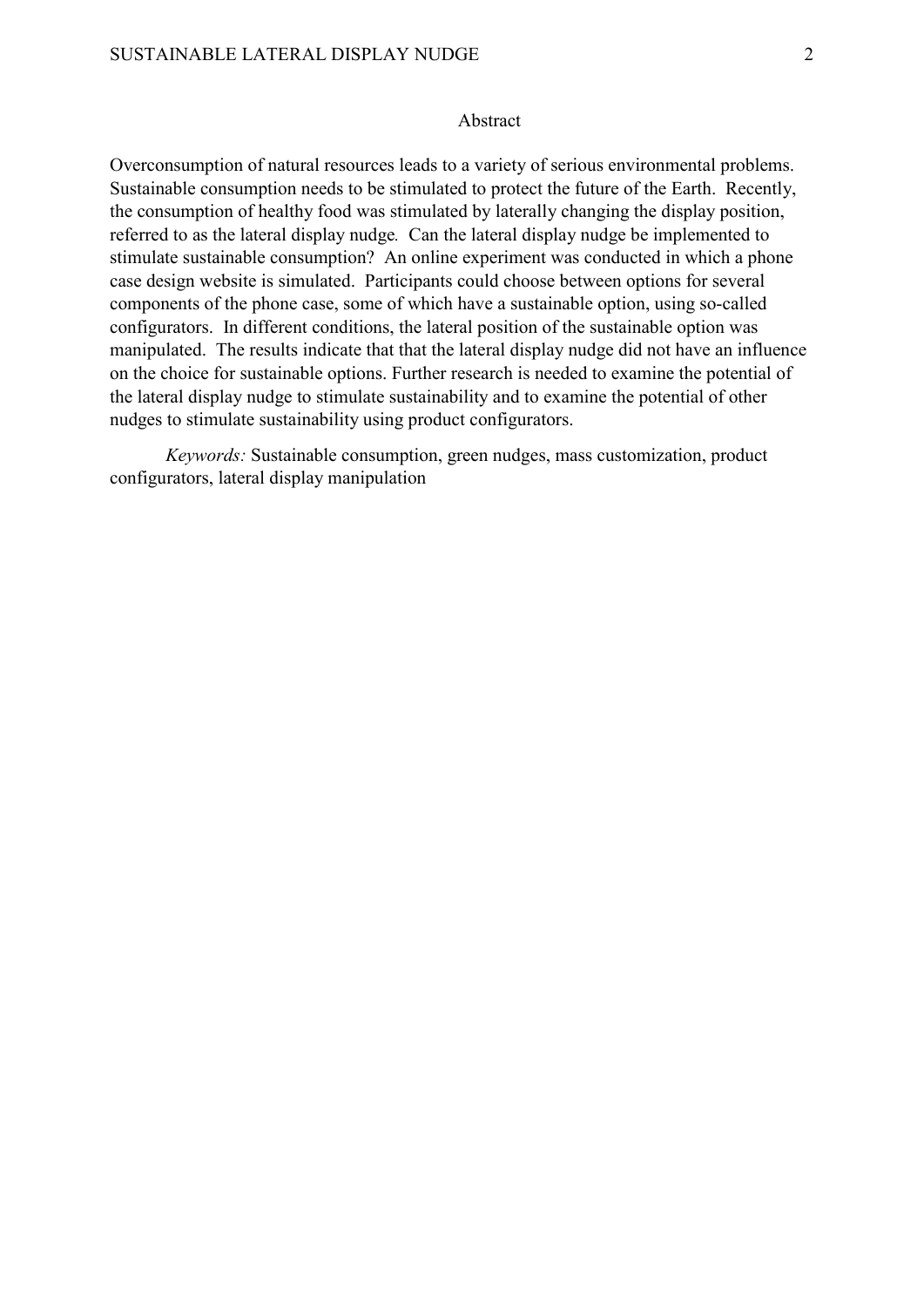# **Table of Contents**

| Stimulating Sustainable consumption in a Mass Customization model 12 |  |
|----------------------------------------------------------------------|--|
|                                                                      |  |
|                                                                      |  |
|                                                                      |  |
|                                                                      |  |
|                                                                      |  |
|                                                                      |  |
|                                                                      |  |
|                                                                      |  |
|                                                                      |  |
|                                                                      |  |
|                                                                      |  |
|                                                                      |  |
|                                                                      |  |
|                                                                      |  |
|                                                                      |  |
|                                                                      |  |
|                                                                      |  |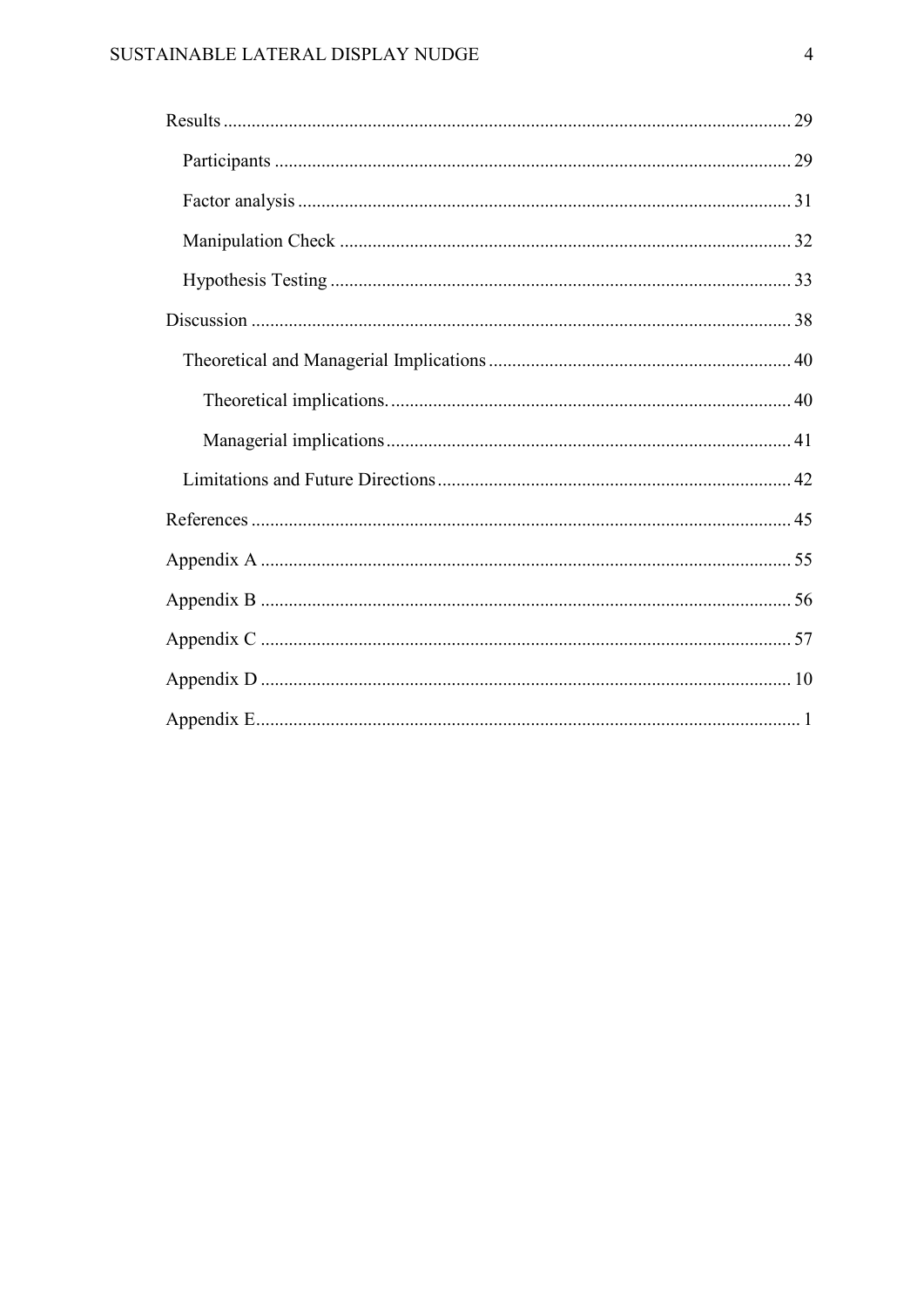# Is Sustainable Consumption the Right Way Forward?

During recent decades, we have shifted towards a consumer society, where consumption is seen as the primary way of achieving happiness (Brown & Cameron, 2000). The global consumption has grown explosively and the comfort, convenience, and choices of consuming are unparalleled (Sustainable Consumption Roundtable, 2006). However, this led to an excess consumption of goods, referred to as overconsumption, and is starting to put a strain on the earth and its natural resources (Chen & Chai, 2010). Major threats to the Earth's environment are caused by our unsustainable consumption patterns. Except for the wellknown consequences like global warming and the destruction of the ozone layer, other threats caused by human behavior include; increased exposure to toxic chemicals, loss of biodiversity, land degradation (Oskamp, 2000), and a whole range of other environmental impacts (Princen, 1999). Changes are necessary if we want to keep the planet habitable for future generations.

The increasing awareness of the environmental issues caused by overconsumption has lead to the emergence of sustainable development, that promotes sustainable production and consumption (Joshi & Rahman, 2015). Industrial ecology has successfully improved the resource efficiency of production systems. However, sustainable production in itself is not enough to achieve sustainable development. Technological advancements are important but will not ensure that consumers consume in an environmentally friendly way nor that the scale of consumption will remain within the ecological boundaries. In order to achieve sustainable development, change is needed in human behavior and the current unsustainable consumption culture (Jackson, 2005).

Consumers acknowledge this and show an increasing interest in sustainable consumption (Berry & Mceachern, 2005), like the consumption of green products (Rex & Baumann, 2007), that have a low impact on the environment (Janssen & Jager, 2002). However, a positive attitude or intention towards sustainable consumption does not necessarily translate into behavior (Grunert, Hieke, & Wills, 2014). Research consistently finds a gap between sustainable consumption intentions and actual purchase behavior (e.g., Vermeir & Verbeke, 2006; Bray, Johns, & Killburn, 2011; de Barcellos, Krystallis, de Melo Saab, Kügler, & Grunert, 2011). A growing body of research examines the factors impeding this intention-behavior relationship (e.g., Bray et al., 2011; Kollmuss & Agyeman, 2002; Carrigan & Attalla, 2001; Carrington, & Whitwell, 2014; Johnstone & Tan, 2015), but integrating the principles of sustainable consumption into everyday behavior remains a major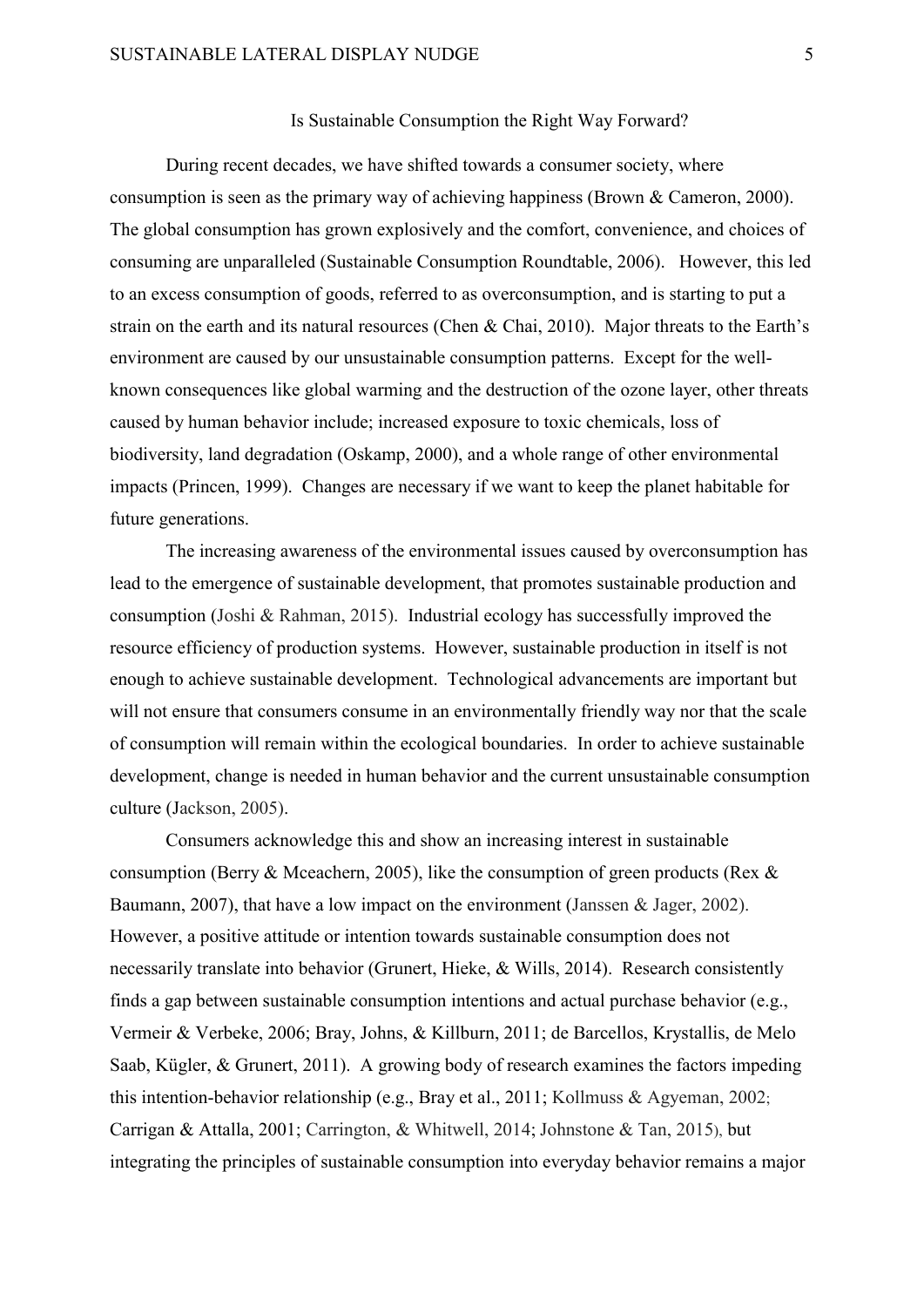policy challenge for governments (Seyfang, 2006). The most common policy is still the provision of information to educate consumers on pro-environmental behavior, which is often not enough to bridge the intention-behavior gap (O'Rourke & Ringer, 2015). Conventional policy methods rely on rational behavior (Venkatachalam, 2008), while in reality, humans have bounded rationality. Humans are prone to biases and rely on rules of thumb and habits to make decisions (Thaler & Sunstein, 2008). In order to ensure a more sustainable consumption culture, consumers might need a little "push" that helps them to translate their intentions into behavior. Insights from consumer behavior can help to understand this behavior and aid in making more effective and efficient policies (Lehner, Mont & Heiskanen, 2016).

A relatively new concept in consumer behavior that capitalizes on the bounded rationality in human decision making is nudging. Nudges refer to simple changes in the decision context of consumers that give them a little push in the right direction without forbidding any options. They work by addressing biases and heuristic cues in consumer decision making (Van Kleef & van Trijp, 2018). Nudges are a cost-efficient way to alter consumer behavior since no economic incentives are given and can solve a wide range of policy problems (Benartzi et al., 2017). More relevantly, nudge tools are a promising tool to stimulate sustainability (e.g. Sunstein & Reisch, 2014., Lehner et al., 2016; Hankammer, Kleer & Piller, 2018b).

Recently, a nudge was successfully used to enhance the preference for a healthy meal choice by making a simple change in the lateral position in which the meals were displayed (Romero & Biswas, 2016). More concretely, participants showed a relatively greater preference for the healthy item when it was displayed on the left of the unhealthy item than when it was displayed on the right of the unhealthy item. Furthermore, when the healthy item was displayed on the left it led to a higher subsequent consumption volume. The underlying theories of the research are based on *mental representations*; e.g. humans tend to mentally organize increasing magnitudes from the left to the right. In the example of food choices, Romero and Biswas (2016) argue that individuals see healthy foods as less filling, lighter, less tasty and having few calories as unhealthy foods and will therefore mentally map the healthy food choice on the left. When the real display was consistent with their so-called mental representation (healthy food choice is displayed on the left relative to the unhealthy choice), it increased the preference and the subsequent consumption volume of the healthy food choice.

Given the efficiency and simplicity of this nudge, hereafter referred to as *the lateral display nudge*, it would be very interesting to see if this nudge is adaptable and can be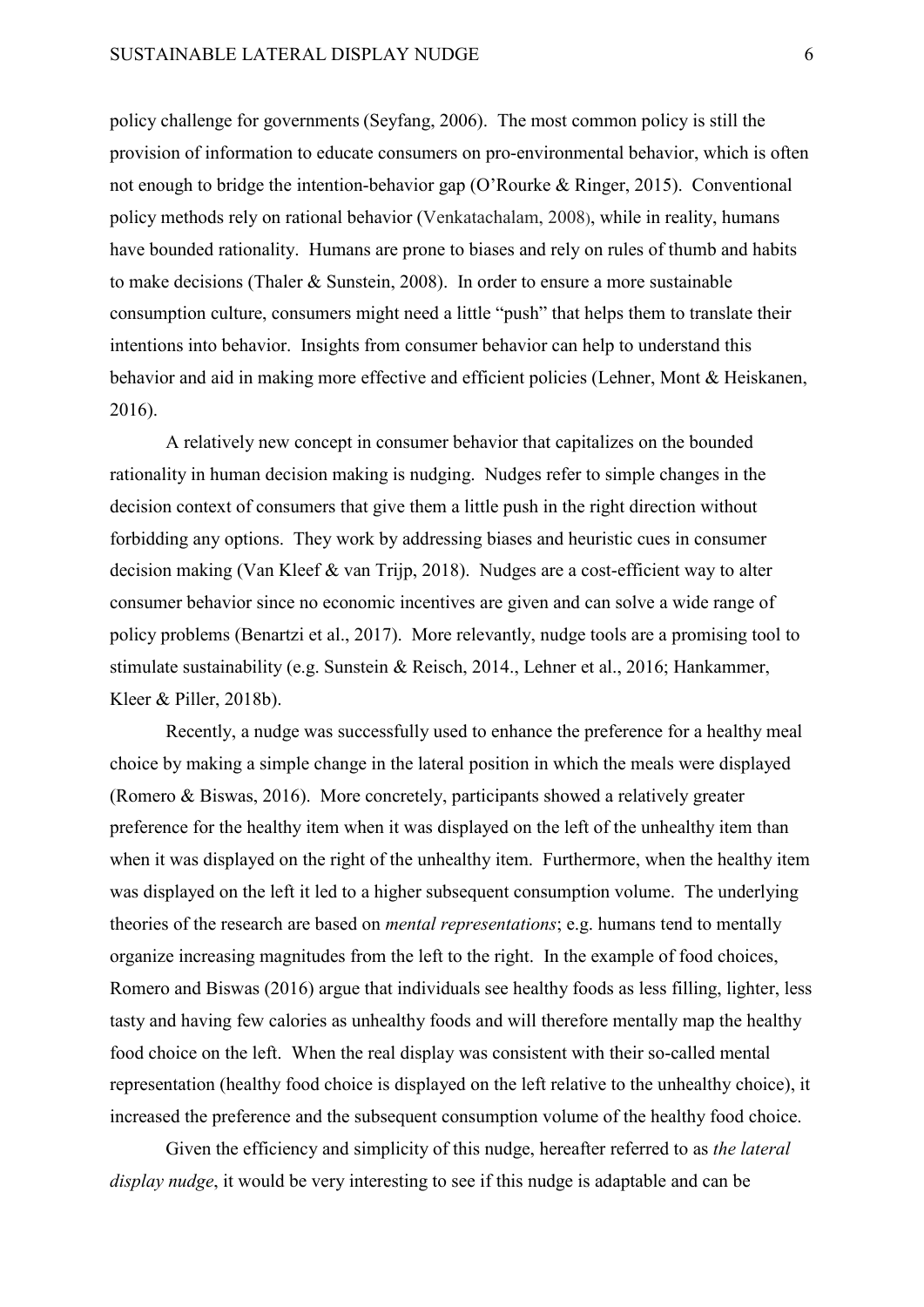implemented to encourage sustainable consumption. A business model that might have the potential to implement the lateral display nudge is mass customization. In this business model, products are mass produced but consumers are able to modify the product towards their own needs by using special toolkits, or product configurators, that are provided by the business. An example of a mass customization e-retailer that provides customers with a sustainable option in their product configurator is Vistaprint. Vistaprint enables customers to customize their own business cards on their website. Customers have to make choices for several components of the product (e.g. paper thickness, material, the shape of corners). When choosing the material of the business cards, customers have the option to choose sustainable materials like recycled matte or Kraft (Figure 1). Selecting an option will expose the customer to additional information like the feel of the paper, a description of the selected material and, when applicable, sustainability information.

## **Removed due to copyright considerations.**

*Figure 1.* Example of an online configurator with a sustainable option. From Vistaprint (n.d.).

As shown in the figure, the paper material "recycled matte" is on the left side and "Kraft" is on the right side, does the lateral position of these sustainable options influence their preference? Product configurators allow for convenient implementation of the lateral display nudge since the lateral position of the options can be easily adjusted.

Furthermore, the mass customization business model is a promising environment to stimulate sustainability because the high production volume enhances the impact of an effective nudge and configurators have shown potential to incorporate nudges that increase sustainability. For example, recent research showed that mass customization companies can nudge consumers towards the sustainable option by making small changes to the product configurators (Hankammer et al., 2018b). In their experiment, an online television product configuration website was simulated where participants could make choices for several attributes of the TV (e.g. screen size or material of the frame). For the components that had a sustainable option (e.g. frame out of bioplastic instead of plastic or aluminum), it turned out that if the sustainable option was the default option, it significantly increased the choice for the sustainable option. Whilst the effectiveness of default nudges have been well documented (See e.g. Johnson & Goldstein, 2003), the potential of the lateral display nudge has been unexplored in its potential to stimulate sustainable consumption.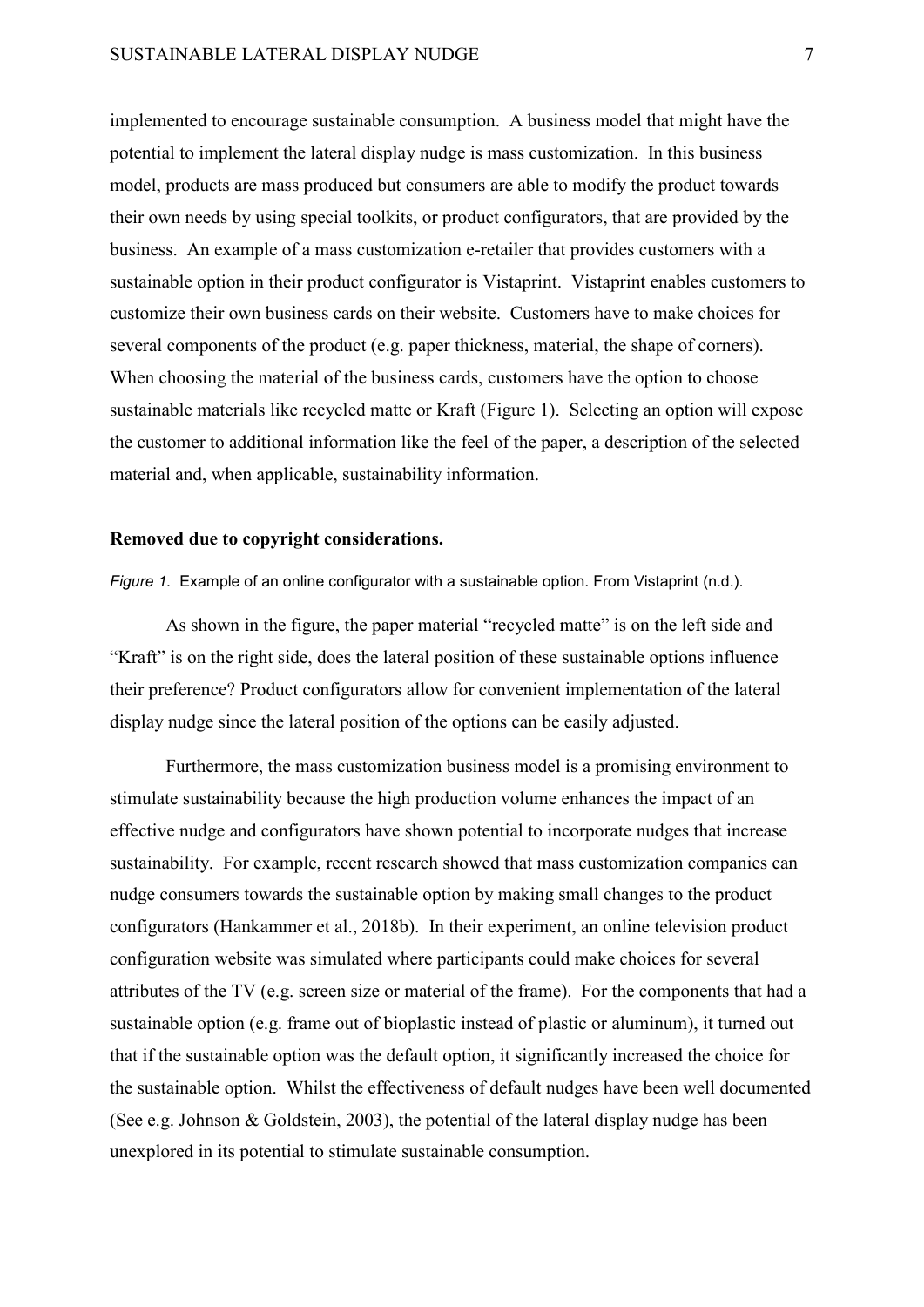#### **Objective and Research Question**

Answering the call for research on alternative nudges that can stimulate sustainability in an online mass customization context (Hankammer et al., 2018b), the objective of this research is to examine the potential of the lateral display nudge to stimulate sustainable consumption using product configurators. Instead of making the sustainable option the default option, the lateral display position of the sustainable options will be altered to align with the mental representations of the customers, which subsequently, might increase the preference for the sustainable options. This leads to the following research question:

"Can consumers be nudged to choose the sustainable options by implementing the lateral display nudge in a mass customization context?"

The results of this research contribute to existing knowledge by (1) providing insights in to the opportunities for companies and policymakers to promote sustainable consumption, (2) extending on research of the potential of nudges to promote sustainability, (3) providing additional insights into the flexibility of the lateral display nudge, and (4) further examining the potential of configurators to stimulate sustainable consumption.

An online experiment was conducted where participants customized their own phone case using a simulated online mass customization webshop. The participants used product configurators to choose between several options for each component of the phone case (e.g. material). Some of these components had a sustainable option (e.g. plastic as unsustainable option and bamboo as a sustainable option for material). In different conditions, the lateral display nudge was tested by changing the lateral position of the sustainable options in the product configurators.

# **Outline**

The remainder of this paper will be constructed as follows: First, an overview will be given of the theoretical background related to sustainable consumption, mass customization, and the lateral display nudge. This background leads to the hypothesis and an illustration of the conceptual model (chapter 2). Secondly, the methodology for the pretests and online experiment will be discussed (chapter 3). Thirdly, the results will be presented (chapter 4), which is finally followed by a discussion, the theoretical and managerial implications, and the limitations and future directions of the research (chapter 5).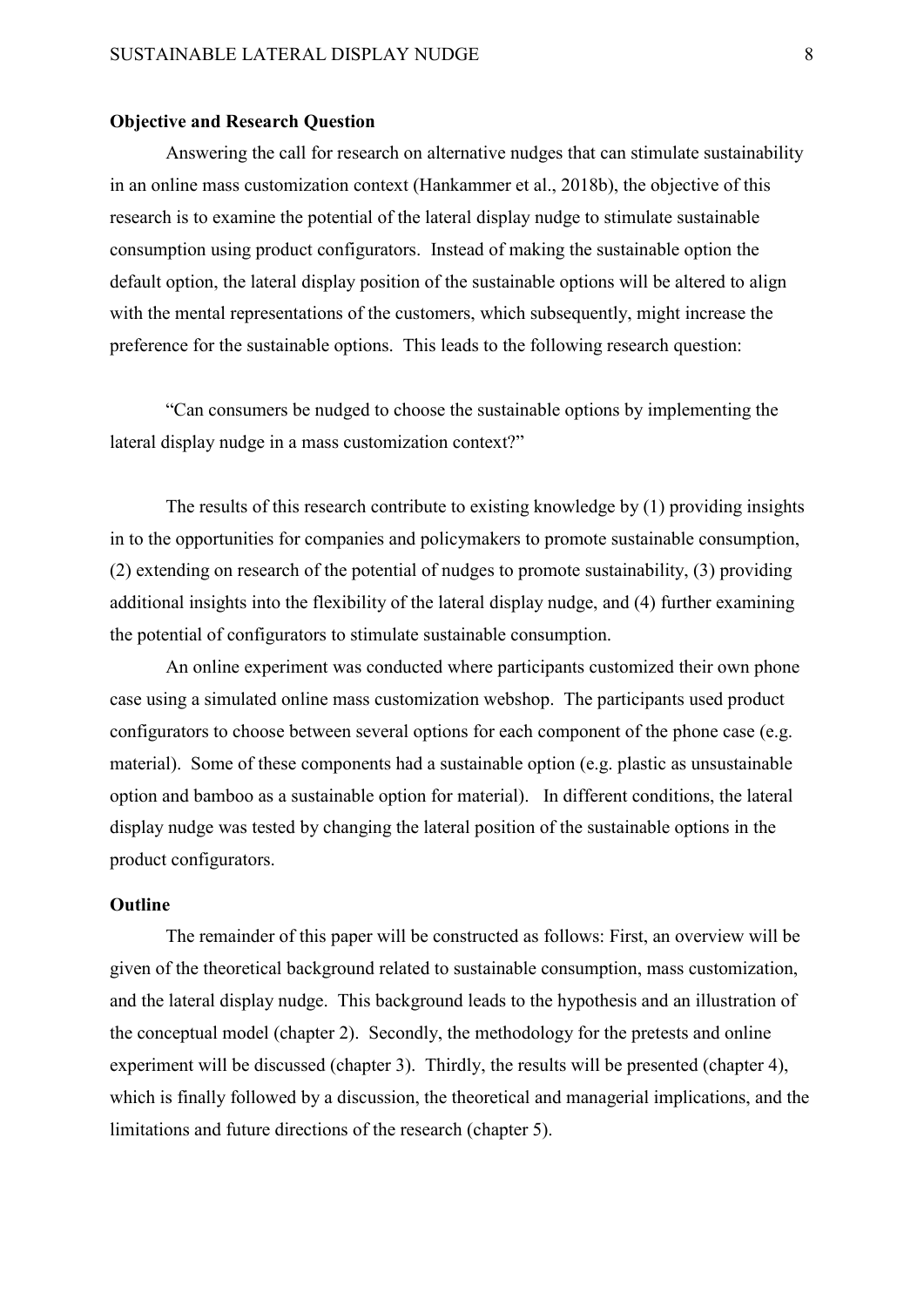### **Theoretical Background and Hypothesis**

#### **Sustainable Consumption**

The overconsumption of natural resources is one of the main causes of a number of environmental problems that threaten both the environment and human life. To overcome these threats, urgent changes are needed in human behavior and their current cultural patterns of unsustainable consumption (Oskamp, 2000). The problem of overconsumption is deeply rooted in the current social and economic paradigms and solutions thus require a wider view than just environmental protection. Therefore, the global society has shifted focus towards sustainability, which also considers the economic and social dimension of the problem (Finkbeiner, Schau, Lehmann, & Traverso, 2010). The concept of sustainable development was firmly established nationwide in 1992 at the United Nations Conference on Environment and Development (UNCED) held in Rio de Janeiro.

The Rio conference stated the pursuit of sustainable consumption and production as one of the main pillars of achieving sustainable development (Barber, 2003). Improving the current technologies of production is helpful but only solves a part of the problem and, in itself, is not sufficient to solve the challenges we face. The scale of the consumption, especially in industrialized countries, overwhelms the improvements made by technological innovations (Mont, 2004). Furthermore, an improvement in the eco-efficiency of consumption is often compensated by an increase in consumption, the so-called rebound effect (e.g. Sorrell & Dimitropoulos, 2008; Greening, Greene & Difiglio, 2000; Binswanger, 2001; Hertwich, 2005). Therefore, changes need to be sought out in consumption levels and patterns (Mont, 2004).

Consequently, sustainable consumption has become an important objective of the global agenda. The Oslo symposium of sustainable consumption in 1994 defined sustainable consumption as: "the use of services and related products which respond to basic needs and bring a better [quality of life](https://en.wikipedia.org/wiki/Quality_of_life) while minimizing the use of natural resources and toxic materials as well as emissions of waste and pollutants over the life cycle of the service or product so as not to jeopardize the needs of future generations." (Norwegian Ministry of the Environment, 1994). The key principles of sustainable consumption thus require changes in the current consumption patterns (Fuchs & Lorek, 2005), and largely depend on the motivation and ability of customers to change their behavior (Peattie, 2010). Some consumers, labeled as ethical or green consumers, engage in sustainable behavior without governmental intervention (Connolly & Prothero, 2008). However, there remains a large attitude-behavior gap for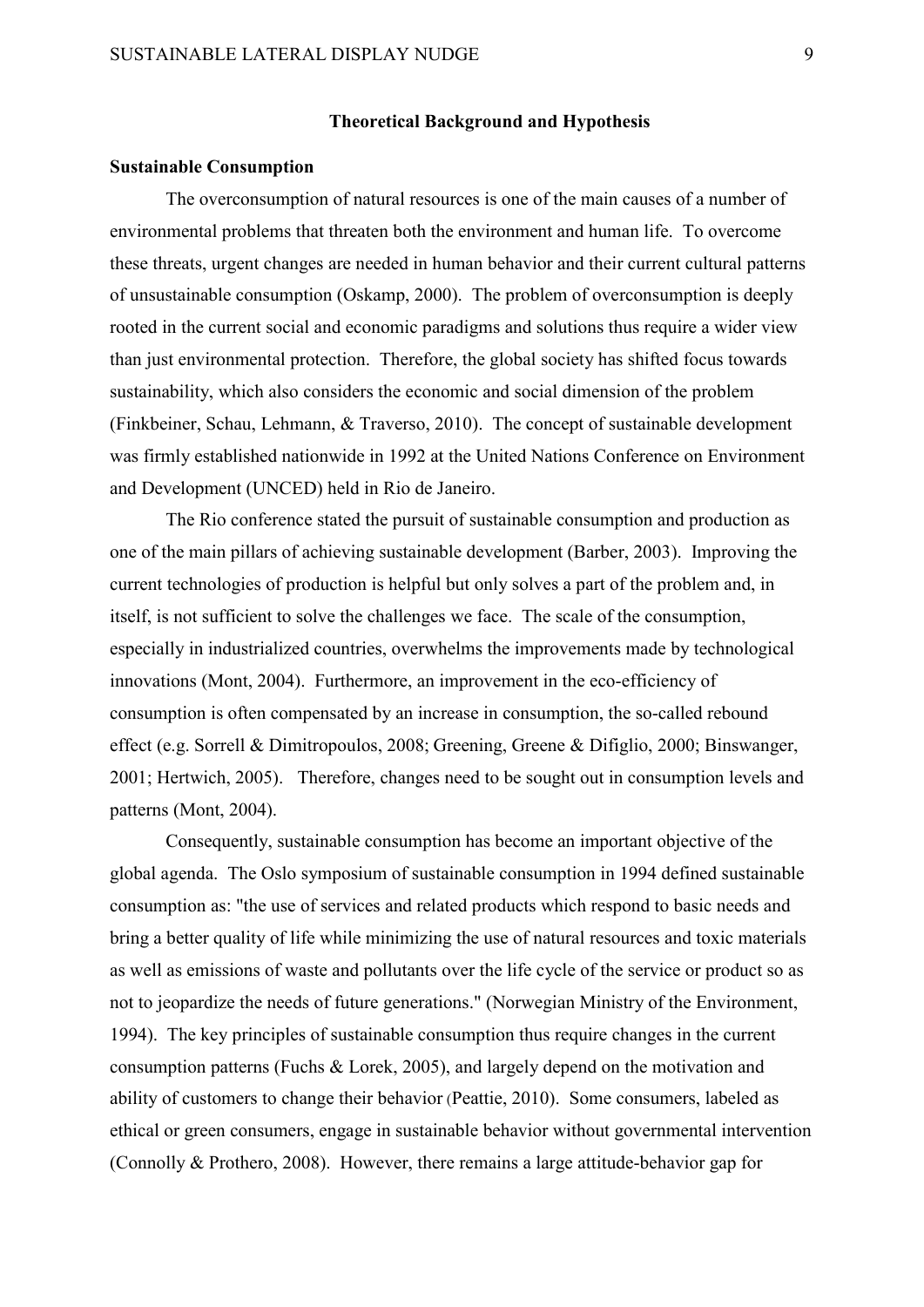consumers that show an intention to act in an environmentally friendly way (e.g., Vermeir & Verbeke, 2006; Bray et al., 2011; de Barcellos et al., 2011). Customers face the moral dilemma of paying a price, sacrificing personal gain, in favor of a somewhat intangible and abstract benefit for the environment (Sachdeva, Jordan & Mazar, 2015). Assisting consumers to overcome the attitude-behavior gap can pose a significant challenge for policymakers, but insights from consumer behavior can aid in facilitating this change (Lehner et al., 2016). Green consumption can be stimulated by changing the decision context of green consumption choices (Sachdeva et al., 2015).

#### **Nudging**

Environmental policymakers traditionally focused on providing information to motivate sustainable consumption (O'Rourke & Ringer, 2015), but these policies mostly rely on unbounded rational behavior of customers (Venkatachalam, 2008). In reality, individuals are prone to biases and do not act completely rational (Thaler & Sunstein, 2008). As a consequence, behavioral environmental policies that utilize the bounded rationality of human decision making have surfaced as complementary policy tools. An important policy instrument of the behavioral environmental policies is the use of green nudges (Schubert, 2017). Nudging is defined as: "any aspect of the [choice architecture](https://en.wikipedia.org/wiki/Choice_architecture) that alters people's behavior in a predictable way without forbidding any options or significantly changing their economic incentives" (Thaler & Sunstein, 2008, p. 6). The choice architecture refers to the context in which the decision is made (Quigley, 2013), or "the way the choices are presented, framed and structured" (Schubert, 2017, p. 3). Accordingly, the choice architecture in this research is mostly related to the structure of the product configurators, which will be elaborated upon in a later chapter.

Green nudges are nudges that try to stimulate sustainable behavior. For example, a dominant part of the research on green nudges examines the use of nudges to stimulate energy conversation (Schubert, 2017). According to Schubert, green nudges can be divided into three categories. Firstly, green nudges that use the desire of customers to express themselves by engaging in pro-environmental behavior by either simplification of information or making certain product characteristics more salient. The lateral display nudge that is examined in this research focusses on facilitating green behavior directly by presenting the information in a way that fits the information processing and decision-making processes of the individuals, which reduces the cognitive costs needed to make the sustainable choice. This type of nudge corresponds to the first category of green nudges described by Schubert.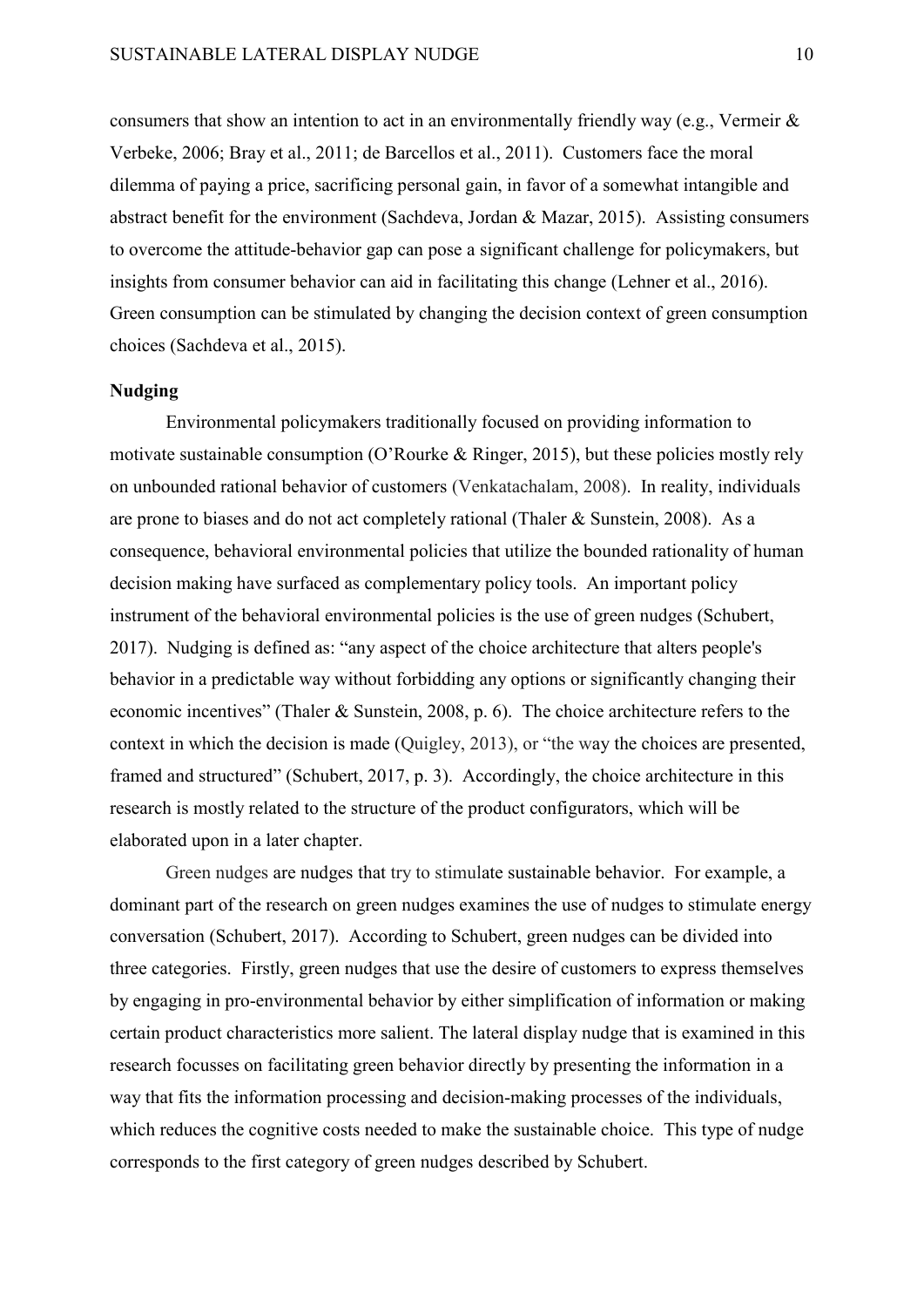Secondly, green nudges that use people's tendency to compare themselves to others. These work for example by using social norms to exert peer pressure to engage in proenvironmental behavior. Lastly, green nudges that utilize the effects of default options. People dislike engaging in active choices and tend to stick with the default option. The research by Hankammer et al. (2018b) successfully implemented the default effects of defaults options to stimulate sustainable consumption.

## **Mass Customization**

The term mass customization was introduced in the book *Future Perfect* by Davis (1989). In the book, Davis argued that the established industry at that time consisting of either mass production or individually customized products. Mass production has the advantage of economies of scale but in essence, cannot distinguish between customers' individual needs. Customized products, on the contrary, can be adapted to the need of the consumer but have the problem of high costs per unit. To solve the dilemma of these seemingly contradictory industries, innovative companies shifted towards mass customization (Davis, 1989). A few years later, the term got refined to business approach (Pine, 1993). A good implementation of mass customization, defined as "To deliver goods and services that meet individual customers' needs with near mass production efficiency" (Tseng & Jiao, 2001, p. 685), can lead to competitive advantages for companies by pairing both advantages of mass production and customized products (Salvador, de Holman, & Piller, 2009). Mass customization provides multiple opportunities to integrate the need of the customer considering that every step in the process requires an interaction between the company and its customers. In many cases the consumer does not only provide information but also aids in creating the product, this is referred to as customer co-creation (Piller, 2004). The co-creation phase allows customers to voice their needs and choose between product specifications (Piller, Schubert, Koch, & Moesleim, 2004). An example of an implementation of the mass customization model particulary relevant to this research is through configurable products, in which customers can configure their product by making choices for a pre-designed set of components (Heiskala, Tihonen, Paloheimo, & Soininen, 2007). In the first step, companies need to asses which components of the products have varying needs for their customers and what these needs are. Secondly, the company needs to decide the range of options that it is will to offer to the customers for each component. The final step of the process is to provide toolkits to the customers and translate their choices into instructions for the production (Trentin, Perin, & Forza, 2014).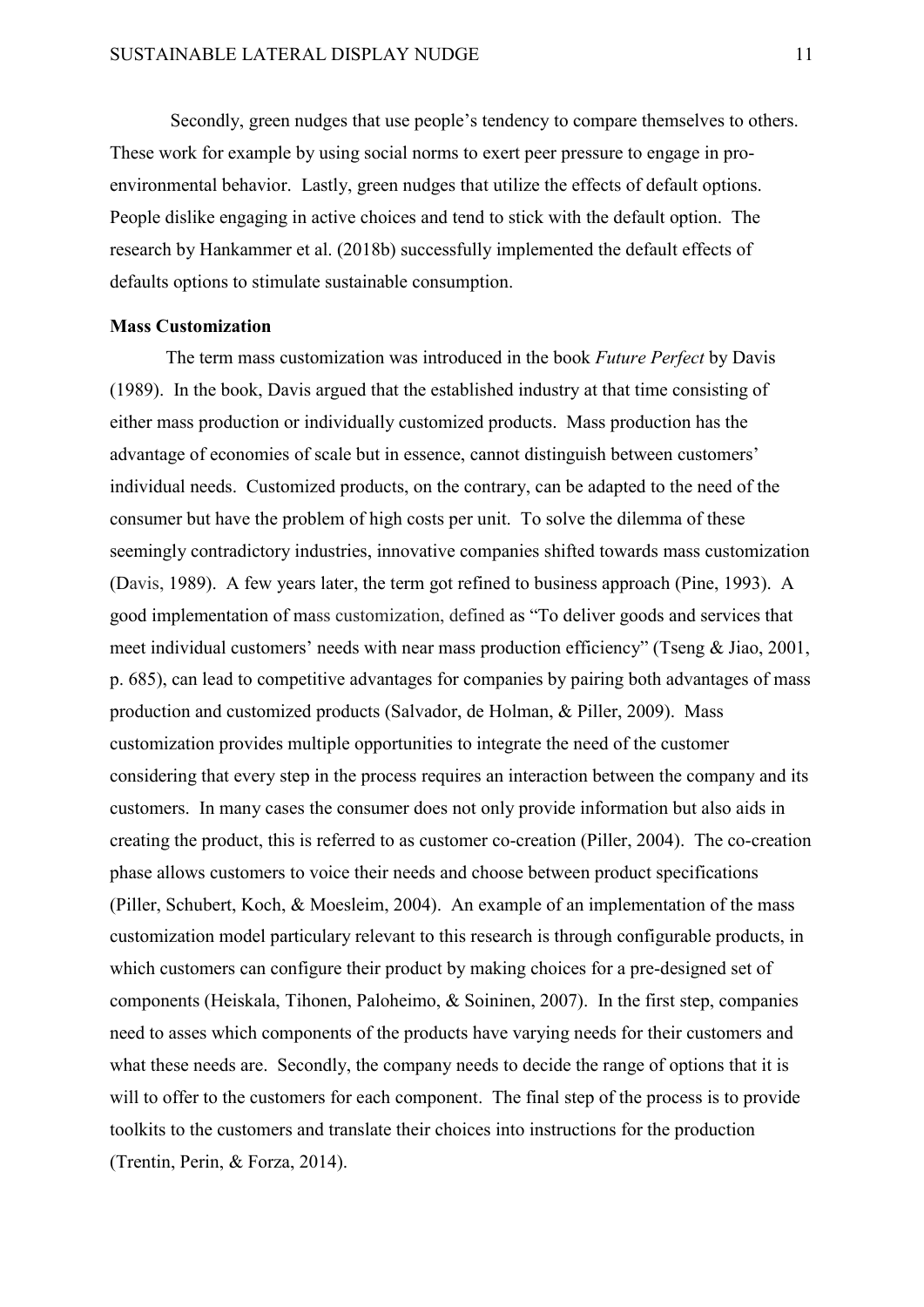### **Configurators**

The design of these toolkits is of critical importance for mass customization as they guide the consumers through the sales process (Franke & Piller, 2003). The internet created new possibilities for efficient and easy to use toolkits since the internet allows for effective interaction between the company and the customer (Lee & Chang, 2011; Piller, Moeslein, & Stotko, 2004). These online toolkits, or configurators, provide customers with information on all the parts of the product that are customizable and allow them to order the combination that they personally put together (Franke & Hader, 2014). Furthermore, they make sure the configuration is complete and does not violate any rules.

They are not only beneficial for the customer, but also provide the supplier with a wide range of benefits including benefits for the business, organization, sales specification process, manufacturing, product development, and long term management (see Heiskala et al., 2007). Apart from benefits, the configurators also pose challenges for the supplier, including the challenge of integrating sustainability (Pourabdollahian & Steiner, 2014). Referring back to nudging, the product configurator serves as the choice architecture for consumers, since it presents and structures the choices that the consumers have. Therefore, changes in the structure of the product configurator can potentially be used to nudge consumers and stimulate sustainability.

# **Stimulating Sustainable consumption in a Mass Customization model**

Currently, research on the potential of mass customization to promote sustainable consumption remains scarce (Hankammer, Jiang, Kleer & Schymanietz, 2018a). However, Mora et al. (2016) provide an overview of mass customization business models that can integrate sustainability. A particularly relevant business model for this research is the development of a sustainable solution space. In this product configuration model, the business integrates a sustainable option into the defined set space of combinations, referred to as the solution space (Mora et al., 2016). This model shows great potential to implement the lateral display nudge. The set of options is pre-defined and includes a sustainable option and thus allows for convenient manipulations of the lateral position. According to Mora et al. (2016), the model requires the integration of co-creation and sustainability. Previous research emphasized the importance of the co-creation phase of mass customization and the potential of product configurators to stimulate sustainability (Badurdeen & Liyanage, 2011; Hankammer et al. 2018b, 2018b; Medini, Da Cunha, & Bernard, 2011; Kohtala, 2015). Hankammer et al. (2018b) examined the potential for product configurators to stimulate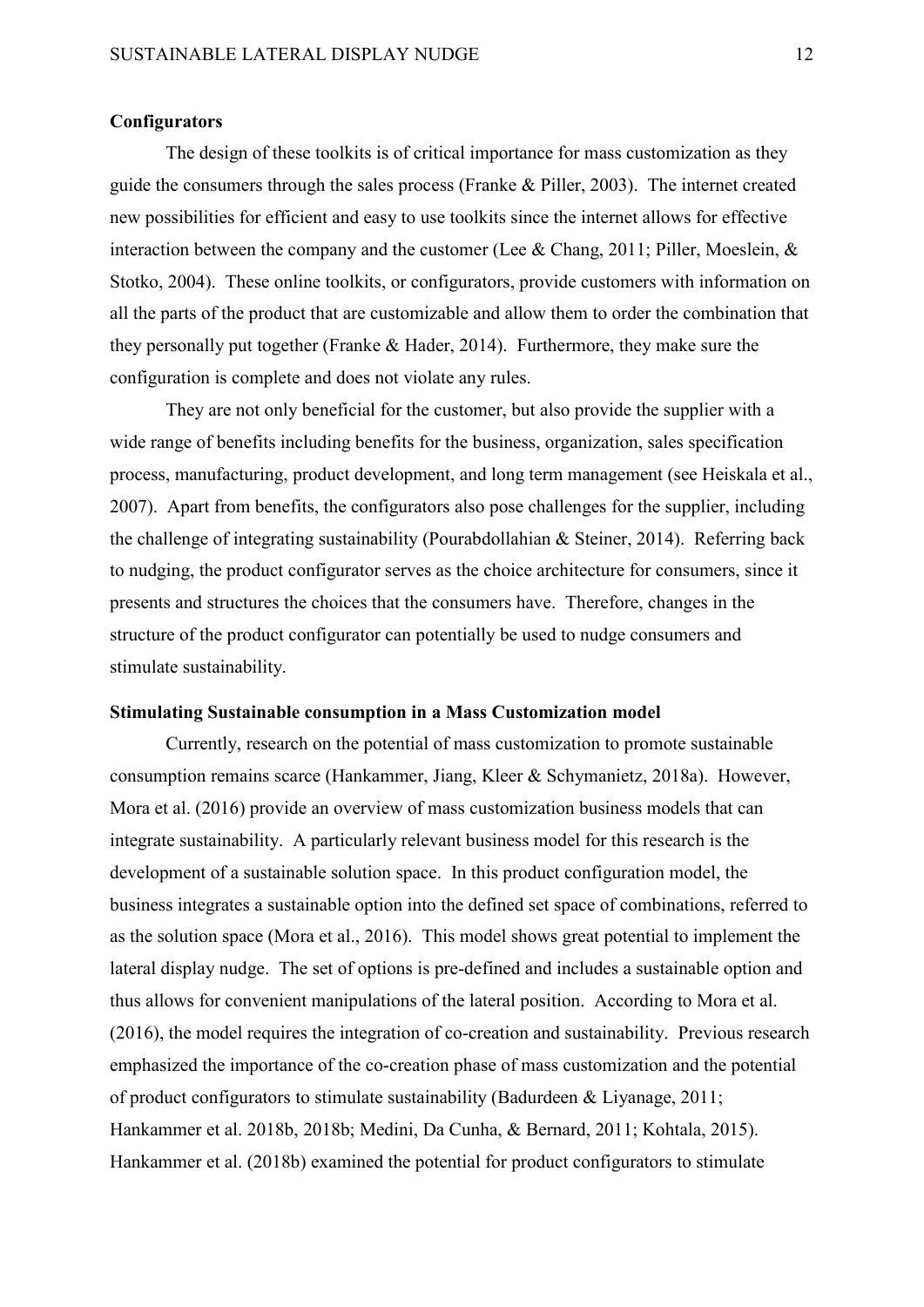sustainable choices using nudges. They created a simulated online mass customization environment and attempted to nudge participants towards the sustainable option by setting it as the default option and by highlighting sustainability information in the configurators. Out of the two nudges, only the default option significantly increased the preference for the sustainable option. This research will further expand their research by examining the potential of the lateral display nudge using a sustainable solution space.

# **Lateral Display Nudge**

As previously mentioned, recent research indicated that a nudge referred to as the lateral display nudge can be used to stimulate the consumption of healthy food (Romero & Biswas, 2016). This nudge worked by placing the healthy option in congruence with where the participants mentally organized the healthy option, i.e. in congruence with their *mental representations.* To adapt the lateral display nudge from stimulating healthy choices to stimulating sustainability in an online mass customization context, it is important to predict the lateral mental representations individuals have regarding sustainable options. Research has found that people evaluate a stimulus more positively when the real display position is in congruence with their mental representations (e.g. Romero & Biswas, 2016; Kim, Roa, & Lee, 2008). Therefore, options of any kind can potentially be stimulated by matching the real display position with the mental representations.

This effect is mediated by the increased ease of processing, or processing fluency, resulting from this fit between mental representation and reality (Chae & Hoegg, 2013). But why does a high processing fluency lead to more favorable evaluations of a stimulus? Winkielman, Schwarz, Fazendeiro, and Reber (2003) propose that processing fluency is hedonically marked. They argue that high processing fluency is indicative of positive states of the cognitive system and elicits positive affect. As to why this is the case, they elaborate on several underlying possibilities. Firstly, high fluency is a cue that a stimulus is familiar, and people tend to prefer cues that are familiar and tend to avoid uncertainties. Therefore, a familiar cue leads to a more positive evaluation than an unfamiliar cue (See also Kelley  $\&$ Rhodes, 2002; Whittlesea & Williams, 2000). In a similar vein, high fluency serves as a cue for prototypicality and symmetry, which are both associated with positive valence. Lastly, high fluency signals a successful recognition and interpretation of the stimulus, which provides motivation to complete the cognitive activity (Winkielman et al., 2003). An alternative underlying mechanism is that high processing fluency is associated with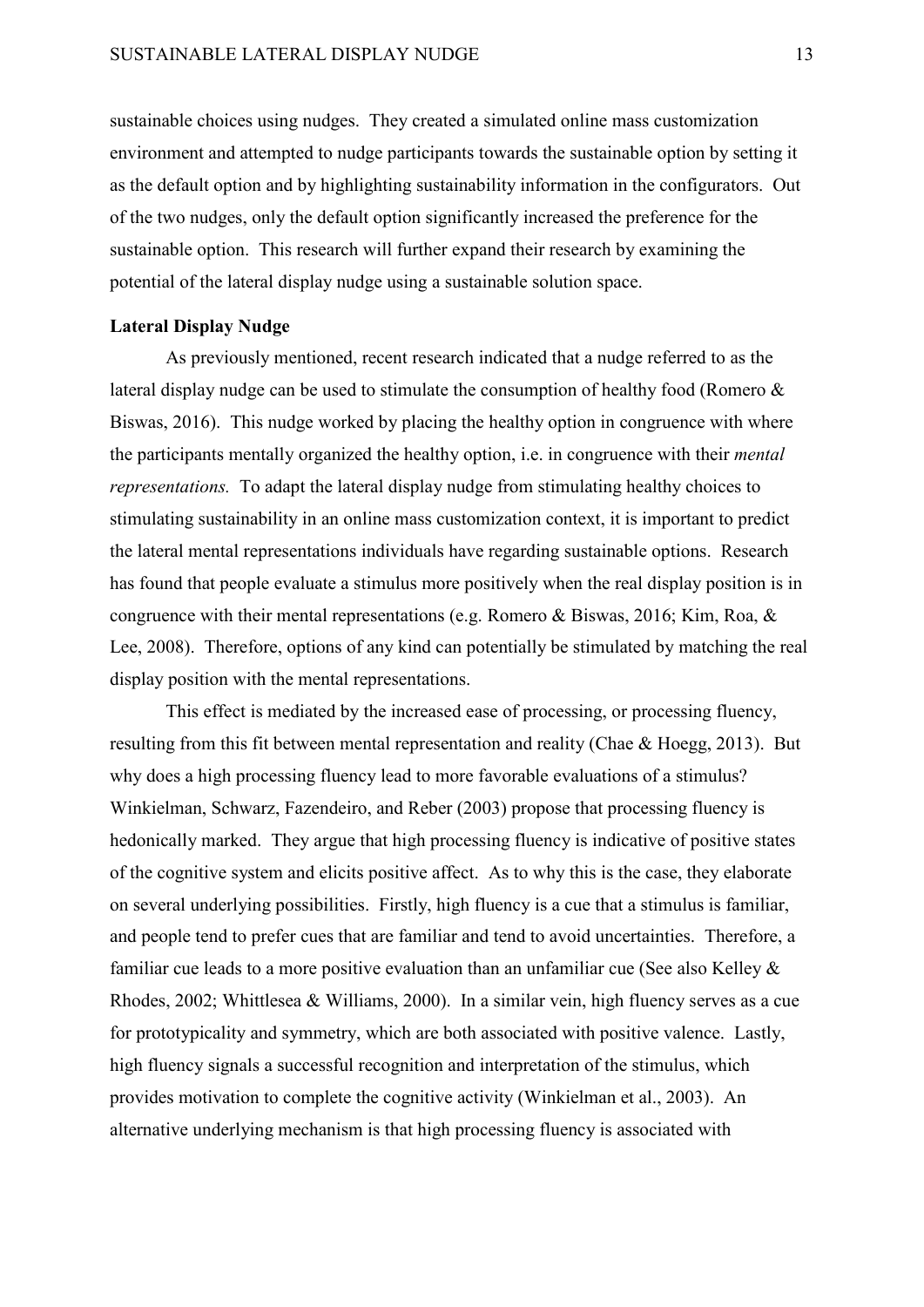heightened levels of perceived effectiveness, which leads to a more positive evaluation (Lee & Aaker, 2004).

# **Conceptual Model**

To summarize, if the sustainable options are displayed in congruence with the mental representations of customers, it should increase their processing fluency. The increased processing fluency leads to a more positive evaluation of the sustainable options and will thus increase the subsequent preference for the sustainable options. The examined causal relationship is the influence of the lateral display position of the sustainable options on its subsequent choice and is illustrated in Figure 2. The next paragraph will elaborate on underlying mechanisms that aid the predictions of a consumers' mental representation of the sustainable option. Furthermore, a moderator variable will be introduced based on the Construal level theory. The control variable "dominant hand" will be elaborated upon in a further paragraph, and the control variables "product involvement" and "consciousness for Sustainable consumption" are introduced in the methodology chapter.





# **Predicting the Mental Representation**

To predict the mental representations that consumers have of the lateral position of the sustainable options, several effects will be discussed. The first effect that might help to predict the mental representations of the sustainable options is the spatial-numerical association of response codes effect (SNARC effect). An experiment found that participants reacted faster to smaller numbers with their left hand and faster to bigger numbers with their right hand (Dehaene, Bossini, & Giraux, 1993). This supposedly originates from the fact that humans mentally organize numbers from the left to the right in a magnitude line, called the mental number line. In other words, smaller numbers (both absolute and relative) are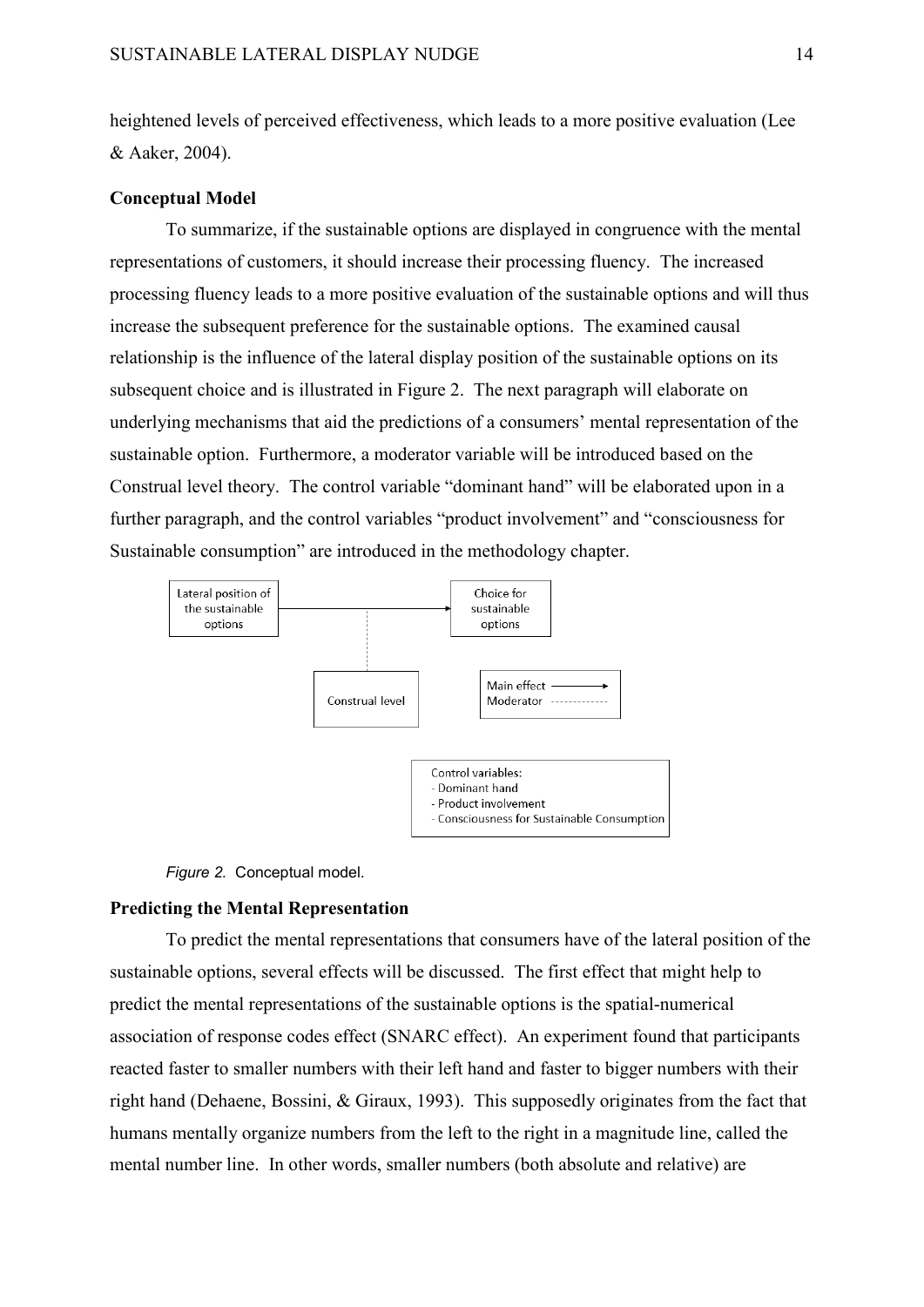mentally associated with the left side and larger numbers with the right side (e.g. Fias, Brysbaert, Geypens, & d'Ydewalle, 1996; Gevers, Verguts, Reynvoet, Caessens, & Fias, 2006). In the context of food choices, the healthy choice is usually seen as having fewer calories, taste and being less filling than unhealthy food. Therefore, when the healthy option is placed on the left it would be congruent with the mental representation of the consumers and increase their preference for this choice (Romero & Biswas, 2016). When looking at perceptions of sustainability, consumers believe that sustainable products are more expensive (Harris, 2007; Young, Hwang, McDonald, & Oates, 2010) and last longer (Simpson & Radford, 2012). Thus, based on the mental number line, the mental representation of the sustainable options should be on the right relative to the unsustainable options.

Additionally, this mental representation is not limited to the spatial representation of numbers but also holds for the spatial representation of time (see also *A Theory of Magnitude,*  Walsh, 2003). Research has found that humans order the spatial representation of time by placing the place the past on the left and the future on the right (Chae & Hoegg, 2013). Since sustainability is a concept that is closely intertwined with future orientation, this theory provides additional support for the hypothesis that the consumer's mental representation of the sustainable options is on the right. Concluding, both the spatial representation of time and numbers lead to believe that the mental representation of the sustainable options is on the right side relative to the unsustainable options. Displaying the options in congruence with the mental representations should lead to more positive evaluations, thus displaying the sustainable options on the right (vs. the left) should increase the preference for the sustainable options.

*Hypothesis 1:* Putting the sustainable options on the right (vs. left) relative to the unsustainable options enhances (decreases) the preference for the sustainable options.

Notably, both effects depend on cultural reading habits and only hold for left-to-right reading cultures. For example, while left-to-right reading cultures place the past on the left and the future on the right, the opposite is true for right-to-left reading cultures (Fuhrman  $\&$ Boroditsky, 2010).

# **Body-Specificity Hypothesis and Construal-Level Theory**

The construal-level theory proposes that the psychological distance from an object influences the abstractness of the thoughts of an individual. Psychological distance refers to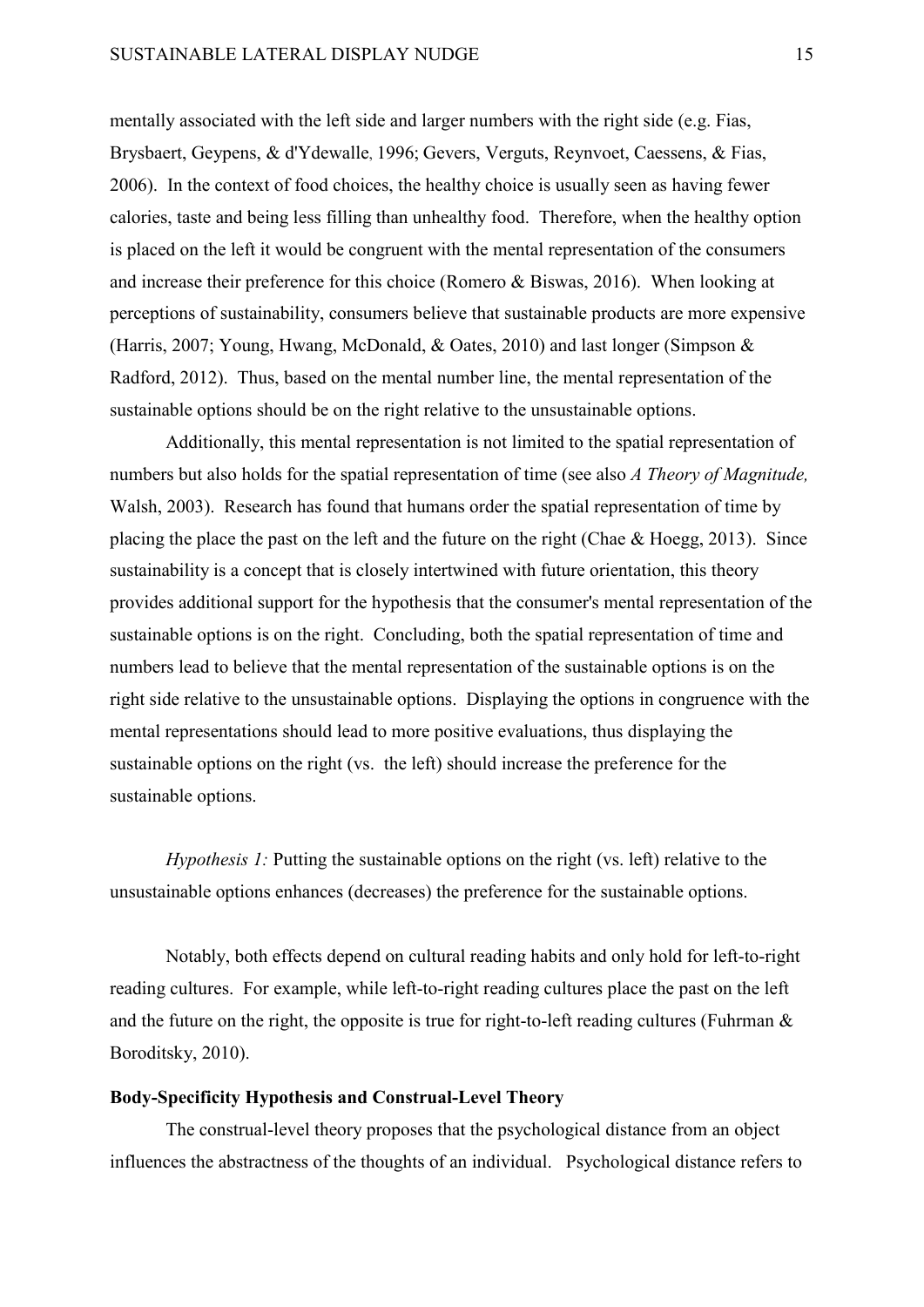how far the subjective experience is relative to the self. The psychological distance is further specified in four main dimensions; spatial, temporal, social and hypothetical (Bar-Anan, Liberman, & Trope, 2006). Objects that are psychologically distant in one or more of the dimensions will lead to more abstract, big-picture thinking, referred to as a high-level construal. On the contrary, objects that are psychologically close will lead to more concrete thoughts where individuals are more focused on details, referred to as a low-level construal (Trope & Liberman, 2010).

The construal level theory will be illustrated with an example; when it is January and a student is questioned on his plans for the summer (distant in the temporal dimension thus a high-level construal), thoughts will, according to the construal-level theory, be very abstract. The thoughts might look like: my plans for the summer are to work, relax and go on a vacation. However, when the summer is near (proximal in the temporal dimension), thoughts will be much more concrete. In this case, the student will consider which activities to do to feel relaxed, when to do them, how much time it will take or how much the costs will be.

Additionally, these effects also work vice versa. Individuals with a high-level construal mindset will think more psychologically distant and individuals with a low-level construal will have more psychologically proximal thoughts. The construal levels that individuals hold can thus moderate the effects of the lateral display nudge. An individual in a high-level construal mindset will be more inclined to think of the more distant and abstract consequences of consumption (e.g. Mehta, Zhu, & Meyers-Levy, 2014). Since individuals with a high-level construal mindset think more abstractly and temporally distant, a high-level construal would enhance the effect of the mental representation of time, where individuals construe the future on the right. Furthermore, activation of high-level construals could enhance self-control (Fujita, Trope, Liberman, & Levin-Sagi, 2006), which leads to an increased choice for the option with the long-term benefits (see e.g. Howlett, Kees, & Kemp, 2008), which in this research is the sustainable option.

On the contrary, individuals that think in a low-level construal will be more focused on concrete and proximal thoughts like the immediate benefits of consumption. This will lead to an increased importance for attributes like price and appearance whereas the long-term environmental impacts of consumption are given less thought. Furthermore, low-level construals will lead to proximal thoughts and potentially moderate the effects of the mental representation of time. Concluding, the construal-level that an individual holds potentially moderates the effects of the lateral display nudge.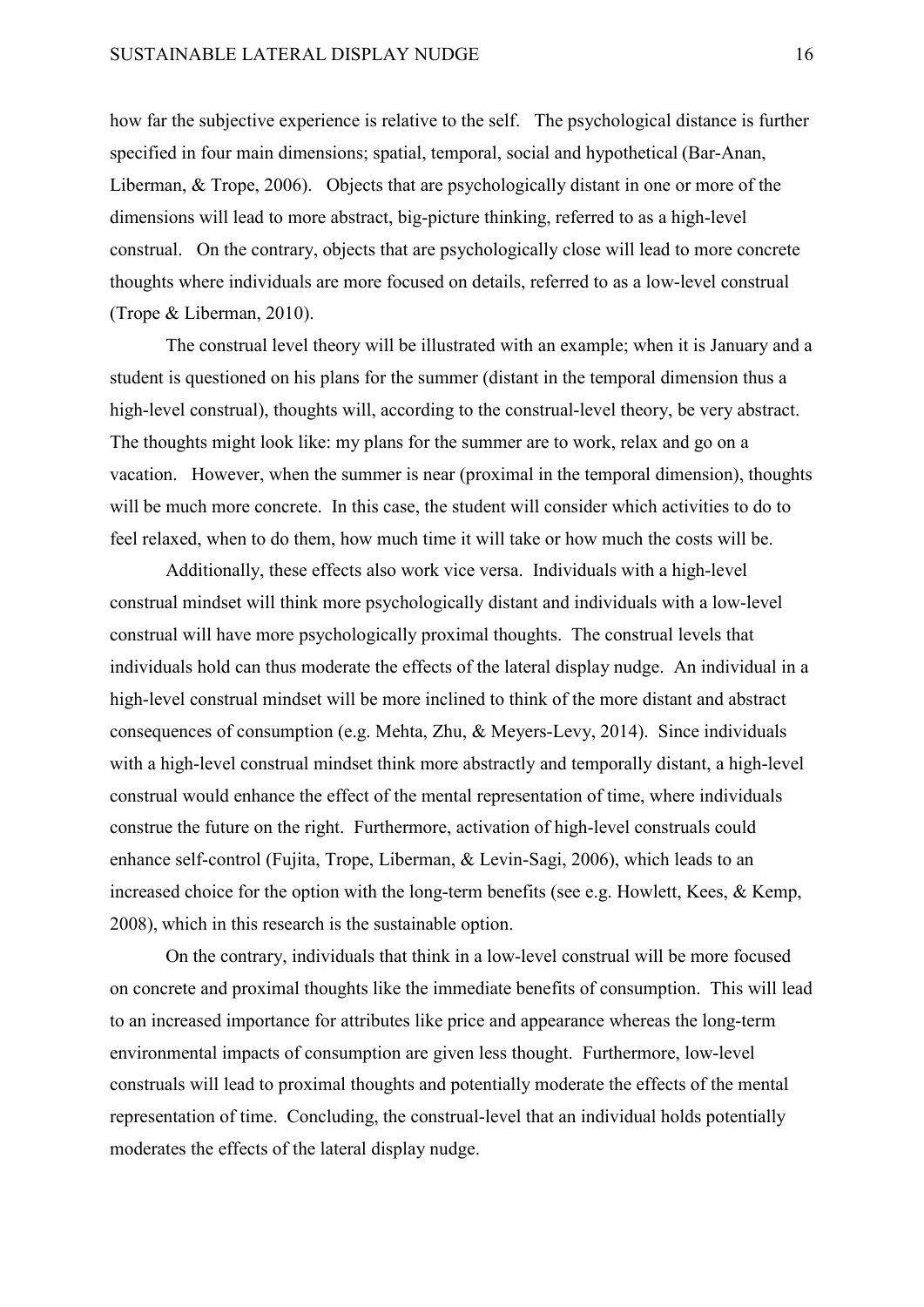*Hypothesis 2a:* A low-level (high-level) construal moderates (enhances) the effects the lateral display nudge.

*The body-specificity hypothesis* states that the way that people think is dependent on the kind of bodies they have (Casasanto & Chrysikou, 2011). For example, research has shown that people associate good and positive things with the side of their dominant hand while the opposite is true for their non-dominant hand. This association is likely caused by the favorable fluency the dominant hand provides when interacting with the psychical environment relative to the clumsier non-dominant hand (Casasanto, 2009). This theory still holds for intangible and abstracts things that are unrelated to the fluency provided by the dominant hand. Therefore, the body-specificity hypothesis is relevant to predict the mental representation consumers have of the sustainable options. The majority of people are righthanded, which means the mental representation of the good or positive option is dominantly associated with the right. Sustainability is a relatively abstract concept, making it is hard to predict if the consumer would see the sustainable option as the good or positive options compared to the unstainable option. While the reduced environmental impacts of the sustainable option will be seen as positive by the majority of people, the options might also be judged on other attributes. If the options are judged on, for example, their price, the favorable option would probably be the unsustainable option which is usually cheaper. Concluding, based on the body-specificity hypothesis it is hard to predict the mental representation of the lateral position of the sustainable option.

However, what an individual sees as the good or positive option might depend on which construal level mindset they hold during their judgment. As established, a high-level construal increases the salience of long-term consequences and will, therefore, lead to a higher chance that the sustainable option is seen as the good or positive option. This will, according to the body-specificity theory, strengthen the mental representations of the sustainable option on the right for right-handed people

On the contrary, a low-level construal will increase the importance of short term benefits and thus decrease the chance that the sustainable option is seen as the good option. In this case, the body-specificity hypothesis will contradict the mental representations of the sustainable option on the right and potentially moderate the effects.

*Hypothesis 2b:* When the construal level is high (low), and people are right-handed, it enhances (moderates) choice for the sustainable option when it is positioned on the right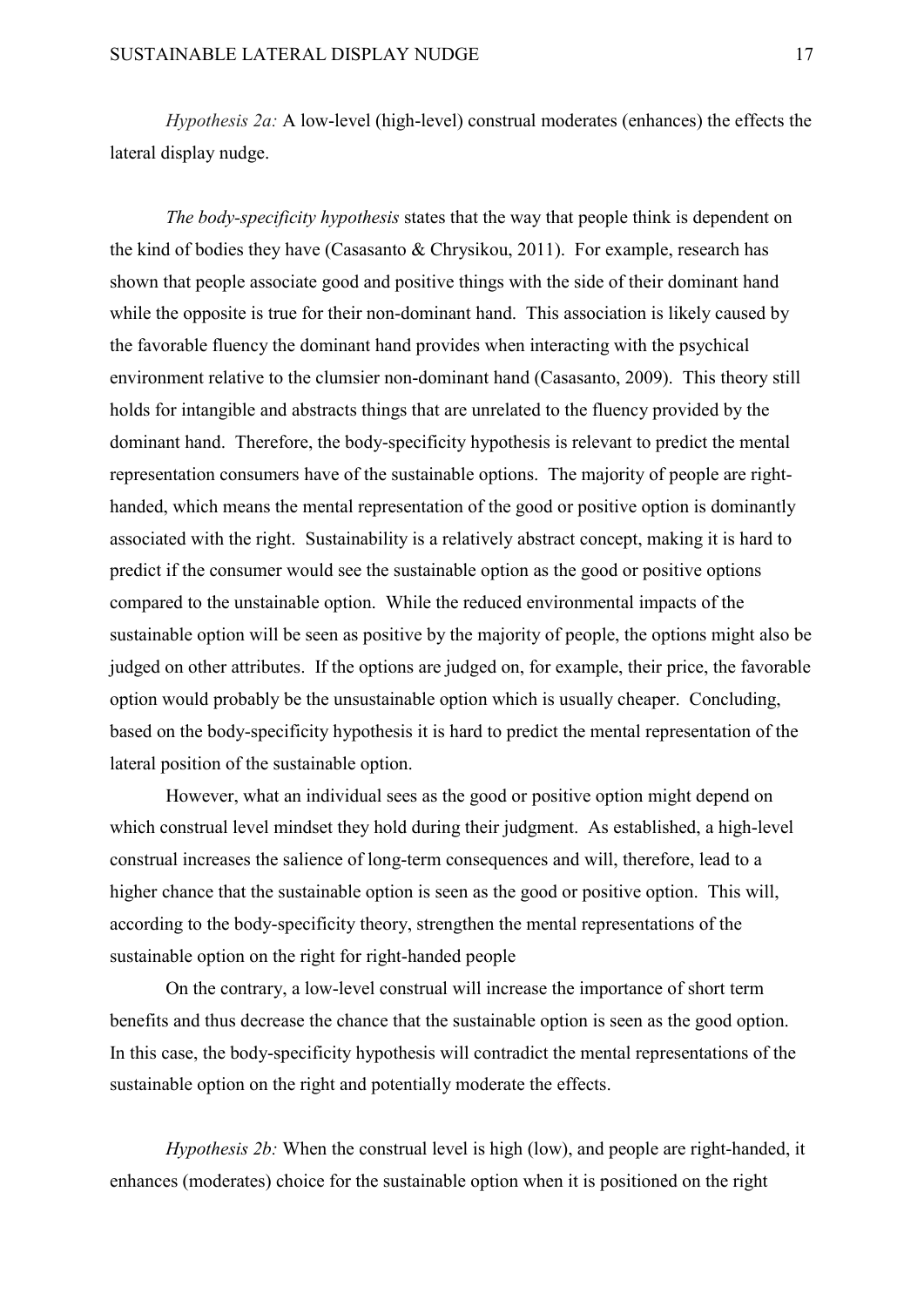*Hypothesis 2c:*: When the construal level is high(low), and people are left-handed, it enhances (moderates) choice for the sustainable option when it is positioned on the left

#### **Method**

# **Research Design**

The goal of this research is to examine the causal relationship between the lateral display position of the sustainable option and the subsequent choice for this sustainable option. Experimental research methods are best suited to examine cause-and-effect relationships (Field, 2013). The best way to examine this relationship would be to use or create an e-commerce web shop that supports product configuration and manipulate the lateral display position of the options. However, due to restricted time and the inaccessibility to collaborate with such a company, manipulation in a real-life setting was infeasible. Instead, an online experiment was conducted where an online product page with a sustainable solution space was simulated inside a survey. Participants were asked to fill a survey that consists of 3 phases. First, participants were introduced to the survey, and their construal level was manipulated. After, they were randomly assigned to a treatment (Sustainable options on the left vs. right) of the product customization page. Finally, participants referred to the final stage of the survey where they had to react to some statements to measure the control variables. They could open this survey online by opening an URL on their computers, laptops, smartphones or other smart devices with access to the internet.

# **Research Setting**

Hankammer et al. (2018b) argue that electronic consumer goods are especially suited for analyzing sustainable consumption. One of the reasons being, that consumers purchase these products in increasing frequency due to rapid technological advancements and planned obsolescence. A byproduct of this trend is the increasing online popularity of phone cases and screen protectors. Research in 2017 found that 79% of smartphone users in the US use a protective case (Statista, 2017). Unfortunately, most of them only fit on one specific smartphone model and are made from unsustainable materials like plastic. According to Pela, a webshop that sells sustainable cases and screen protectors, over 1 billion screen protectors are thrown away each year (Pela, n.d.). With around 4 pieces of plastic per screen protector, this amounts to a lot of waste and pollution.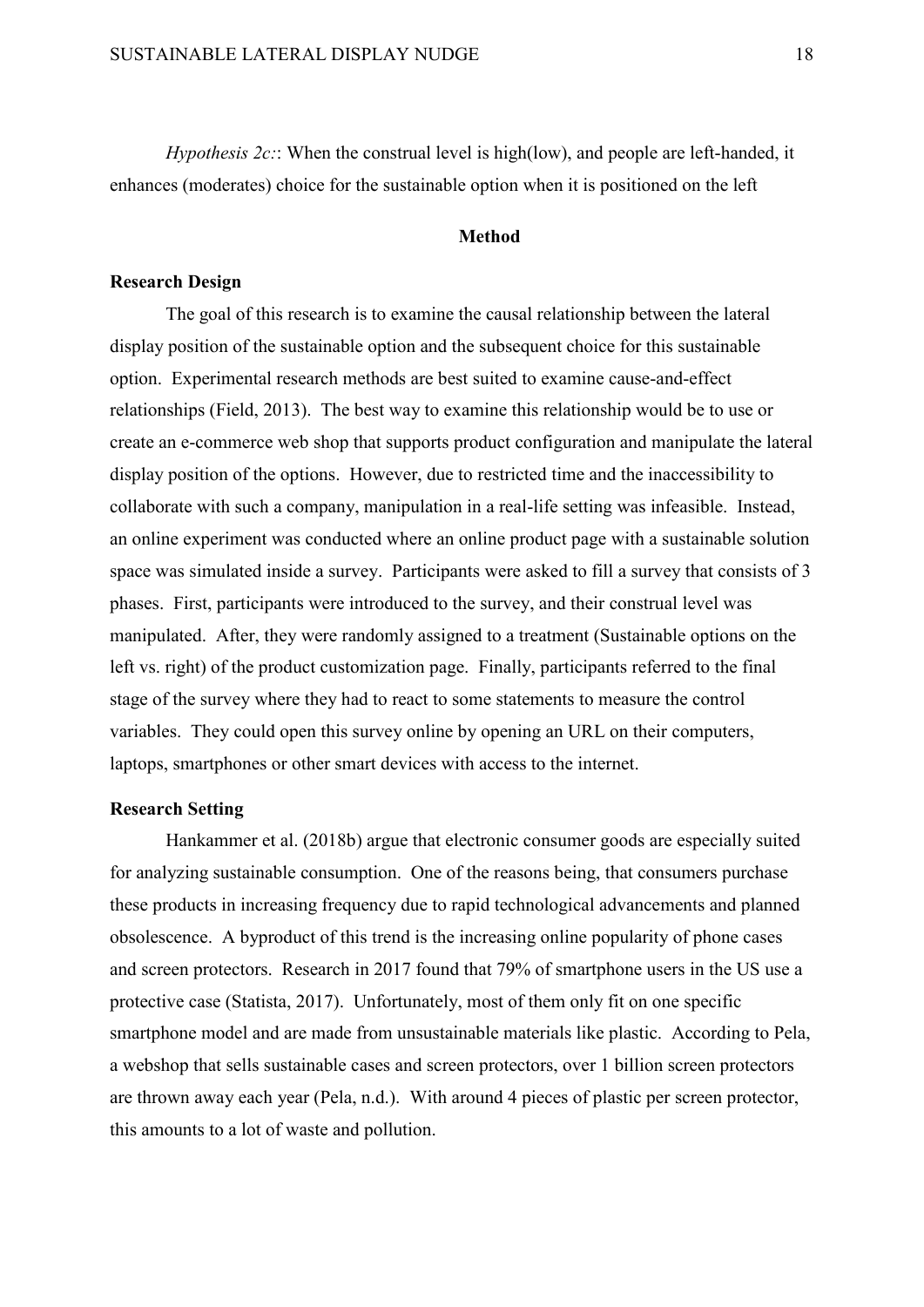Nudges are based on biases and heuristics, which are typically more relied upon in low-involvement situations. Accordingly, nudges could have a higher impact in a lowinvolvement decision context (e.g. Michalek, Meran, Schwarze, & Yildiz, 2016). Compared to TV's used in the experiment by Hankammer et al. (2018b), phone cases and screen protectors are a relatively low involvement product. Thus, these products are potentially more suitable for examining the effects of the lateral display nudge and used for the experiment.

#### **Stimulus Development**

Using the software Qualtrics, an online survey was conducted. This survey simulated an online e-commerce website that sells customizable phone cases. Respondents were asked to imagine the following scenario:

"In this simulation, imagine that you are looking to protect your phone by purchasing a phone case and a screen protector. While looking in the stores, you can't quite find the one you like. Thus, you decide to go online and find a store that offers customizable phone cases. You just found the (fictional) website www.designyourcase.com and are ready to start designing....."

In the survey, participants were guided through several steps of the product configuration of the phone case. The options consisted of a selectable area, which participants could use to choose an option, the participants were forced to select only one option. In the first step, participants could select their phone brand and model to start the configuration process. An address bar was included above each step to make it look more like a real configuration website, to get an idea of the look of the simulation, see Figure 3.

# **Removed due to copyright considerations.**

*Figure 3.* Look of the survey for the first step of the customization simulation.

In the following steps of the configuration phase participants could create their own phone case by choosing between options for 7 customizable components: Case type, material and screen protector (step 2), design (step 3), delivery method, delivery service and packaging (Step 4). Each of these components had 2-4 selectable options (e.g. Plastic, leather, silicon, and bamboo). The whole range of options is shown in table 1.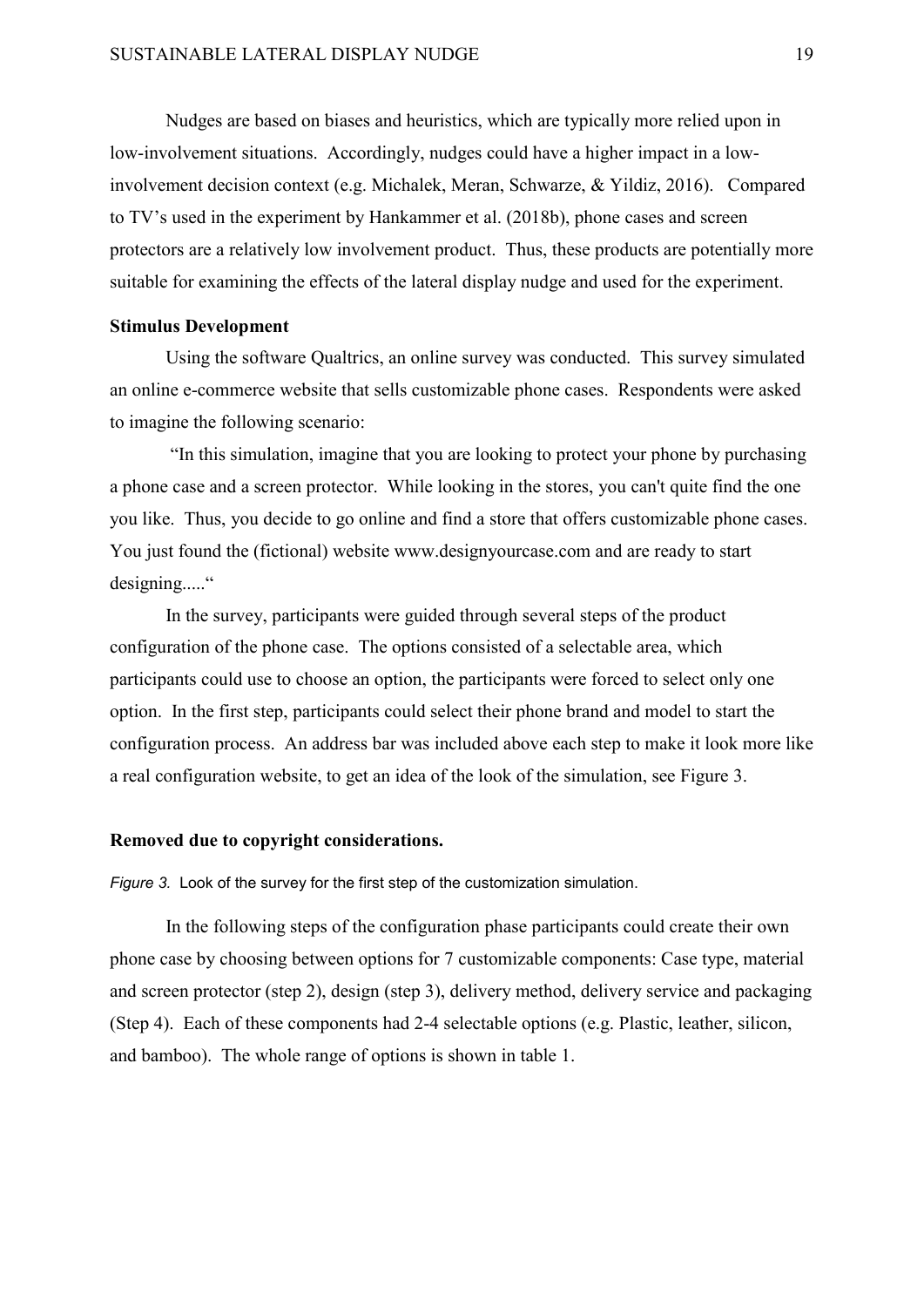# Table 1

#### **Component Options Description** Case type Tough case Slim case Rugged case Tough cases are very compact and offer a medium level of protection without forfeiting style These cases improve the chances of surviving a fall and will protect your phone from scratches where the surfaces are covered These are one of the best protective cases out there. These vastly reduce the damage in case of an accident Material Plastic Leather Silicon **Bamboo (Eco-choice)** Plastic phone case Tanned leather case Silicon phone case 100% natural eco-friendly bamboo Screen protector Plastic Tempered glass **Liquid screen protector (Ecochoice)** Plastic screen protector Tempered glass screen protector Liquid screen protector made from eco-friendly materials Design Choose from existing designs Choose my own color and the possibility to add emoticon stickers Text (List with designs to choose from) (Select color of the case and ability to add emoticon stickers) (Option to add text, which can be positioned by clicking on an empty phone case) Delivery method **Pick up point** Home delivery N/a N/a Delivery service Standard Express delivery **Eco-choice** Ordered before 16:00, delivered next day. Ordered before 16:00, delivered the same day. Ordered before 16:00, delivered using electric cars in 3-5 days. Packaging Standard **Eco-choice**  Phone case wrapped in plastic and delivered in carton box No plastic wrap and delivered in a box made of recycled carton

# *Solution Space for Phone Case Configuration*

*Note.* Sustainable options are indicated in **bold.**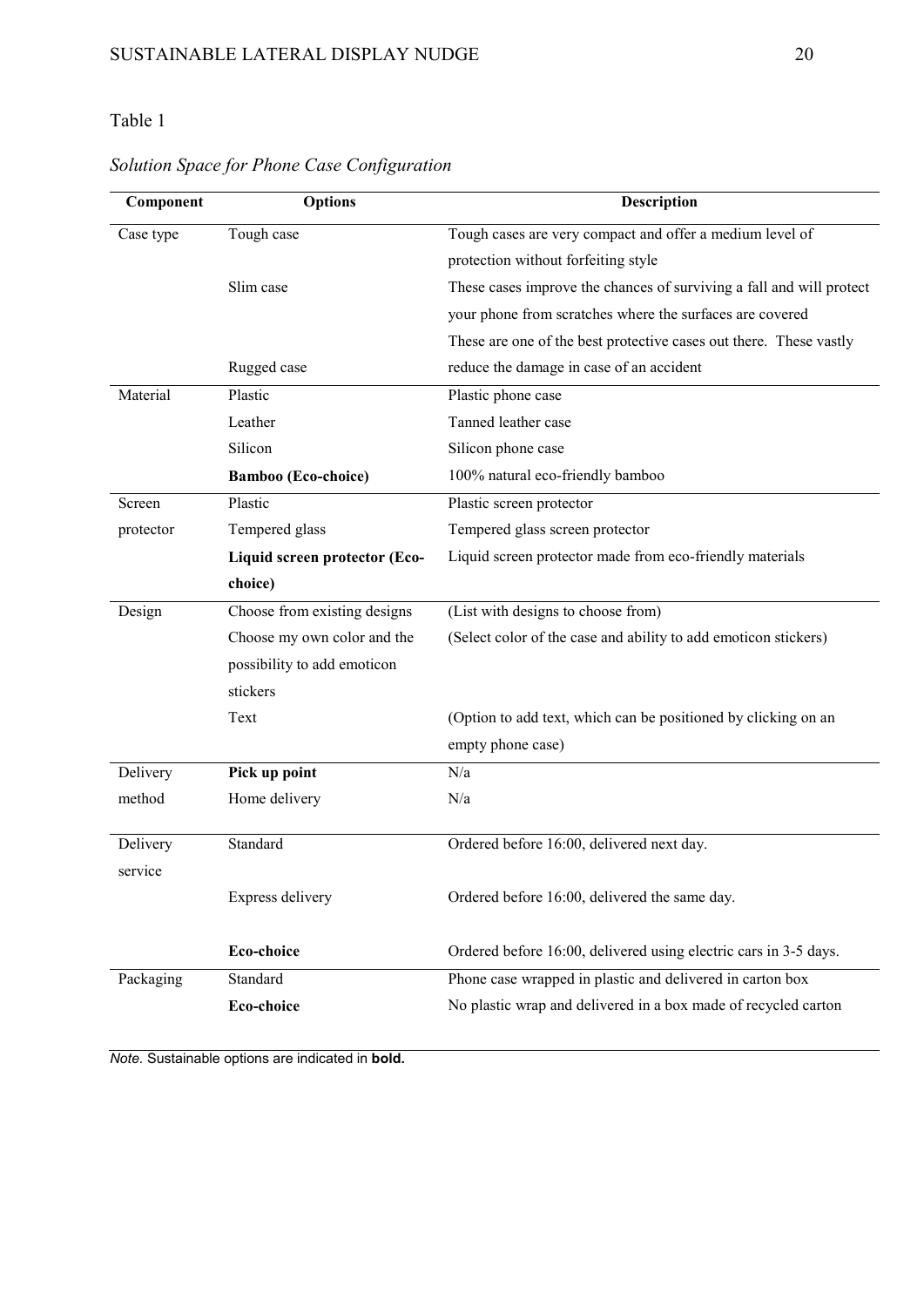The components case type and design were added to resemble existing phone case configuration websites, and to avoid hypothesis guessing. The options were illustrated with selectable images that contained an inscription text. The options were displayed laterally to enable manipulation of the lateral display positions. The sustainable choice was displayed with an eco-choice label, to emphasize the sustainable nature of the option (Figure 4).

### **Removed due to copyright considerations.**

*Figure 4.* Example of options for material with the sustainable option on the left.

After selecting the packaging, respondents were thanked for completing the phone configuration simulation and further directed to complete the last stage of the survey. The sequence of the survey is illustrated in the table 2. The full survey used for the main experiment can be found in Appendix C.

# Table 2

#### *Structure of The Survey*

|    | Introduction                                                       |
|----|--------------------------------------------------------------------|
|    | Manipulation construal-level                                       |
|    | Configurator step 1: Introduction                                  |
| 4  | Configurator step 2: Type of case, material, and screen protector  |
|    | Configurator step 3: Design                                        |
| 6  | Configurator step 4: Delivery method, service and packaging method |
|    | Manipulation check                                                 |
| 8  | Product involvement                                                |
| 9  | Consciousness for sustainable consumption                          |
| 10 | Demographics (Including dominant hand)                             |
|    | Closing message                                                    |

# **Measures**

To induce high- or low-level construals, participants had to complete a small manipulation task before completing the phone case configuration phase. Since there are multiple ways to manipulate construal levels, two pretests were conducted to find the most appropriate method. After the configuration phase, the survey contained a manipulation check and several control factors. The participants' construal levels were measured using a shortened Behavioral Identification Form (BIF) adapted from Vallacher and Wegner (1989), which has been dominantly used to measure construal levels in previous related research (e.g.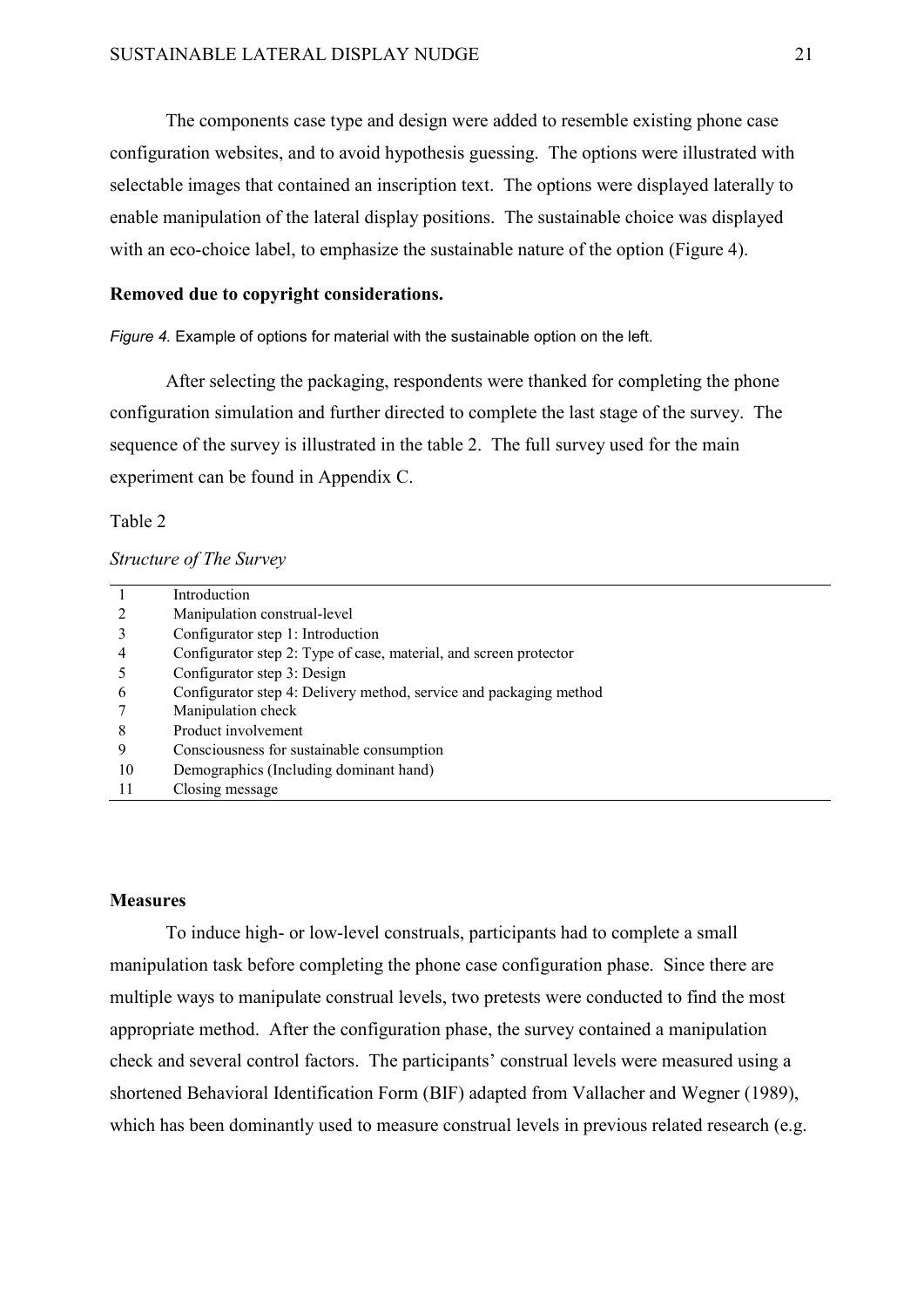Kim & John, 2008; Alter, Oppenheimer, & Zemla, 2010; Fujita et al. 2006; Stephan, Liberman, & Trope, 2011).

Additionally, the degree to which a respondent is involved with sustainable consumption can influence the results of the experiment because it could affect the choices they make for the components that have sustainable and unsustainable options. Therefore, inspired by Hankammer et al. (2018b), the environmental dimension of the Consciousness for Sustainable Consumption (CfSC) scale will be used to assess the respondent's beliefs (7-point Likert scale) and importance (5-point Likert scale) regarding sustainable consumption. The environmental part of the CfSC scale is based on Balderjahn et al. (2013), that conducted an extensive literature review to identify the key environmental factors for sustainable consumption. The questions were placed after the product configuration to avoid priming or biasing the participant towards the sustainable option. Product involvement (7-point Likert scale) was measured using a 4 item scale adapted from [Zaichkowsky](https://scholar.google.nl/citations?user=oDOQyd4AAAAJ&hl=en&oi=sra) (1985). Finally, the survey included demographic questions and a question about the dominant hand to control for the body-specificity hypothesis. Table 3 presents an overview of the scales used in the survey in the survey.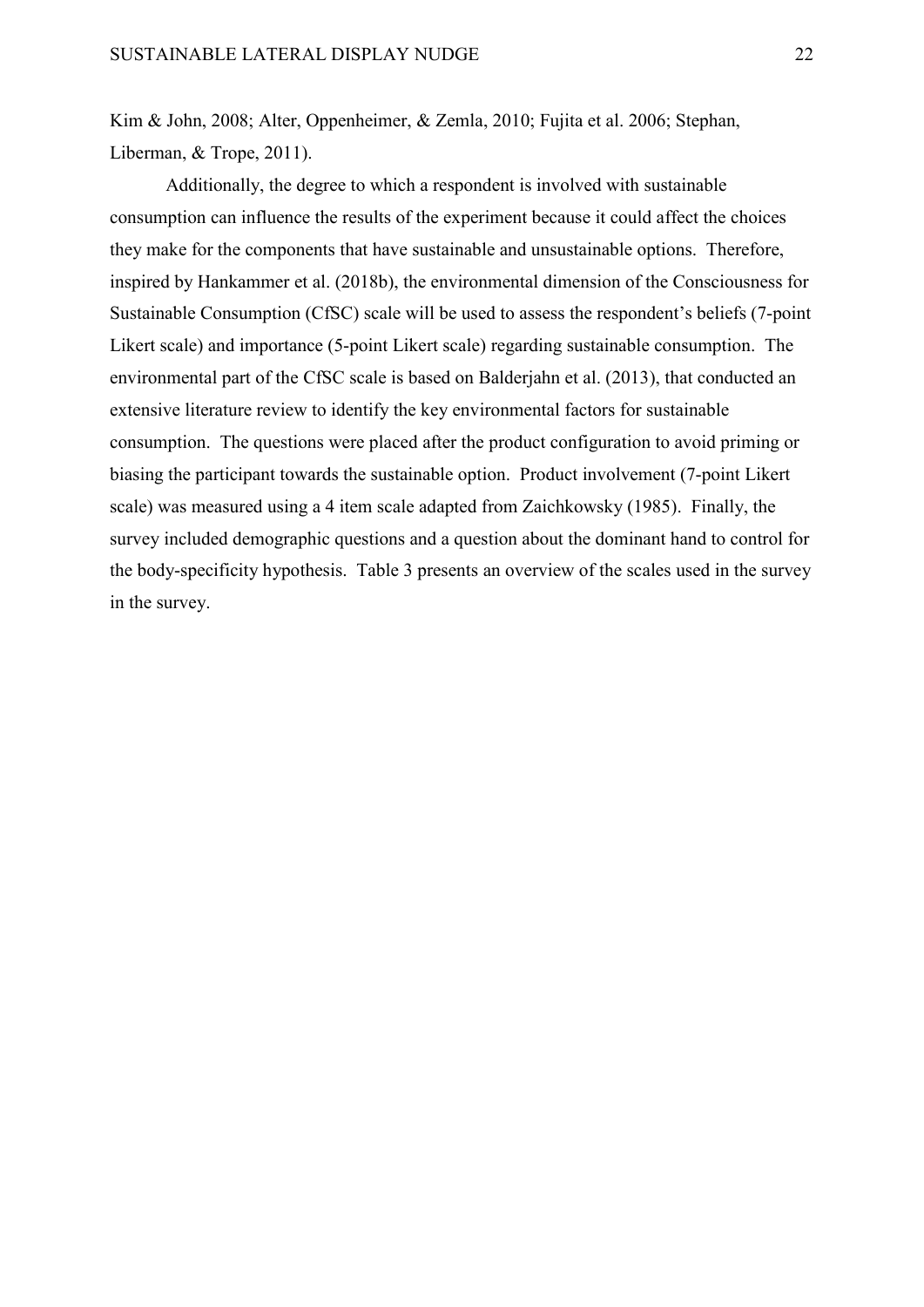# Table 3

## *Scales of The Survey*

| Construct               | Items                                                                | Adapted from      |
|-------------------------|----------------------------------------------------------------------|-------------------|
| Environmental           | I buy a product only if I believe it                                 | Balderjahn et al. |
| Consciousness for       | is made from recycled materials.                                     | (2013).           |
| Sustainable Consumption | can be disposed of in an environmentally friendly manner.            |                   |
|                         | is packed in an environmentally friendly manner.                     |                   |
|                         | is produced in an environmentally friendly manner.                   |                   |
|                         | How important is it for you personally that a product                |                   |
|                         | is made from recycled materials.                                     |                   |
|                         | can be disposed of in an environmentally friendly manner.            |                   |
|                         | is packed in an environmentally friendly manner.                     |                   |
|                         | is produced in an environmentally friendly manner.                   |                   |
| Product involvement     | I would be interested in reading information about phone cases.      | Zaichkowsky       |
|                         | I have compared product characteristics among brands of phone cases. | (1985).           |
|                         | I think there are a great deal of differences among brands of phone  |                   |
|                         | cases.                                                               |                   |
|                         | I have a most preferred brand of phone cases.                        |                   |

# **Pretests**

A pretest in the form of an online survey was conducted to test the effectiveness of a construal level manipulation, to examine the lateral placement of words relating to sustainability, and to confirm that the intended sustainable option is perceived as the most sustainable out of the options. In total 27 respondents participated in pretest 1. The respondents consisted of 16 men (59%) and 11 women (41%), and the majority of the respondents were students from Dutch universities.

**Pretest 1.1.** In order to test the natural lateral organization of the sustainability and unsustainable option, an experiment was conducted based on study 2 from Romero and Biswas (2016). Participants conducted a conceptual classification task in which they were exposed to pairs of words related to sustainability, based on the options used in the main experiment. The survey contained two empty text boxes to simulate lateral positions, one on the left side and on the right of the page. Participants were asked which word of the word pair they would prefer to put in the left text box. The order of the word-pairs was counterbalanced to avoid any influence from the sequence that the participants were exposed to. The wordpairs used to test the lateral mental representation of sustainability were: Sustainable – Unsustainable, Plastic – Bamboo, Standard – Eco-choice. Filler word pairs were added to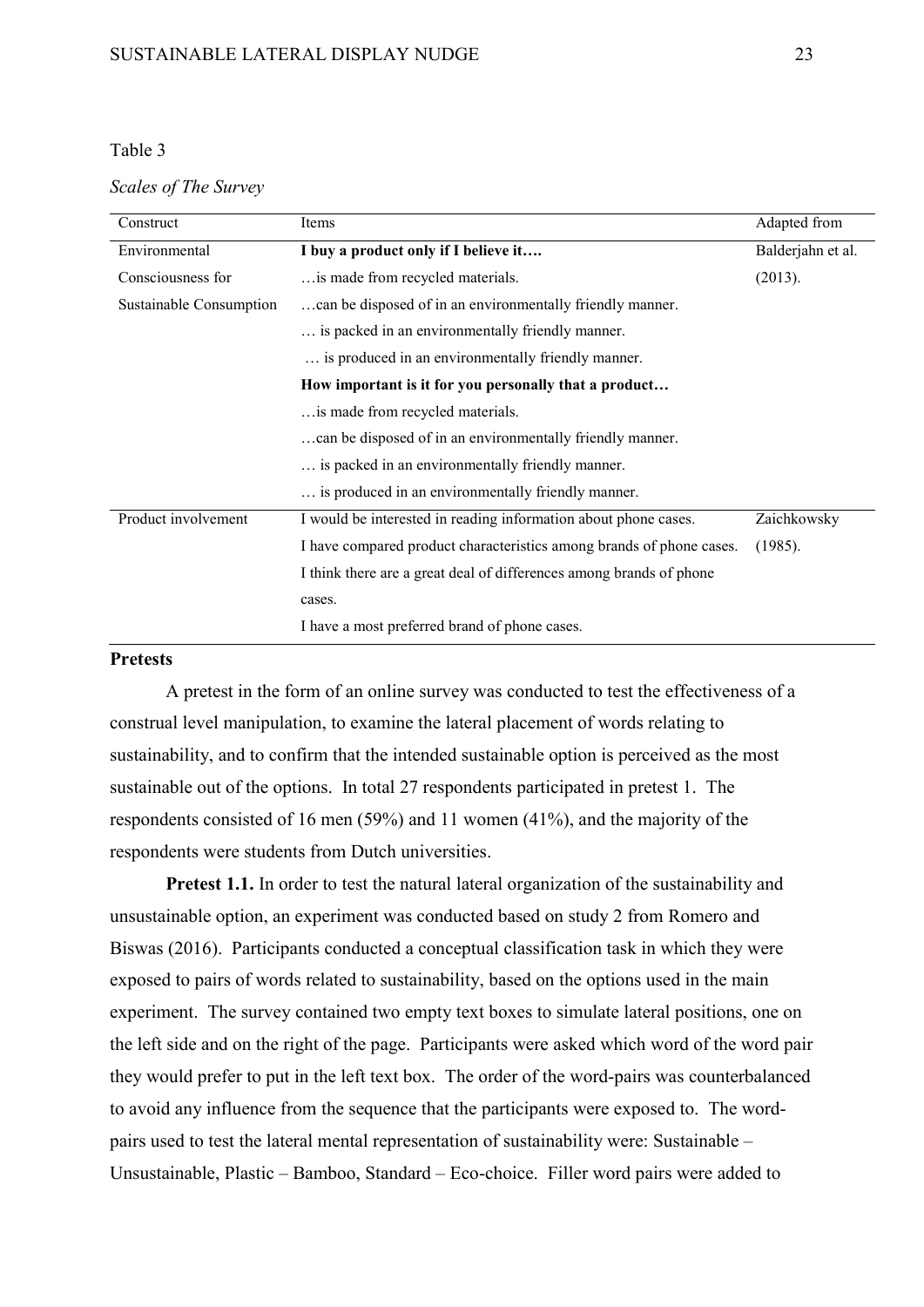stop respondents from hypothesis guessing (Healthy – unhealthy, clouds – sky, bike – skateboard).

*Results and discussion.* In congruence with the study by Romero and Biswas (2016), the majority of participants associated the healthy (vs. unhealthy) concept with the left later field  $(N = 25)$ . However, this effect did not occur when the order of the words was counterbalanced  $(\sim 50\%)$ . Similar effects are found for the word-combinations sustainable (vs. unsustainable) and plastic (vs. bamboo), the effects completely diminished after counterbalancing the sequence. The only consistent finding is for eco-choice (vs. standard), which was placed consistently on the right (75%) and remained the same after counterbalancing. The results show that only eco-choice (vs. standard), is consistently placed on the right. This supports the choice to use eco-choice labels for the sustainable options. For all other word-pairs, the order of the presented sequence seemed to have the largest influence on preference. Therefore, the pretest did not support the hypothesized mental representation of the sustainable option on the right.

**Pretest 1.2.** After the conceptual classification task, the effectiveness of a construallevel manipulation method was tested. The manipulation used in this pretest was based on a word-generation tasks, that is used in previous research to manipulate construal levels (e.g. Henderson & Trope, 2009; Gong & Medelin, 2012). Participants were asked to generate three increasingly abstract superordinate category labels for four given words to induce a high-level construal and three increasingly concrete subordinate category labels to induce a low-level construal. This was done by asking "…. Is an example of what? (make more abstract)" three consecutive times. Participants were tasked to write down the answers in text boxes. To induce a low-level construal the question was framed as "An example of …. Is what? (make more concrete)"

For example, when participants are completing this task and one of the words is "car", typical answers for participants in the high-level construal treatment would be: A car is an example of a *wheeled motor vehicle.* A wheeled motor vehicle is an example of *a vehicle.* A vehicle is an example of a *man-made object.* For the low-level construal typical answers would be: An example of a car is *a sports car*, an example of a sports car is *a Porsche* and an example of a Porsche is *a Porsche 911.* They then continue the task by repeating this process for the four remaining words. By stimulating the participants to repeatedly think in a more abstract (concrete) way, a high-level (low-level) construal was induced. The four words were: Shoe, Dog, Mobile phone and Car. All results were examined by two separate researchers to verify that the task has been done correctly.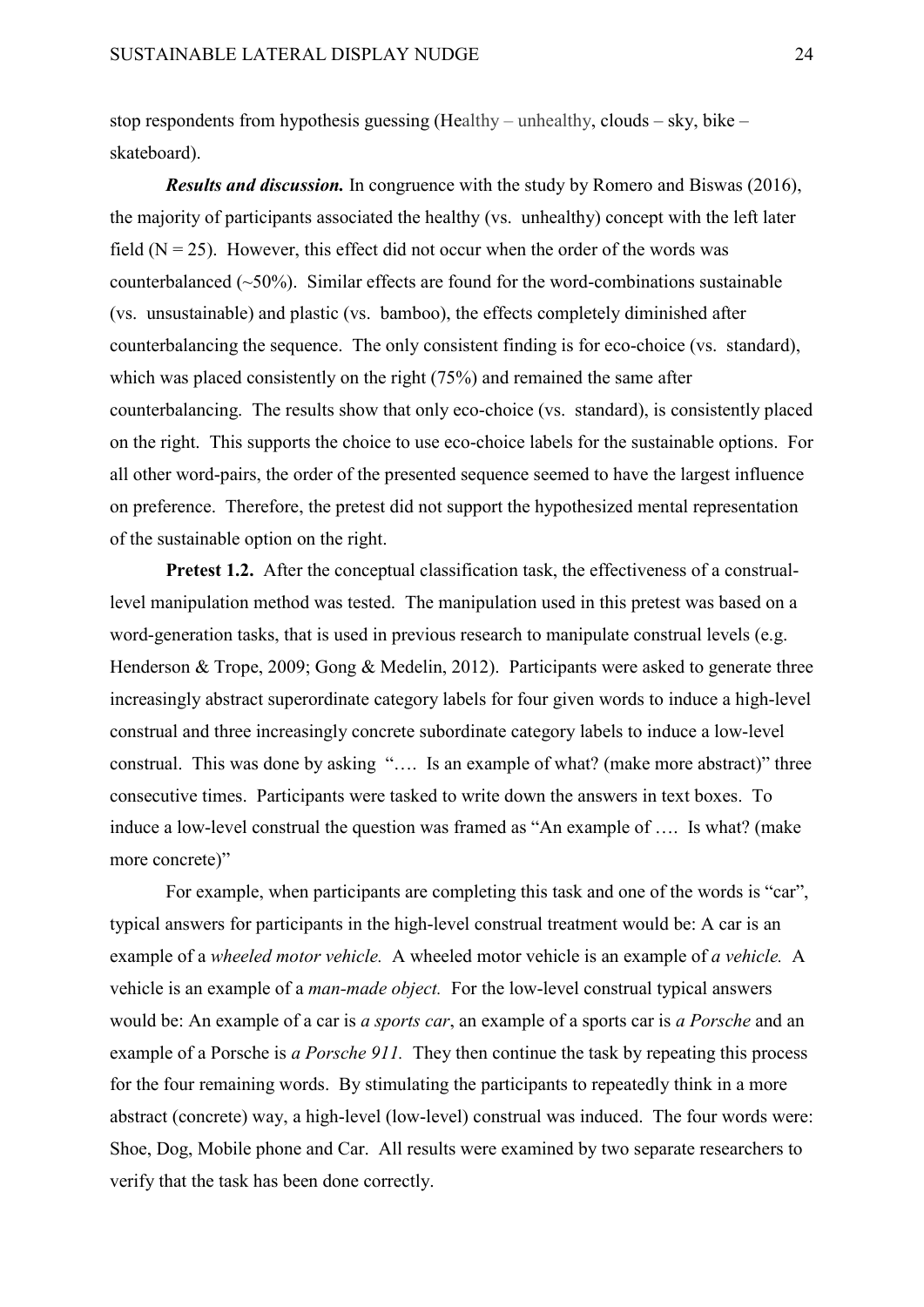*Manipulation check.* The Construal levels of the respondents were measured with a shortened version of the BIF (Vallacher & Wegner, 1989), in which the form was reduced from 25 to 10 items. The shortened version of the BIF has been used in previous research (e.g. Slepian, Masicampo & Ambady, 2015). Items were deleted to decrease the survey length and to make the survey more accessible by deleting items with words that can confuse non-native English readers (e.g. cavity/ballot). In the BIF, respondents are exposed to 10 behaviors each containing two descriptions differing in abstractness. They are tasked to choose the behavioral description that best suits their preference. Each behavior has a relatively concrete and a relatively abstract description. Each concrete answer is then coded as  $-1$  and each abstract answer is coded as  $+1$ . After completing the task the construal level score is the sum of the scores for all 10 items. The effectiveness of the construal level manipulation is then checked by examining if the average scores of the abstract wordgeneration task treatment are significantly higher than the concrete word-generation treatment. To check if the word-generation task was completed as intended, two separate researchers judged the answers given on the word-generation task. The instruction for the task can be found in Appendix A.

*Results and discussion.* With regards to pretest 1.2, a lot of the respondents commented that the exercise was too hard and/or time-consuming, which also lead to respondents quitting the survey. To reduce the probability that a large percentage of the respondents will quit the main experiment during the construal level manipulation, it was decided not to use this manipulation. Instead, pretest 2 was conducted to examine a shorter construal level manipulation. Furthermore, for this small sample  $(N=18)$ , the manipulation was unsuccessful. The mean of the high-level manipulation ( $M = -1.64$ ,  $SD = 4.72$ ), was not significantly higher than the mean of low-level manipulation ( $M = -1.71$ ,  $SD = 5.71$ ),  $F(1,16)$  $= .001$ , p = .975.

**Pretest 1.3.** Finally, respondents ( $N = 19$ ) were tasked to rate the options used for the phone case simulation in terms of sustainability with a 5-point Likert scale ranging from 1 (*very unsustainable)* to 5 (*very sustainable*). Several paired t-tests were conducted to see if the options were significantly different.

*Results and discussion.*The perceived sustainability scores were reasonably normally distributed. For the material of the phone case, bamboo was, as expected, perceived as the most sustainable material ( $M = 4.42$ , SD = .69), followed by leather ( $M = 3.00$ , SD = 1.00), silicon ( $M = 2.68$ ,  $SD = 1.06$ ), and plastic ( $M = 2$ ,  $SD = .75$ ) respectively. Almost all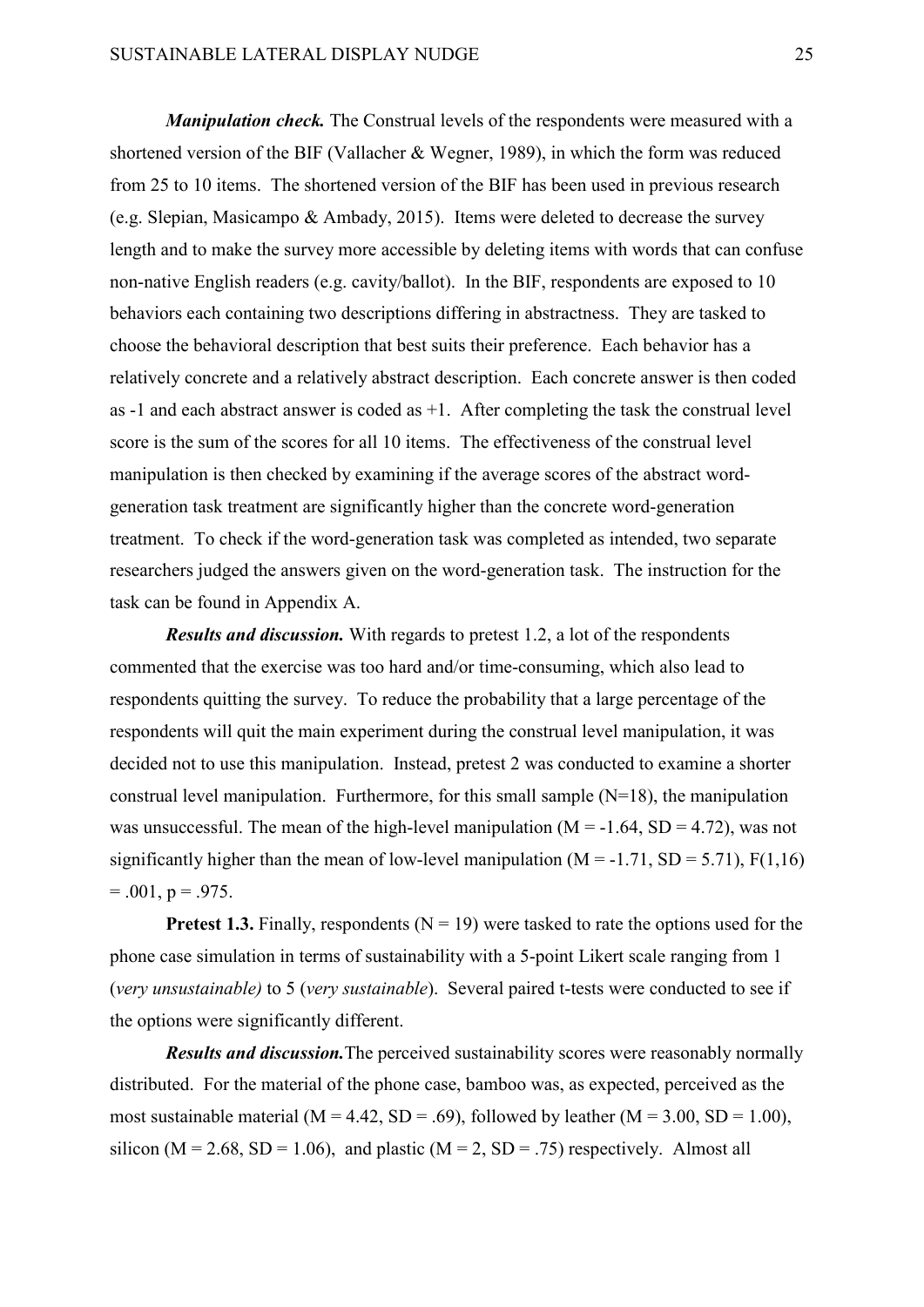differences were significant ( $p < 0.05$ ), the only non-significant difference was between silicon and leather;  $t(18) = -0.922$ ,  $p = 0.369$ .

For screen protectors, the liquid screen protector made from bio materials was perceived as most sustainable ( $M = 4.26$ ,  $SD = .65$ ), followed by tempered glass ( $M = 3.16$ , SD = .90) and plastic ( $M = 1.79$ , SD = .90). All differences were significant ( $p < 0.001$ ).

As expected, the delivery option that was perceived as most sustainable was the delivery using electric cars ( $M = 4.11$ ,  $SD = .81$ ). After, standard delivery was perceived as most sustainable ( $M = 2.63$ ,  $SD = .76$ ), followed by express delivery ( $M = 1.89$ ,  $SD = .74$ ). The differences between all 3 pairs were significant ( $p < 0.001$ ).

In terms of packaging, the use of no product packaging and delivered in a box made out of recycled carton ( $M = 3.21$ ,  $SD = .787$ ) was perceived as significantly more sustainable  $(p < .005)$  as the product wrapped in plastic and delivered in a carton box (M = 1.84, SD = 1.068).

Concludingly, for all of the components with a sustainable choice, the option that is intended as the sustainable option, is also perceived as such. Therefore, these options are appropriate for use in the main experiment.

#### Table 4

| Component        | Option                                                                                             | Mean <sup>a</sup> | SD.   |
|------------------|----------------------------------------------------------------------------------------------------|-------------------|-------|
| Material         | Plastic                                                                                            | 2.00              | .745  |
|                  | Silicon                                                                                            | 2.68              | 1.057 |
|                  | Leather                                                                                            | 3.00              | 1     |
|                  | Bamboo (Eco-choice)                                                                                | 4.42              | .692  |
| Screen protector | Plastic screen protector                                                                           | 1.79              | .855  |
|                  | Tempered glass screen protector                                                                    | 3.16              | .898  |
|                  | Liquid screen protector made from bio-materials                                                    | 4.26              | .653  |
| Delivery         | Standard delivery, ordered before 16:00, delivered the next<br>day                                 | 2.63              | .761  |
|                  | Express delivery, ordered before 16:00, delivered the same<br>day                                  | 1.89              | .737  |
|                  | Eco-choice: ordered before 16:00, delivered in 3-5 days<br>using electric cars to reduce emissions | 4.11              | .809  |
| Packaging        | Standard packaging: Product wrapped in plastic, delivered in<br>a carton box                       | 1.84              | 1.068 |

# *Perceived Sustainability of the Options*

a Means range from 1 (*very unsustainable)* to 5 (v*ery sustainable)*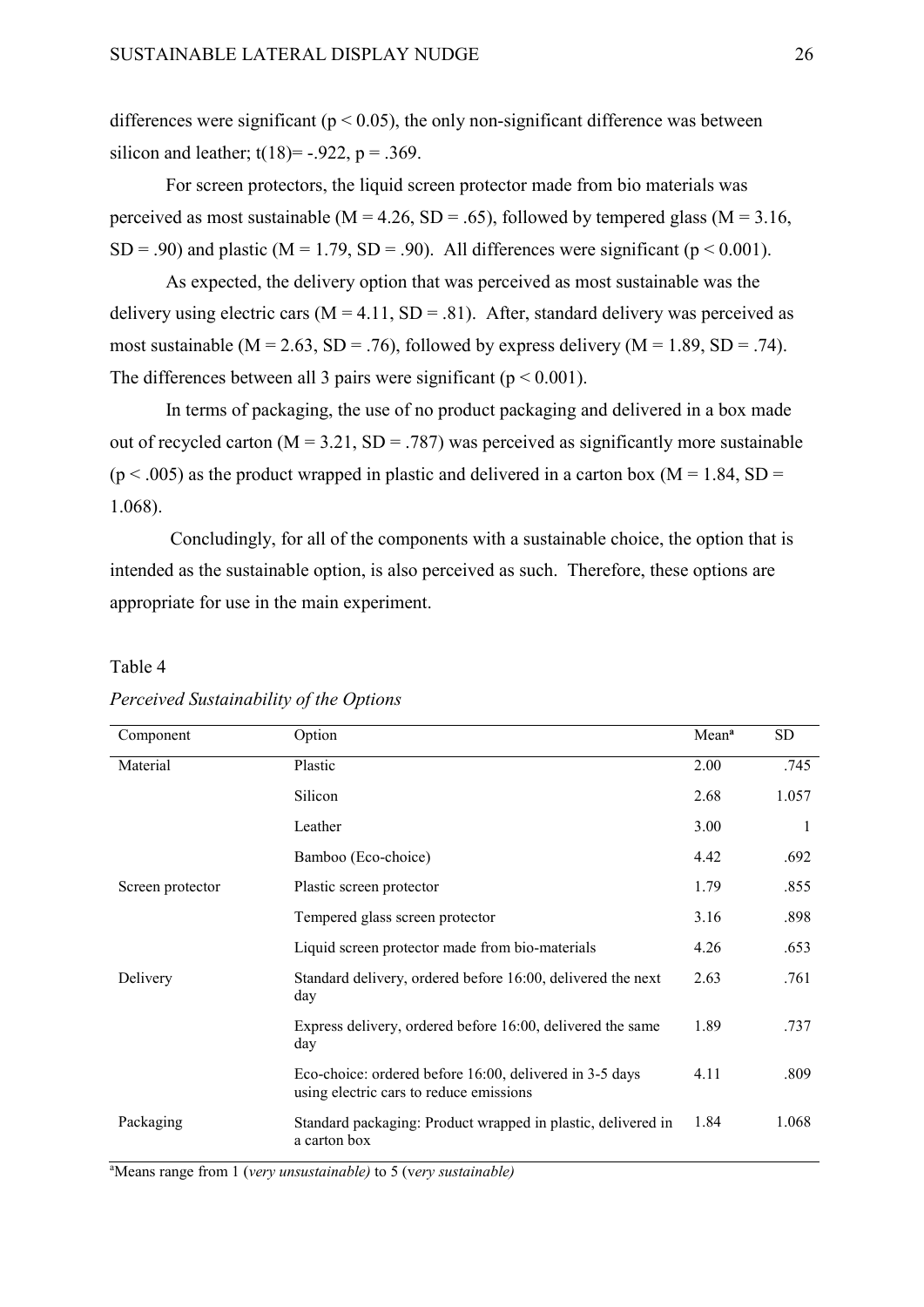**Pretest 2.** A second pretest was conducted to examine the effectiveness of another method to manipulate construal levels. This method works by asking participants as to *why* they engage in a certain action to induce the high-level construal and asking as to *how* they perform a certain action to induce a low-level construal (e.g. Freitas, Gollwitzer, & Trope, 2004; Gong & Medelin 2012). Participants that got the high-level construal manipulation were asked to consider *why* they maintain and improve their health. The exercise required the respondents to indicate why they improve and maintain their health for three consecutive times, generating increasingly abstract thoughts. Participants who got the low-level construal manipulation had to consider *how* they would maintain and improve their health. The exercise tasked participants to state how they wish to improve and maintain health for three successive times, to generate more concrete thoughts. Unlike the manipulation examined in pretest 1.2 in which respondents had to repeat the task for four words, this manipulation had only one task and should thus lead to a lower number of respondents quitting the survey. An illustration of the exercise, which was also shown to the participants, can be found in Appendix B. The manipulation check was the shortened BIF, identical to the manipulation check that was used in pretest 1.2 (Appendix A).

*Results and discussion.* After deleting incomplete surveys, a total of 29 participants (17 men and 12 women) completed the survey. The results of the BIF were coded into +1 for tasks related to high-level construal and -1 for tasks related to the low-level construal. A new variable was computed with the total score. A One-way ANOVA was conducted to check for significant differences between groups (low-level construal vs. high-level construal). The dependent variable (total score for BIF) is metric and the groups (high-level vs. low-level) is nominal). Skewness (0.52) and kurtosis  $(-1.303)$  are within the recommended range of  $+1.96$ and -1.96 (Hair et al. 2014). Levene's test is not significant,  $F(1, 27) = 2.581$ ,  $p = .120$ , thus the assumptions for normality and equal variances of groups are met.

There was a significant effect of the construal level manipulation on the total score for the BIF,  $F(1,27) = 4.257$ ,  $p = .049$ . The high level manipulation lead to higher total BIF scores ( $M = 1.73$ ,  $SD = 7.16$ ) than the low level manipulation ( $M = -3.00$ ,  $SD = 4.88$ ). The construal level manipulation worked as intended and was implemented in the survey for the main experiment.

# **Main Experiment**

In the main experiment, the impact of the lateral display position and the moderating effect of the construal level were tested using a 2 (lateral position of the sustainable option: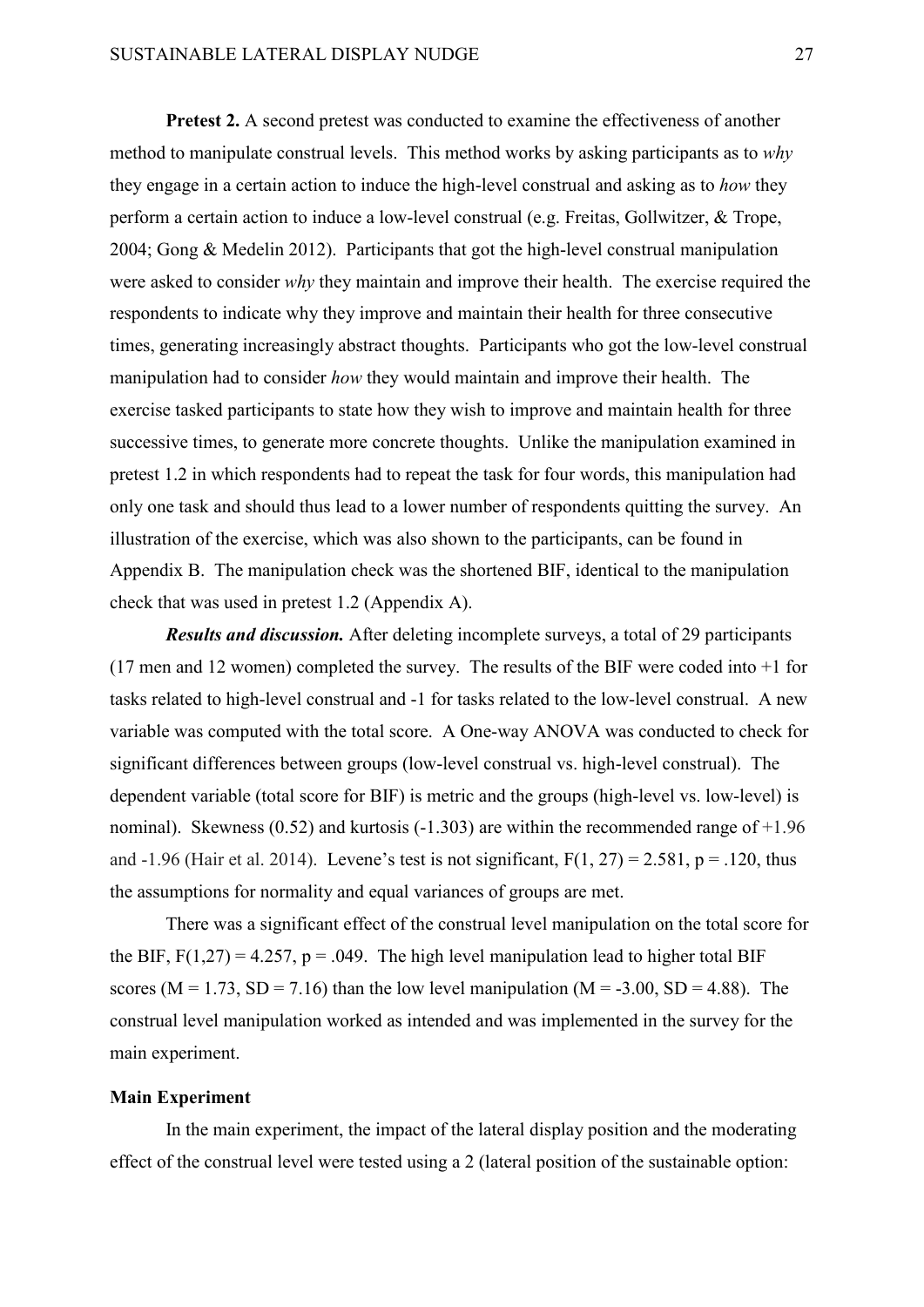left vs. right) x 2 (construal level: high vs. low) between-subject design. Participants were divided into groups corresponding to the 4 treatments illustrated in table 5. The lateral position of the options was arranged as follows: For group 1 and 3 the sustainable options for the components material, screen protector, delivery method, delivery service, and packaging were displayed on the left relative to the unsustainable options, and for group 2 and 4 vice versa. Group 1 and 2 were primed to think in a low construal level with *how* thought exercise tested in pretest 2, and group 3 and 4 were primed to the high construal level thinking with the *why* thought exercise.

# Table 5

# *Treatments of The Main Experiment*

|                 |           | Display position sustainable option |            |
|-----------------|-----------|-------------------------------------|------------|
|                 |           | Left $(SL)$                         | Right (SR) |
| Construal-level | Low (LC)  | Group 1                             | Group 2    |
|                 | High (HC) | Group 3                             | Group 4    |

This research has 3 variables, the dependent variable is the sustainable score that respondents had regarding the components that include a sustainable option (Material, screen protector, delivery method, delivery service, and packaging). Since there were five components with a sustainable option, the number of choices for the sustainable option was summed as a measure of the dependent variable. The independent variable was the lateral position in which the options were displayed (Sustainable option on the right vs. left). The final variable was the moderator of the construal level (high vs. low). The construal level was manipulated before the customers were exposed to the product customization page of the survey.

Potential effects of the left-side bias effect and the effects of the gaze starting point were ruled out by Romero and Biswas (2016), and therefore not considered in this research. The survey was translated into Dutch to increase the reach and accessibility to the main demographics. The linguistic validity was ensured using a back-translation by a representative of the target group (23-year-old Dutch master student). The back translation did not lead to major changes (see Appendix D), but some small adjustments were made to the survey (indicated in green).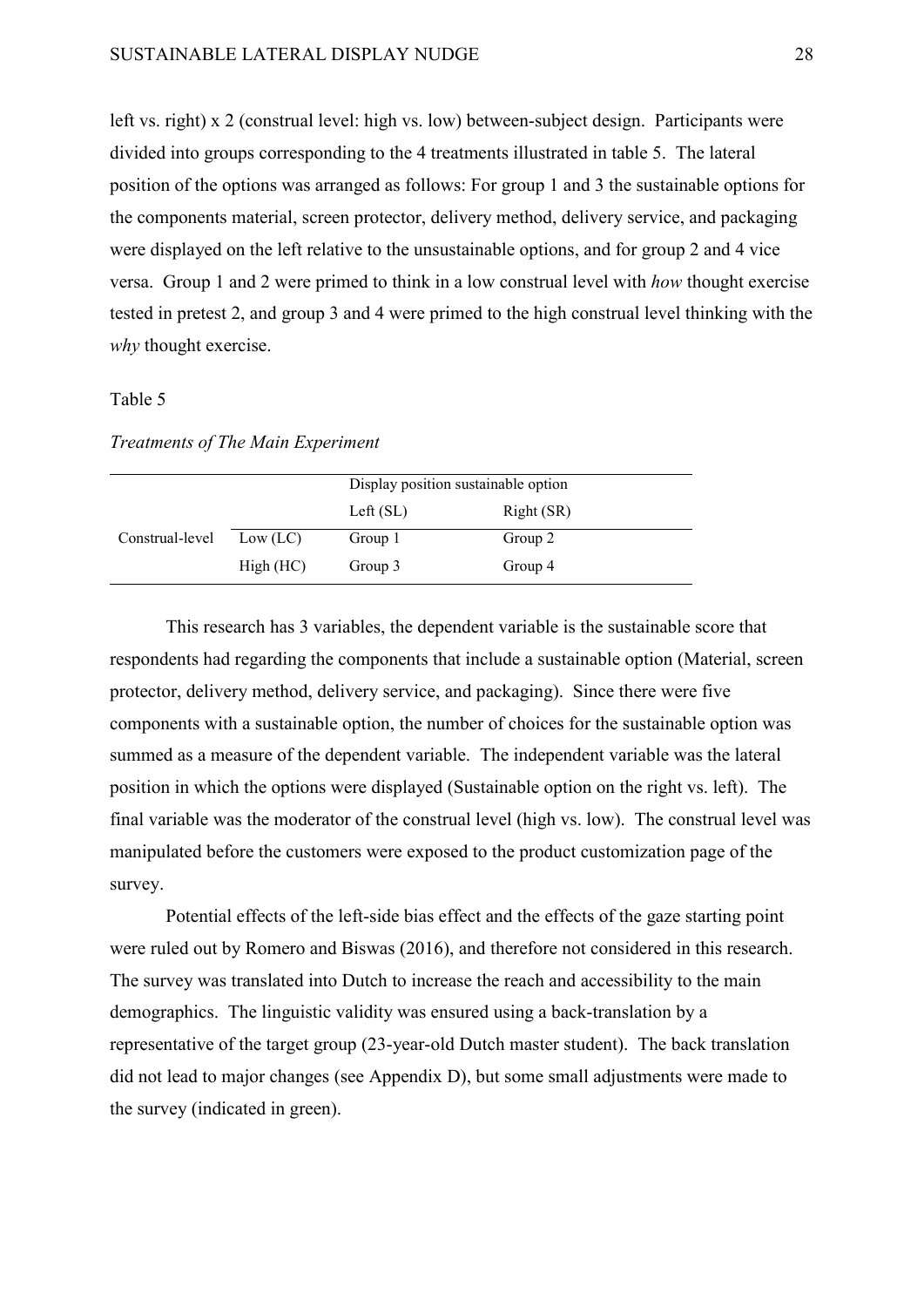### **Data Analysis Procedure**

The data analysis starts with a general examination of the data. After, the groups are compared to see if there are any significant differences. The statistical technique ANOVA will be used since the dependent variable is metric and the experiment contains multiple groups (Field, 2013). The dependent variable was the choice (Sustainable or Unsustainable). The number of times participants choose a sustainable option was summed to compute a metric dependent variable called 'Total Sust. score' since there were multiple components that contained a sustainable option. The independent variable is the four different groups and the variable is categorical. The scales used for the covariates were examined using factor analysis.

# **Limitations and Research Ethics**

The online experiment is conducted using survey software and does not include a real product configuration page. Even though the survey is made to look as real as possible, it is still a limitation. The participants were recruited using convenience sampling and were mostly Dutch students, thus the generalizability should be questioned. The price component of the product was not included given its complex influences. However, some of the choices with a sustainable option had different tradeoffs to increase realism (e.g. eco-friendly delivery takes longer).

The experiment is completely voluntary, and all participants can stop the experiment at any time and remain anonymous. The participants will not be informed on the goal of the experiment because it would influence the results. However, they can contact the researcher for any questions after the survey is closed for all participants. The e-mail of the researcher will be provided at the end of the survey. As for the results, the ethicality of nudges has been under question (see e.g. Sunstein, 2015; Hausman & Welch, 2010). Theoretically, the results could also provide insights on how to stimulate preference for any option, good or bad. However, the intentions of this research are in good faith and are not expected to be abused.

#### **Results**

#### **Participants**

The participants for the sample were recruited by convenience sampling, the URL of the survey was spread using Facebook, WhatsApp, Online forums, Survey share initiatives, and personal networking. The incentives for participating were the chance to win a voucher. In total 236 respondents fully completed the survey. After inspection, eight respondents were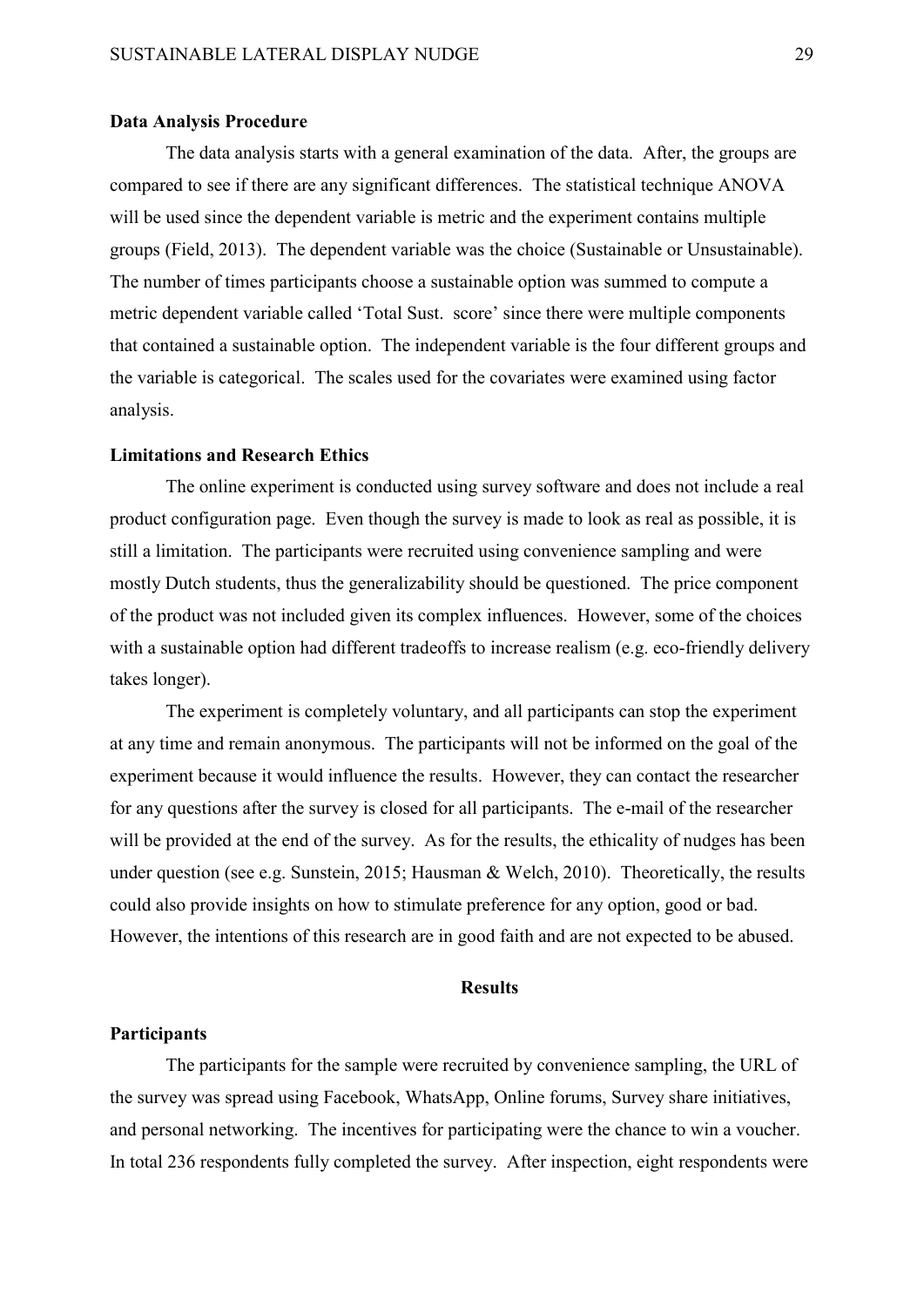deleted for incorrectly completing the manipulation exercise. The manipulation was likely ineffective for participants that took a long time to complete the survey. Therefore, 15 respondents with a very high duration of 3 times the median (400 seconds) were excluded from the analysis. Also, 5 respondents were deleted with extremely low durations (<180 seconds), making it unlikely that they filled the survey thoroughly. After deletion, the final sample used for analysis is 208, which is sufficient given the minimum of 20 per group recommended by Hair et al. (2014). Half of the participants were Dutch, and the other half was spread over different countries such as most notably; Germany (17) and Poland (15). The sample consists of 145 women (69.7%) and 63 men (30.3%) and includes mostly Master (60.6%) and Bachelor students (26.9%). The age ranges from 17 to 52 (M  $\approx$  25) with a large percentage of the participants in the 21-26 range (76.8%). To gain a closer look at the groups, table 6 illustrates the demographics for the 4 groups.

Table 6

|                 | Group 1        | Group 2        | Group 3          | Group 4          | Total          | Cumulative |
|-----------------|----------------|----------------|------------------|------------------|----------------|------------|
|                 | (LC/SL)        | (LC/SR)        | (HC/SL)          | (HC/SR)          |                | $\%$       |
| $\mathbf N$     | 52             | 55             | 51               | 50               | 208            | 100        |
| Gender          |                |                |                  |                  |                |            |
| Male            | 18             | 13             | 17               | 15               | 63             | 69.7       |
| Female          | 34             | 42             | 34               | 35               | 145            | 30.3       |
| Nationality     |                |                |                  |                  |                |            |
| Dutch           | 21             | 32             | 26               | 25               | 104            | 50         |
| Other           | 31             | 23             | 25               | 25               | 104            | 50         |
| Dominant hand   |                |                |                  |                  |                |            |
| Left            | 11             | $\overline{2}$ | $\overline{4}$   | 11               | 28             | 13.5       |
| Right           | 41             | 53             | 47               | 39               | 180            | 86.5       |
| Education       |                |                |                  |                  |                |            |
| Applied         | 3              | $\mathfrak{Z}$ | 5                | 3                | 16             | 7.7        |
| <b>Bachelor</b> | 17             | 17             | 14               | 8                | 56             | 26.9       |
| Master          | 29             | 30             | 29               | 38               | 126            | 60.6       |
| Doctorate       | $\overline{2}$ | $\overline{2}$ | $\boldsymbol{0}$ | $\boldsymbol{0}$ | $\overline{4}$ | 1.9        |
| Other           | $\mathbf{1}$   | $\mathbf{1}$   | 3                | $\mathbf{1}$     | 6              | 2.9        |
| Age             |                |                |                  |                  |                |            |
| Mean            | 24.58          | 24.40          | 24.59            | 25.46            |                |            |
| Median          | 23             | 24             | 24               | 24               |                |            |
| Range           | 17-41          | $21 - 52$      | 20-45            | 19-52            |                |            |

*Demographics per Group*

*Note.* LC=low construal, HC=High construal, SR= sustainable right, SL= Sustainable left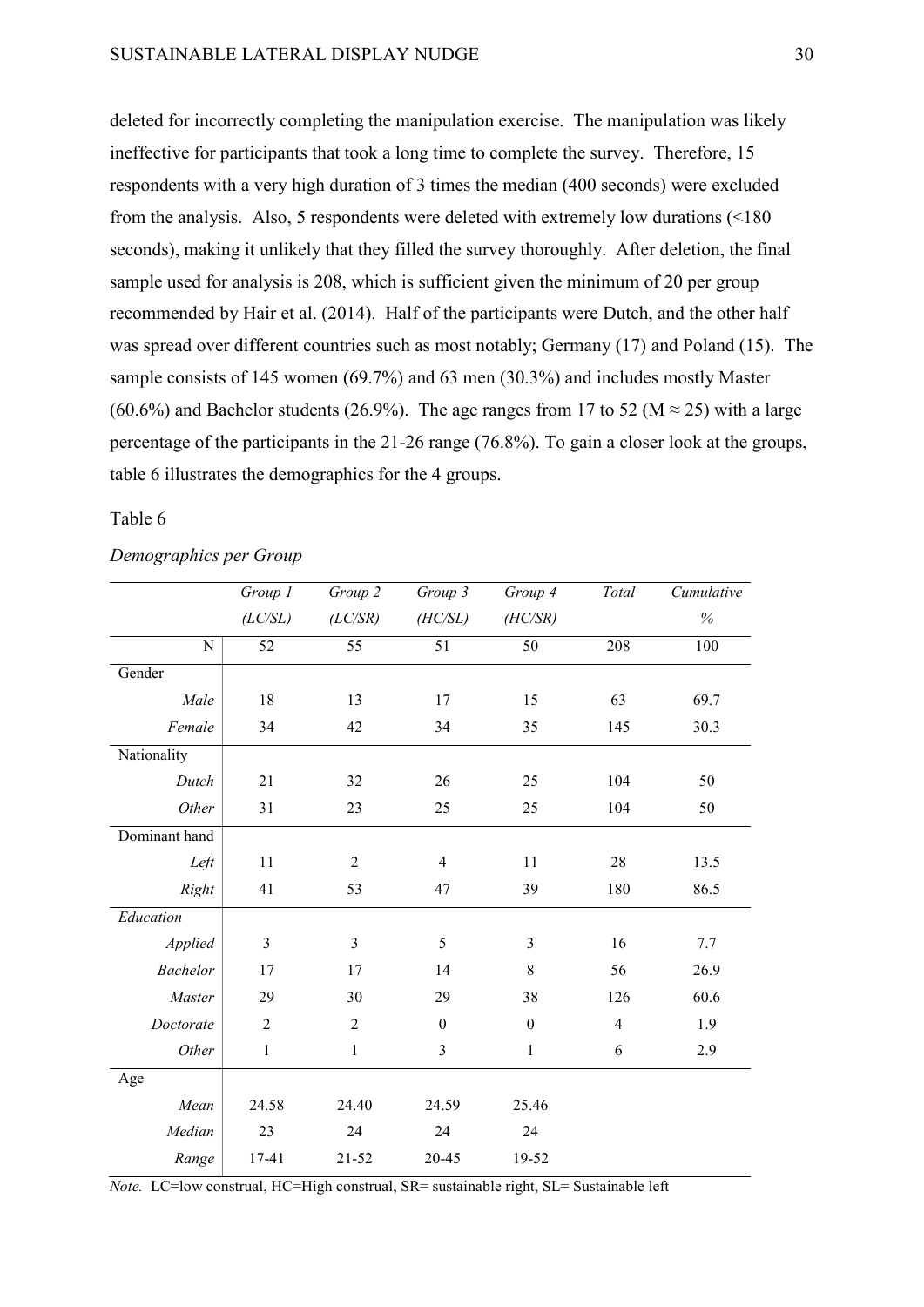# **Factor Analysis**

All items from the scales Product involvement and Consciousness for Sustainable Consumption are put into a factor analysis to confirm that the structure of the actual scales is found. The CfSC scale uses the same items twice for two different statements, which might lead to a better fit of splitting the scale into two factors. An exploratory factor analysis was conducted to explore the number of factors to extract.

The items have a normal distribution, all items have skewness and kurtosis within the recommended range of  $+1.96$  and  $-1.96$ . The KMO (= .880) and Bartlett's test ( $p < 0.001$ ) indicates that the data is appropriate for factor analysis. Based on the latent root criterion (Eigenvalue's  $> 1$ ), the initial extraction gives two factors that explain 69% of the variance. All communalities are sufficient ( $> 0.4$ ). Given the low correlation between factors ( $< 0.3$ ), an orthogonal rotation was justified (Varimax). A rotated matrix was extracted using Principal axis factoring, since the scales measure latent constructs. The rotated matrix distinguishes two factors, of which all commonalities and loadings are acceptable. As expected, the items in the factors correspond to the items for the scales Consciousness for Sustainable Consumption (Factor 1), and Product involvement (Factor 2), see table 7 for an overview. The factor score of the CfSC scale was saved as a variable (regression) to include as a covariate.

Additionally, a reliability analysis was conducted to examine the internal consistency of the scales for CfSC and product involvement. The scale CfSC has an excellent reliability  $(\alpha = .957)$ , but the scale for product involvement is only approaching sufficient reliability ( $\alpha$  = .686). The deletion of an item would not increase the Cronbach's alpha. Since the scale is adapted from a scale that has been validated and is largely used in previous literature (Zaichkowsky, 1985), it was decided to keep it for analysis.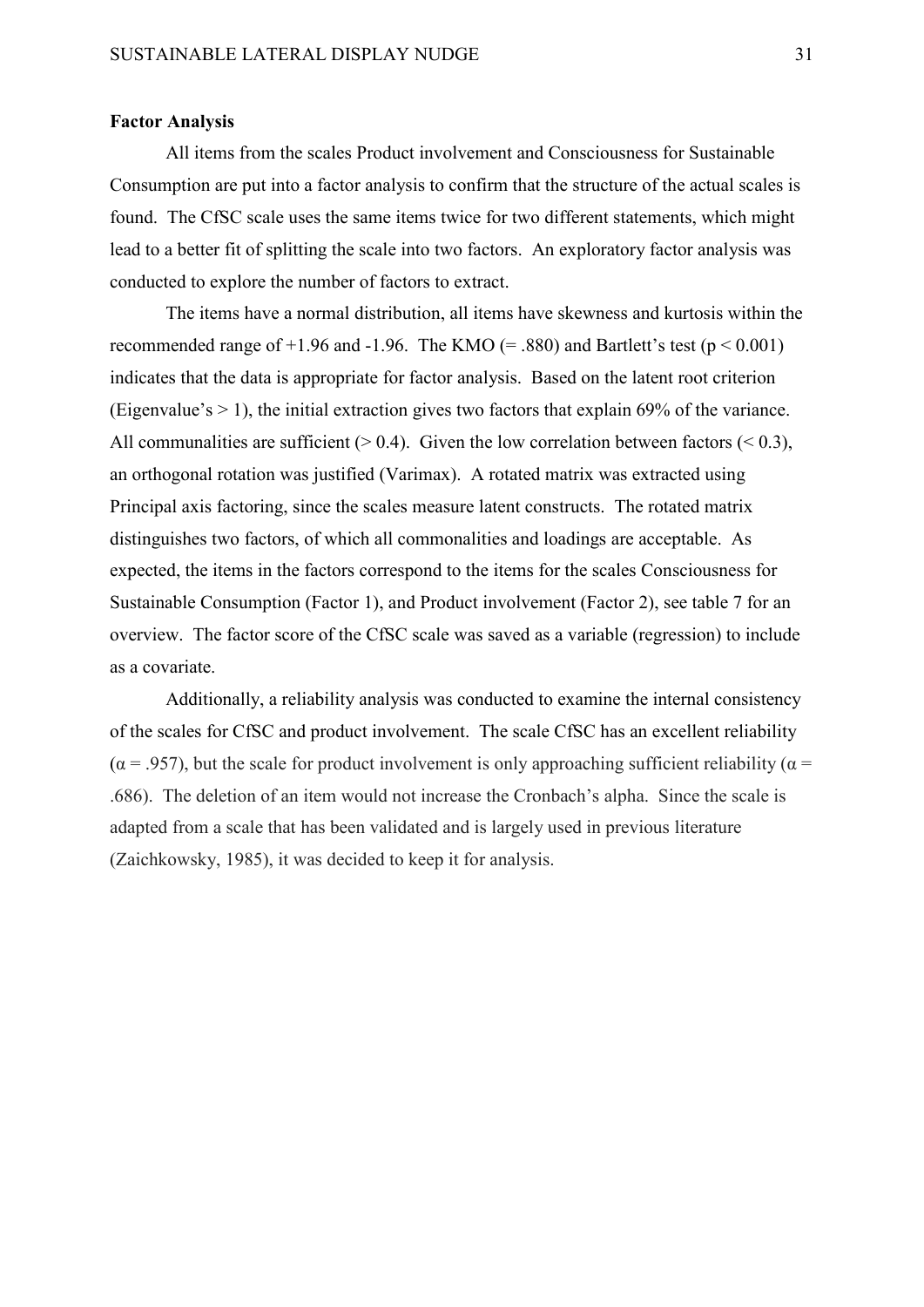# Table 7

*Overview of Factor Analyses*

| <b>Scale</b><br>Item                       |                                                     |      | Factor loadings <sup>a</sup> |  |  |
|--------------------------------------------|-----------------------------------------------------|------|------------------------------|--|--|
| Environmental Consciousness for            | I buy a product only if I believe it                | 1    | $\overline{2}$               |  |  |
| Sustainable Consumption ( $\alpha$ = .957) | is made from recycled materials.                    | .825 | .252                         |  |  |
|                                            | can be disposed of in an environmentally friendly   | .881 |                              |  |  |
|                                            |                                                     |      |                              |  |  |
|                                            | manner.                                             | .846 |                              |  |  |
|                                            | is packed in an environmentally friendly manner.    | .862 | .213                         |  |  |
|                                            | is produced in an environmentally friendly          |      |                              |  |  |
|                                            | manner.                                             |      |                              |  |  |
|                                            | How important is it for you personally that a       |      |                              |  |  |
|                                            | product                                             |      |                              |  |  |
|                                            | is made from recycled materials.                    | .820 |                              |  |  |
|                                            | can be disposed of in an environmentally friendly   | .862 |                              |  |  |
|                                            | manner.                                             |      |                              |  |  |
|                                            | is packed in an environmentally friendly manner.    | .844 |                              |  |  |
|                                            | is produced in an environmentally friendly          | .860 |                              |  |  |
|                                            | manner.                                             |      |                              |  |  |
| Product involvement ( $\alpha$ = .686)     | I would be interested in reading information about  |      | .656                         |  |  |
|                                            | phone cases.                                        |      |                              |  |  |
|                                            | I have compared product characteristics among       |      | .579                         |  |  |
|                                            | brands of phone cases.                              |      |                              |  |  |
|                                            | I think there are a great deal of differences among |      | .540                         |  |  |
|                                            | brands of phone cases.                              |      |                              |  |  |
|                                            | I have a most preferred brand of phone cases.       | .238 | .554                         |  |  |

a Only factor loadings >.2 are reported

## **Manipulation Check**

To check if the construal level manipulation was successful, a manipulation check similar to pretest 2 was used. The answers for the BIF were coded into +1 for the abstract description and -1 for the concrete description. A new variable was computed which summed the scores for each respondent. A One-way ANOVA was conducted to check for significant differences between manipulations (low-level construal vs. high-level construal).

The Skewness  $(= -.351)$  and Kurtosis  $(= -.204)$  are within the recommended range of -1.96 and  $+1.96$ . Furthermore, Levene's test is not significant,  $F(1, 206) = .587$ , p = .445, thus the assumptions for normality and equal variances of groups are met and the data is appropriate for ANOVA. The group with the low-level construal manipulation (M=1.79, SD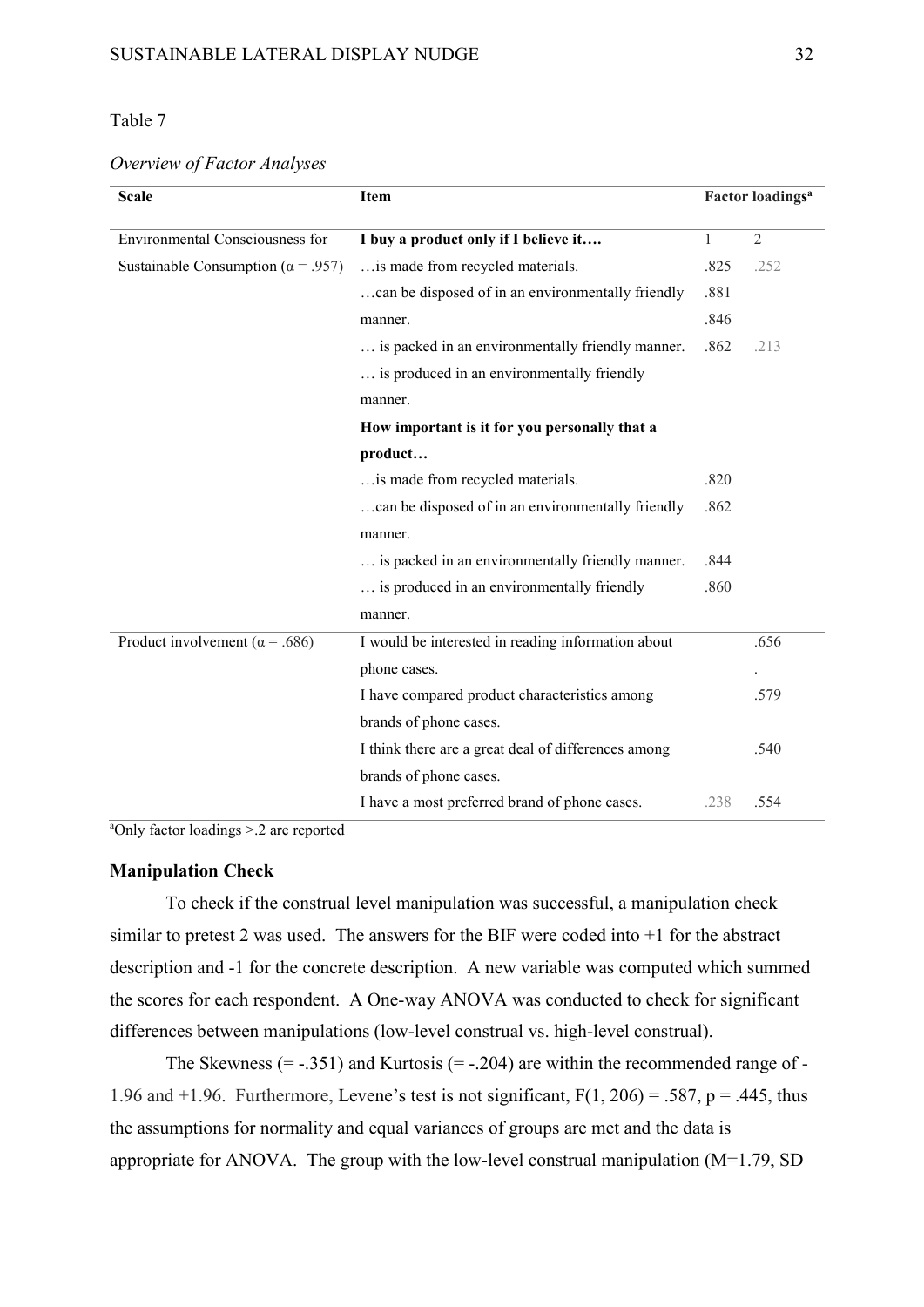$= 4.47$ ) was not significantly lower than the high-level construal manipulation (M = 1.78, SD  $= 4.88$ ), indicating that the construal level manipulation was unsuccessful,  $F(1,206) = .000$ , p  $=.985.$ 

Unfortunately, this makes it difficult to test the hypothesis regarding the effects of the construal levels. However, the distinction between the 4 groups was still used for the main analyses, since the respondents from every group received a different survey and the manipulation could still influence the choices.

# **Hypothesis Testing**

In this section, the hypotheses are tested. The paragraph is structured per hypothesis, starting with the first hypothesis: "*putting the sustainable options on the right (vs. left) relative to the unsustainable options enhances (decreases) the preference for the sustainable options*".

In order to compare the sustainable choices between groups, a new variable was computed (*Sust. Score total*) that summed the number of times a participant chose for the sustainable option. Additionally, the total score was split into two separate variables based on a somewhat logical catergoration of the components to allow for more refined analysis. The first one *Sust. Score 1* sums the score for the first two component (Material and Screen protector), and the second variable *Sust. Score* 2, sums the score for the last three options (Delivery method, delivery service, and packaging).

These variables were used to test the first hypothesis that the choice for the sustainable option is enhanced when it is put on the right side (vs. the left). The dependent variable is the total sustainable score mean and is measured on a continuous scale. The more refined subscales are measured on an ordinal scale. The independent variable is the 4 groups and is categorical.

Independence of observations was assured by random assignment to treatments. Outliers for the dependent variable were considered as valid given the low ranges of the sustainable scores (max 1-5).

The Skewness and Kurtosis of all the dependent variables are within the recommended range of +1.96 and -1.96, and the Q-Q plots look normal. The Levene's test is non-significant for all 3 independent variables (Appendix E).

The MANOVA indicates that there are no significant differences between the 4 groups for *Sust. Score 1*, F(3, 204) = .514, p = .673, for the S*ust. Score 2,* F(3, 204) = .1.792, p = .150, and for *Sust. Score total,* F(3, 204) = .955, p = .415.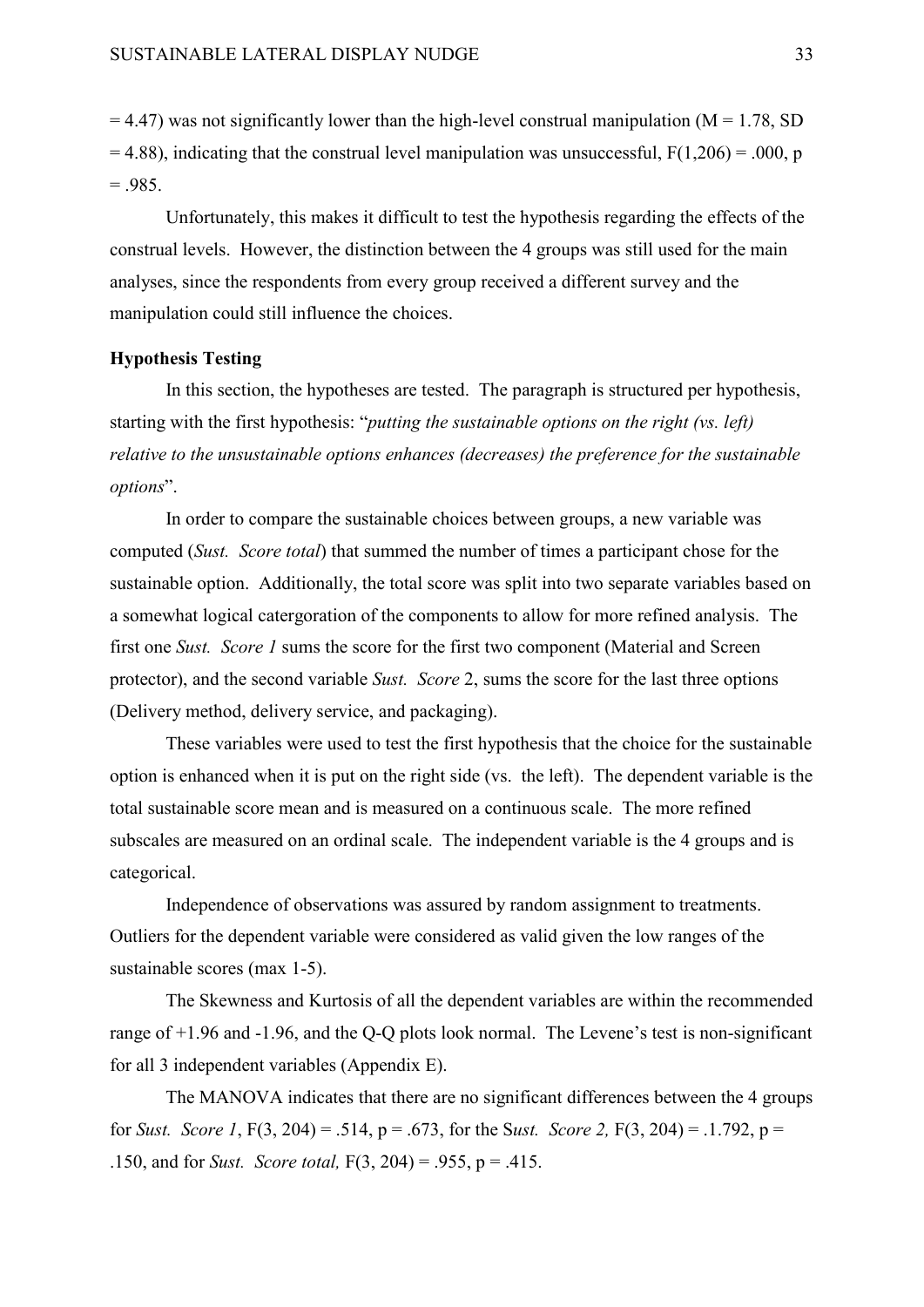In order to test the first hypothesis and compare the groups with the sustainable option on the left (group 1 and 3) vs. on the right (group 2 and 4), a planned comparison was used by adding a special contrast to the MANOVA  $(-1,1,-1,1)$ . The contrasts tests indicated that there are no significant differences between the groups with the sustainable option the left vs. the right for the *Sust. Score* 1,  $F(1,204) = 1.479$  p = .225, for *Sust. Score* 2,  $F(1,204) = .046$ , p = .831, and for *Sust. Score total*, F(1,204)= .280, p = .597. See table 8 for an overview of the choices per treatment (left vs. right).

# *Table 8*

# *Overview of Sustainable Scores*

|                            | Sustainable left                |      | Sustainable right |               |
|----------------------------|---------------------------------|------|-------------------|---------------|
|                            | (Group $1+3$ )<br>$\frac{0}{0}$ |      | (Group $2+4$ )    | $\frac{0}{0}$ |
| $\overline{N}$             | 103                             |      | 105               |               |
| Material                   |                                 |      |                   |               |
| Plastic                    | 15                              | 14.6 | 18                | 17.1          |
| Leather                    | 23                              | 22.3 | 24                | 22.9          |
| Silicon                    | 30                              | 29.1 | 19                | 18.1          |
| <b>Bamboo</b>              | 35                              | 34   | 44                | 41.9          |
| Screen protector           |                                 |      |                   |               |
| Plastic                    | $\overline{4}$                  | 3.9  | 6                 | 2.9           |
| Tempered glass             | 59                              | 57.3 | 53                | 50.5          |
| Liquid                     | 40                              | 38.8 |                   | 43.8          |
| <b>Total Sust.</b> score 1 | 75                              |      | 90                |               |
| Delivery Method            |                                 |      |                   |               |
| Home delivery              | 65                              | 63.1 | 59                | 56.2          |
| Pick up point              | 38<br>36.9                      |      | 46                | 43.8          |
| Delivery Service           |                                 |      |                   |               |
| Express delivery           | 7                               | 6.8  | 16                | 15.2          |
| Standard delivery          | 40                              | 38.8 | 35                | 33.3          |
| <b>Eco delivery</b>        | 56.3<br>58                      |      | 54                | 51.4          |
| Packaging method           |                                 |      |                   |               |
| Plastic packaging          | 8                               | 7.8  | 14                | 13.3          |
| <b>Eco Packaging</b>       | 95                              | 92.2 | 91                | 86.7          |
| <b>Total Sust. Score 2</b> | 191                             |      | 191               |               |
| <b>Total Sust. Score</b>   | 266                             |      | 281               |               |

*Note.* Sustainable options are indicated in **bold.**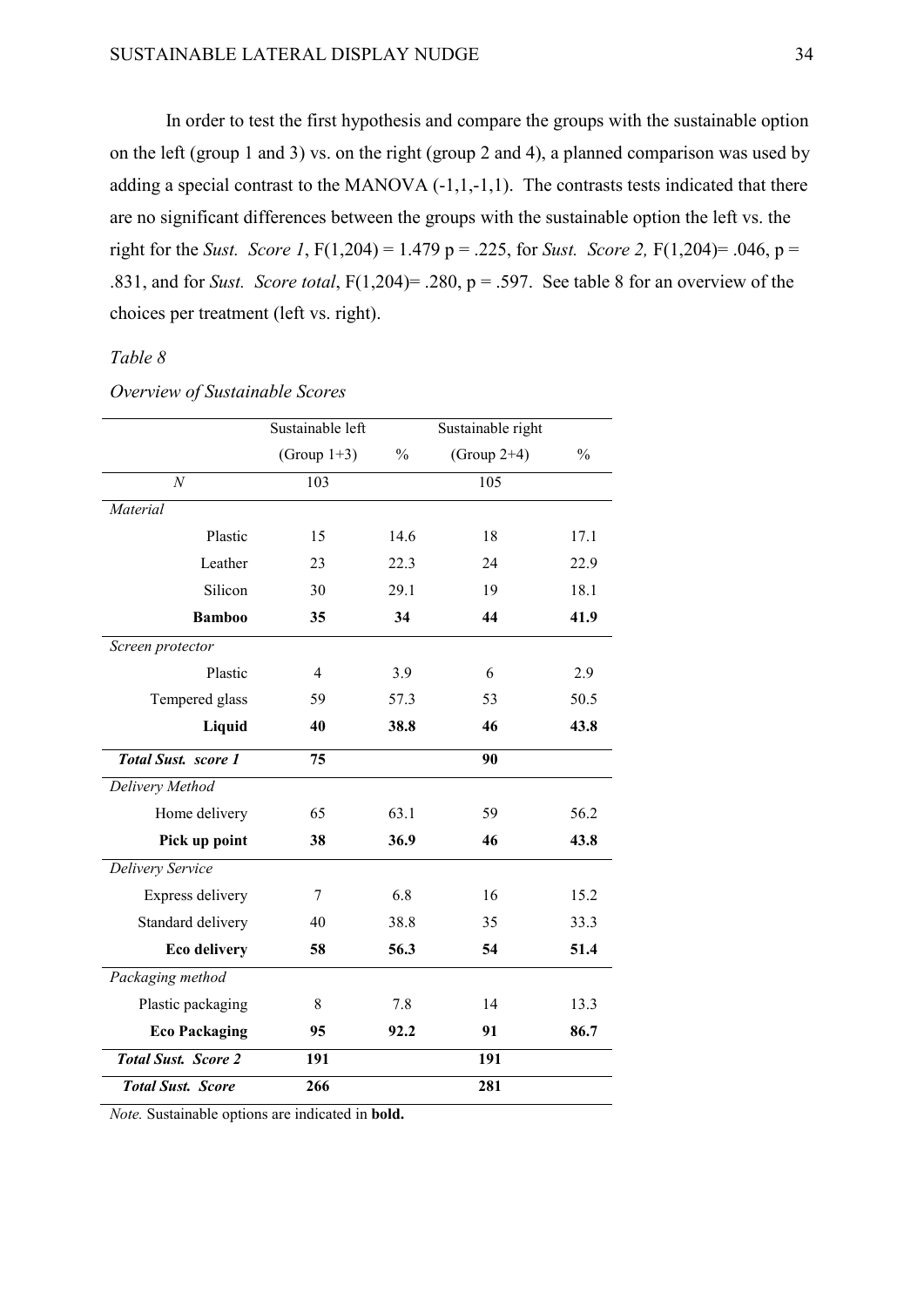To control for other factors, an ANCOVA was conducted with the dependent variable *Total Sust. Score*, and three metric variables; CfSC (Factor scores from factor analyses), product involvement (averaged composited measure), and age added as covariates. Nationality, gender, dominant hand, current education, and the four groups were added as independent variables. To check for homogeneity of regression slopes, the interaction effect between the covariates and the independent variable was examined. A significant interaction effect was found between the CfSC factor scores and the independent variable,  $F(4,195) =$ 26.059,  $p < 0.001$ . Upon inspection, it seemed that the significant interaction effect was found because of the high values for group 4 for both variables. It appears that since group 4 had the highest average sustainable scores, the participants were influenced to report higher rates for the CfSC. In order words, choosing for the sustainable option made participants feel like they were more conscious about sustainable consumption. Given the interaction effect, the CfSC scale was left out of the model. The interaction effects between the covariates Product involvement,  $F(4,195) = 2.177$ ,  $p = .073$  and age,  $F(4,195) = .662$ ,  $p = .619$  and the independent variable were insignificant and therefore used as covariates in the main model.

Levene's test for the ANCOVA is non-significant,  $F(60,147) = 1.120$ ,  $p = .288$ , indicating equal variances between groups. The ANCOVA finds a non-significant effect for the 4 groups,  $F(3,195) = .736$ ,  $p = 0.516$ , indicating that there are no significant differences between the groups for the total sustainable score. The special contrast results find a nonsignificant result for the groups with the sustainable option on the left vs. groups with the sustainable option on the right,  $F(1,195) = .203$ ,  $p = .653$ . All variables except for nationality are non-significant ( $p > 0.05$ ), as illustrated in table 9. A MANCOVA with all 3 dependent variables did not lead to any significant differences. Furthermore, rerunning the ANCOVA with only "nationality" as a control factor, adding the CfSC as a covariate, or splitting the groups based on nationality does not lead to different conclusions. Therefore, the lateral placement of the sustainable option does not significantly increase the preference for sustainable options, and  $H_1$  is rejected.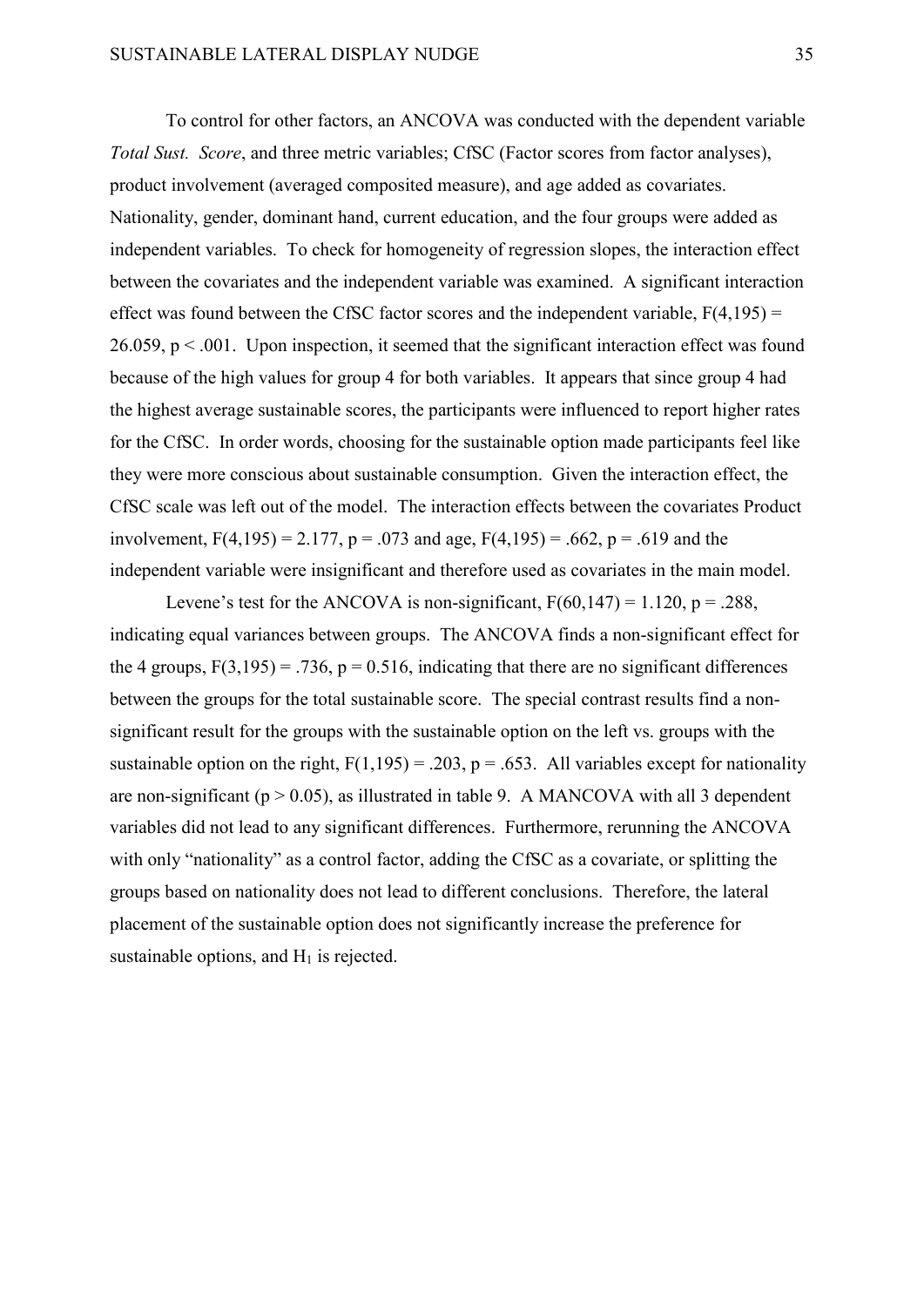# Table 9

| Source          | <b>SS</b>        | df             | MS     | F      | Sig. | Partial Eta Squared |
|-----------------|------------------|----------------|--------|--------|------|---------------------|
| Groups          | 4.265            | 3              | 1.422  | .763   | .516 | .012                |
| Nationality     | 12.452           |                | 12.452 | 6.681  | .010 | .033                |
| Gender          | 6.418            |                | 6.418  | 3.444  | .065 | .017                |
| Dominant hand   | .349             |                | .349   | .187   | .666 | .001                |
| Education       | 13.586           | $\overline{4}$ | 3.396  | 1.822  | .126 | .036                |
| Age             | 2.623            |                | 2.623  | 1.407  | .237 | .007                |
| ProductInv.     | 1.317            |                | 1.317  | .707   | .402 | .004                |
| Corrected Model | $45.050^{\rm a}$ | 12             | 3.754  | 2.014  | .025 | .110                |
| Intercept       | 58.925           |                | 58.925 | 31.615 | .000 | .140                |
| Error           | 363.445          | 195            | 1.864  |        |      |                     |
| Total           | 1847.000         | 208            |        |        |      |                     |
| Corrected Total | 408.495          | 207            |        |        |      |                     |

## *Test of Between-Subject Effects (Total Sust. Score)*

<sup>a</sup> R Squared = .803 (Adjusted R Squared = .790)

The second hypothesis: "*A low-level (high-level) construal moderates (enhances) the effects the lateral display nudge",* was hard to examine given the unsuccessful manipulation. However, the construal-level manipulation might have worked for a short time period during the configuration phase, and diminished during the manipulation check. An ANOVA was conducted to test the interaction effect between the lateral placement of the sustainable option (left vs. right) and the construal level (low vs. high). Levene's test is non-significant,  $F(3,204) = 1.996$ ,  $p = .116$ . The results indicate a non-significant interaction effect,  $F(1,204)$  $= .590, p = .443.$ 

An alternative view is that the manipulation did not work but the manipulation check did, still allowing for distinction between construal levels based on the manipulation check. This approach was examined by computing a new variable of construal level (high vs. low) based on the manipulation check. Participants with a BIF score of 6 or greater were coded to a high construal group (N=51), and participants with BIF score of -2 or lower were coded to the low-level construal group  $(N=50)$ .

Levene's test is non-significant,  $F(3.97) = 1.302$ ,  $p = .278$ . The ANOVA with the interaction between the lateral placement and the new variable for construal groups is also non-significant,  $F(3,97) = .233$ ,  $p = .873$ , thus rejecting  $H_{2a}$  that the construal level moderates the effects of lateral placement.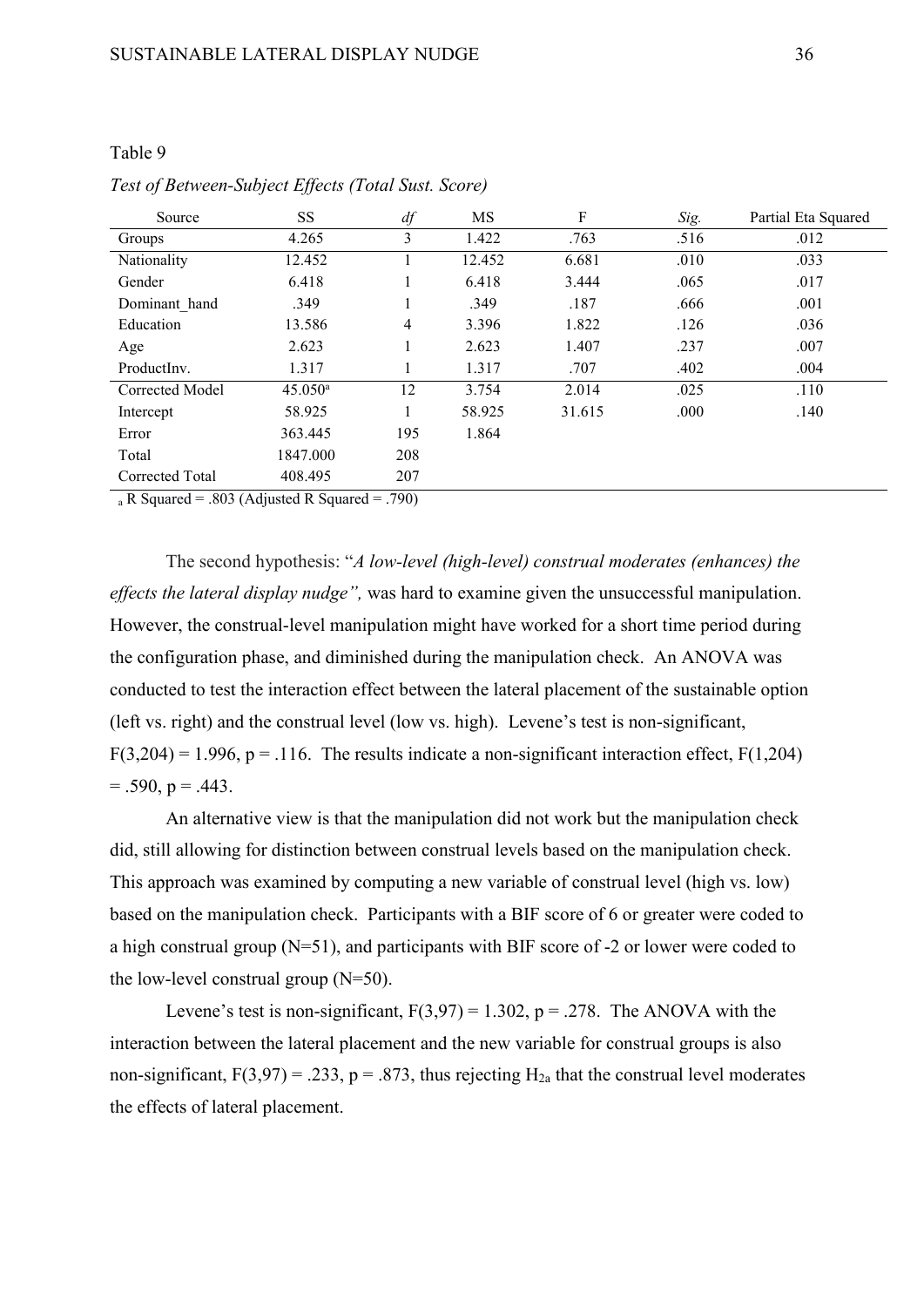Hypothesis 2b and 2c were tested by splitting the dataset based on the lateral placement (left vs. right) and handedness (left vs. right).

*Hypothesis 2b:* When the construal level is high (low), and people are right-handed, it enhances (moderates) choice for the sustainable option when it is positioned on the right.

The effect of the construal level (high vs. low) on choice for the sustainable option was tested for right handed participants that had the treatment with the sustainable option right. An ANOVA was conducted to test for significant differences. Levene's test is nonsignificant,  $F(1,90) = 2.587$ ,  $p = .111$ . The analysis found a non-significant effect,  $F(1,90)$ 3.713, p = .057 between group 2 (SR/LC,  $M = 2.45$ , SD = 1.56) and group 4 (SR/HC, M = 3.05,  $SD = 1.33$  for right-handed people.

Alternatively, the effect is examined with the construal groups based on the construal levels of the manipulation check. Levene's test indicates equal variances between groups,  $F(1,47) = .011$ , p = .916. The effect remains insignificant,  $F(1,47) = .554$ , p = .460, indicating that the construal levels do not significantly influence choice preferences for right-handed people with the sustainable option on the right, thus rejecting  $H_{2b}$ .

*Hypothesis 2c:* When the construal level is high (low), and people are left-handed, it enhances (moderates) choice for the sustainable option when it is positioned on the left

The sample size for left handed people with the sustainable option on the left is too small  $(n=15)$  to draw conclusions. However, an ANOVA (Levene's test is insignificant,  $F(1,13) =$ .577,  $p = .4610$ ) indicates that differences between group 1 (M = 3.36, SD = 1.21) and group 3  $(M = 2.25, SD = 1.50)$ , are insignificant,  $F(1,13) = 2.221, p = .160$ .

Alternatively, the effect is examined with the construal groups based on the construal levels of the manipulation check. Levene's test =  $F(1,5) = .2.916$ , p = .148. The effect remains insignificant,  $F(1,5) = 1.882$ ,  $p = .224$ , indicating that  $H_{2c}$  would be rejected.

The results do indicate some effects of handedness, looking purely at the interaction effect between dominant hand and lateral placement. For the left-handed participants, the mean sustainable score was higher for the treatments with the sustainable option on the left  $(M = 3.07, SD = .36)$  relative to treatments with the sustainable option on the right  $(M = 2.46,$  $SD = .39$ ). And for the right-handed participants the mean sustainable score was higher for treatment with the sustainable option on the right  $(M = 2.71, SD = .15)$  compared to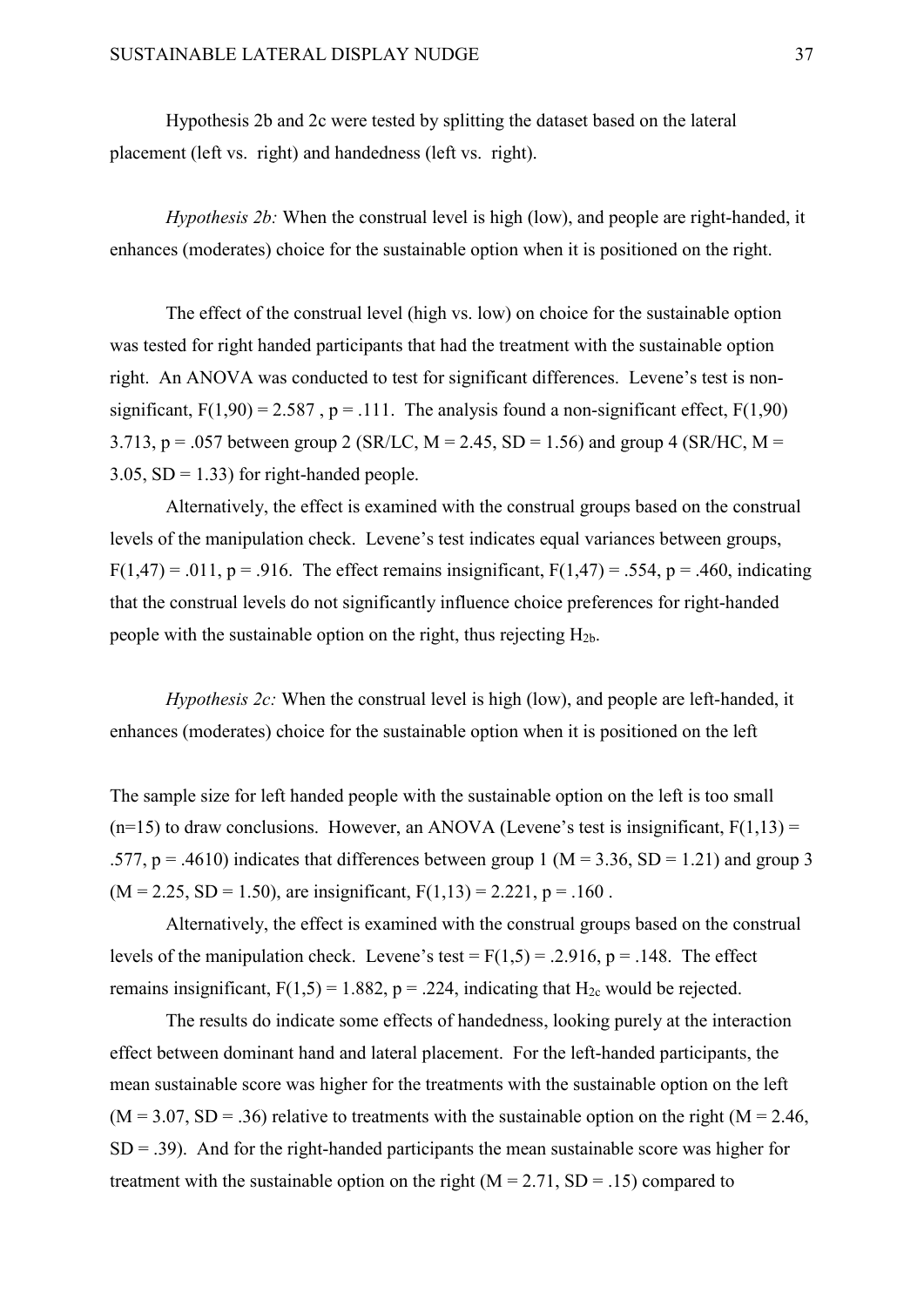treatments with the sustainable option on the left  $(M = 2.50, SD = .15)$ . However, the interaction effect is non-significant,  $F(1,204) = 2.010$ ,  $p = .158$ .

#### **Discussion**

The aim of this research was to examine the potential of the lateral display nudge to stimulate sustainable consumption. This potential was examined by conducting an experiment that simulated a mass configuration website in which customers could design their own phone case. The results indicated, contrary to the hypothesis, that the lateral display nudge did not stimulate sustainable consumption nor have an influence on the choice of the participants. Thus, to answer the research question, it seems that the lateral display nudge is not effective in stimulation sustainable consumption in a mass customization context. As to why the nudge did not have any influence, it is hard to tell. It was expected that participants mentally organize the sustainable option on the right side based on mental representations. More specifically, based on the SNARC effect it was hypothesized that consumers perceive sustainable products as more expensive and longer lasting, mentally representing the sustainable option on the right side. However, some perceptions that tend more to the left side of the spectrum can be imagined as well (e.g. the sustainable option causes less environmental pollution, thus tending to the left), potentially canceling out a clear lateral tendency on the mental number line. Furthermore, the spatial representation of time was used to build on the hypothesis that the sustainable option is placed on the right side, given the relation of sustainability with a future orientation. However, one might argue that the nonsustainable option will be bad for the future, making the perception of which option is associated with the future less clear. Additionally, the hypothesis was based on the fairly binary view of sustainable vs. unsustainable options. In reality, the options are not only distinctive in terms of sustainability, but in many more dimensions. Each dimension potentially has its own mental representations which could counter or stimulate the mental representations elicited by the sustainable dimension. Concludingly, the mental processes involved in these decisions are complicated and hard to predict, let alone measure. This makes it hard to pinpoint why the lateral display nudge was ineffective.

The phone case configuration included five choices with a sustainable option. The design of multiple choices with a sustainable option was chosen to stimulate the visibility of any influences of the lateral placement and to lower the chance that any found result was caused by external factors. Ironically, it might have diminished the effects of the lateral placements by making the mental representations to complex, since each option could trigger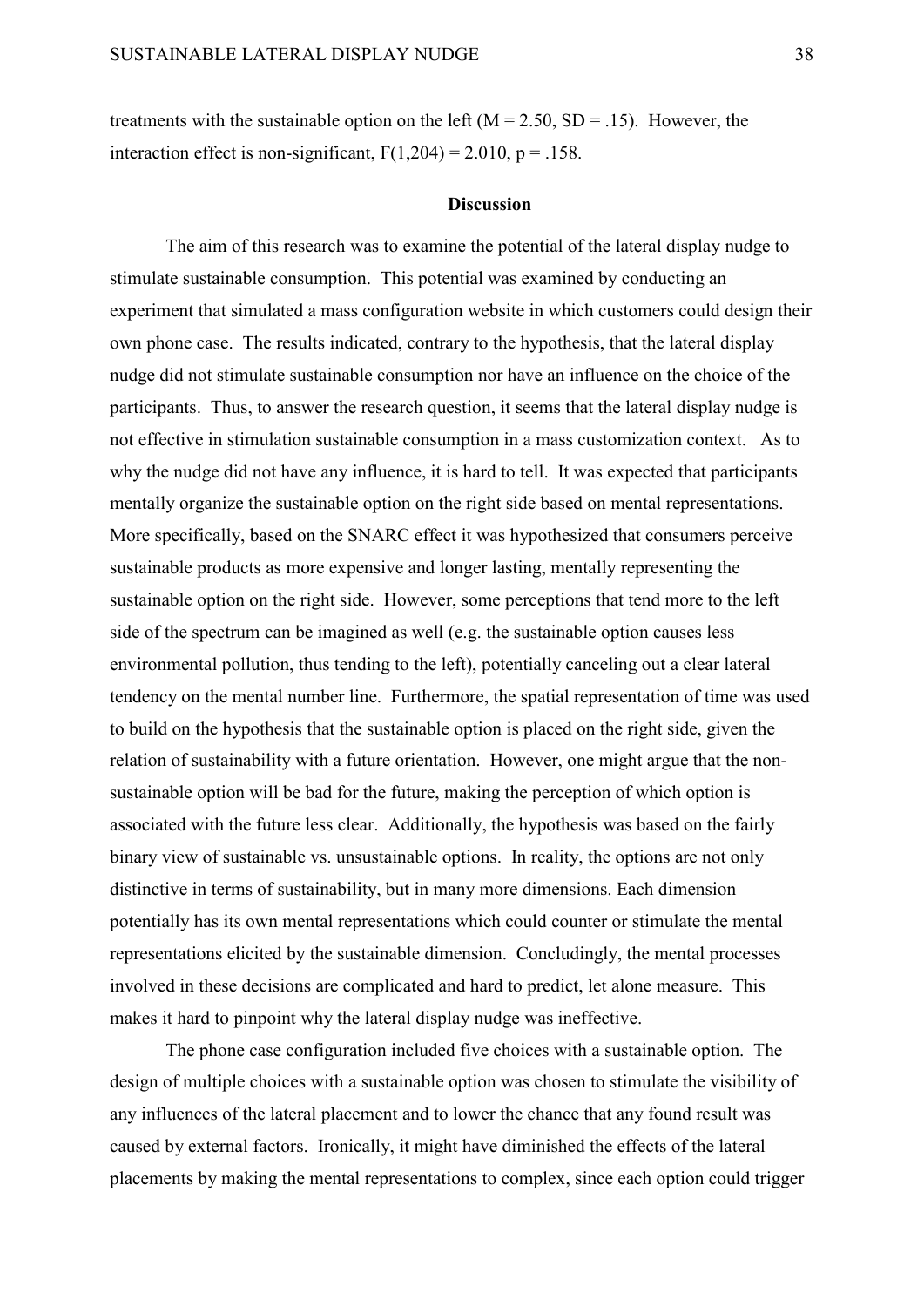different mental representations based on for example the image used or based on the description. The lateral display nudge used by Romero and Biswas (2016) was also examined in a controlled laboratory setting, which might lead to different results than an online simulation. The lateral display nudge might be more effective to stimulate sustainable consumption in a physical environment. Furthermore, in study 1b Romero and Biwas found a significant effect in a design which only examined one healthy vs. one unhealthy meal. Perhaps a very straightforward design with only one choice containing two options, which are clearly distinguishable in terms of sustainability, would be more effective to examine the very base assumption that the lateral display nudge can be adapted to stimulate sustainability.

With regards to the covariates and control variables, some interesting effects where found. The nationality of the participants had a significant effect on sustainable scores. The sustainable scores for non-Dutch participants were higher than Dutch respondents, uncovering potential underlying cultural differences related to sustainability, customization or the lateral display nudge. The lateral placement study from Romero and Biswas (2016) was conducted in the US, but the majority of the respondents of this study were Dutch. This could have led to different results, which is supported by the positive interaction effect.

Alternatively, differences could have arisen due to the method of the collection of respondents. While Dutch participants were often recruited via personal circles, the non-Dutch participants were mostly recruited via the internet. This could differentiate the groups in terms of involvement, which might have influenced their answers. Furthermore, the Dutch participants conducted the survey in Dutch, leading to potential differences. However, since a back-translation was conducted and the product configuration had relatively little text, the effect was unlikely to be caused by the differences in survey language.

Another interesting finding was the interaction between the independent variable and the CfSC scale, the sustainable scores follow a similar trend the CfSC scores for the four groups. The differences are not caused by the construal level manipulation, and it is unlikely that the differences for the CfSC scores were caused by the lateral placements of the sustainable options. It seems that the interaction was not caused by the independent variable but by the dependent variable, the sustainable scores. The number of times a respondent chose a sustainable option influenced subsequent self-rated perceptions of sustainable consumption. It might have been related to expressive considerations, in which individuals express green values to conform with their idealized self-image (Sunstein & Reisch, 2014). Acting in congruence with their idealized self-image could have caused overly-optimistic self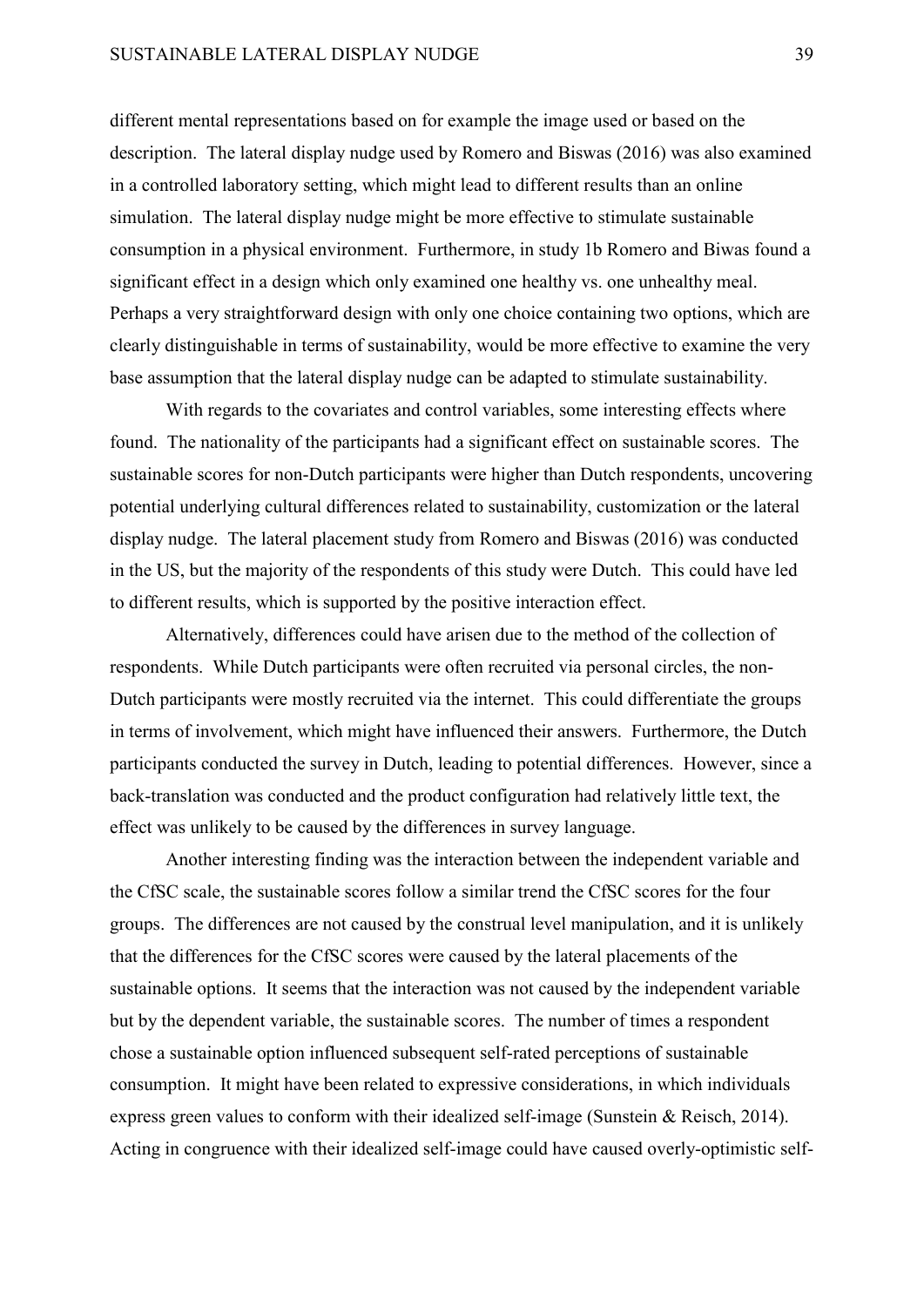perceptions of consciousness for sustainable consumption, thus leading to an interaction effect.

A moderating effect was expected of the participant's construal levels on the effectiveness of the lateral display nudge. Unfortunately, the manipulation check indicated that the manipulation was unsuccessful, deeming it impossible to examine the effects of construal levels. This result could have multiple explanations. The first one is that the chosen construal level manipulation was ineffective. This can potentially be explained by the difference in the research setting. While the manipulation used by Gong and Medelin (2012) was filled on a paper questionnaire, the online survey used in this survey could be filled virtually everywhere in any situation, making it more likely that participants got distracted during the completion of the manipulation. Secondly, the manipulation could have been effective but not long lasting enough to lead to significant differences in the manipulation task after the fairly long phone case configuration phase. Alternatively, the configuration phase could have been too distracting, diminishing the effects of the manipulation. Finally, the manipulation check might have been invalid. This could have been caused by the research setting, or by the fact that the shortened version of the BIF from Vallacher and Wegner (1989) was used, which only used 10 of the original 25 items.

Following the body-specificity hypothesis, differences where expected depending on the dominant hand of the participants. Looking solely at the interaction between handedness and lateral placement, the findings indicate some differences but these are non-significant. As for the hypothesis interaction effect with construal levels, no conclusions can be made given the low sample size for left-handed participants per group.

#### **Theoretical and Managerial Implications**

**Theoretical implications.** The results of this research provide several theoretical contributions. Firstly, it builds on the research investigating the sustainability potential of nudges in a mass customization context, introduced by Hankammer et al. (2018b). The lateral placement of the options did not have any significant influence on the subsequent choices. This finding indicates that the lateral display nudge might not be adaptable to stimulate sustainability, specifically in an online mass customization context.

Secondly, the effectiveness of the construal level manipulation that was used in this research is questioned. In the manipulation, participants had to indicate how they wish to maintain and improve their health to induce a low-level construal and indicate why they wish to maintain and improve their health to induce a high-level construal. Despite being used in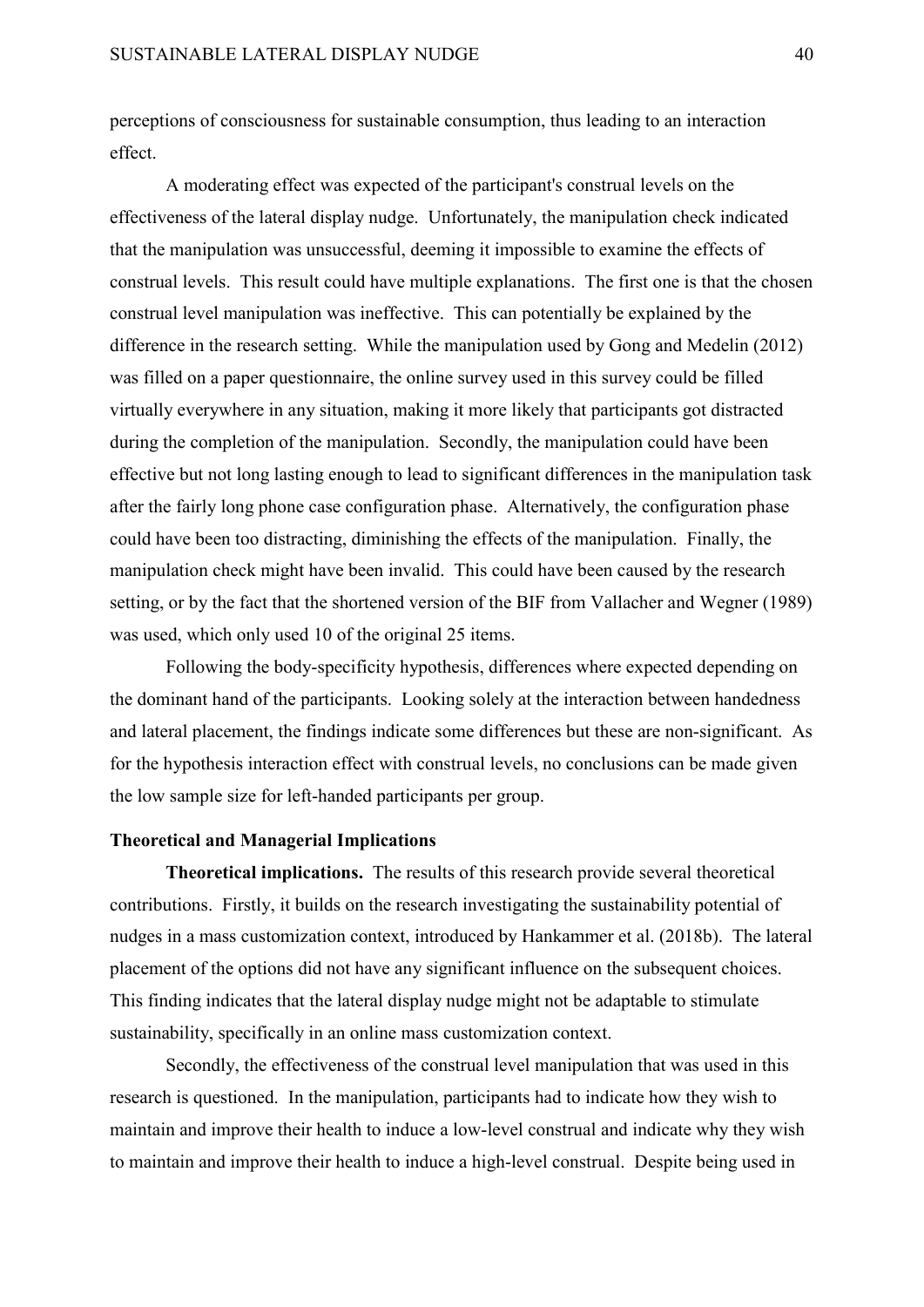previous research, the manipulation did not lead to significant differences in the manipulation check. Alternatively, it could have been the result of an invalid manipulation check. This research used a shortened version of the manipulation check by Vallacher and Wegner (1989) which only contained 10 of the original 25 items, and might not be suitable to measure construal levels. Furthermore, the manipulation and manipulation check might be better suited for more controlled research settings, where the participants are less likely to be distracted.

Contrary to the findings by Hankammer et al. (2018b), the results do not indicate that individual sustainability attitudes influenced sustainable choices. However, an interaction effect was between the different groups and answers on the CfSC scale. These findings indicate that consumers who engage in sustainable consumption have a heightened selfperception of their CfSC. This is possibly related to the expressive considerations of individuals when making a choice, in which individuals perform a certain action to conform with their idealized self-image. Theoretically, this could mean that sustainable consumption could heighten the CfSC of individuals and vice versa.

Another interaction effect, between the sustainable scores and nationality, indicates that cultural differences may arise for the lateral display nudge, or for research related to mass customization and/or sustainability. The results indicate that respondents from the Netherlands choose significantly less sustainable options than respondents from other countries. While this result can potentially be explained by limitations in the respondent collection, it still emphasizes the need to account for nationality in sustainable consumption research in a mass customization context, especially so when dealing with inhabitants from the Netherlands.

**Managerial implications**. The main experiment did not find the hypothesized results, thus restricting the practical insights. For policymakers or marketers of online mass customization companies that want to stimulate sustainable consumption, it is recommended not to implement the lateral display nudge in the product configurators. Instead, using other forms of nudges, such as the default nudges examined by Hankammer et al. (2018b), will likely yield better results. On a more abstract level, it is still fair to assume that the lateral position of the options can influence choices. Therefore, it is recommended for marketers to experiment with different positions for choices. Apart from the influences of the lateral position found by Romero and Biswas (2016), distinctions should also be made between horizontal and vertical displays. This is supported by research on shelf positioning (e.g. Chandon, Hutchinson, Bradlow, & Young, 2009; Valenzuela, Raghubir, & Mitakakis, 2013)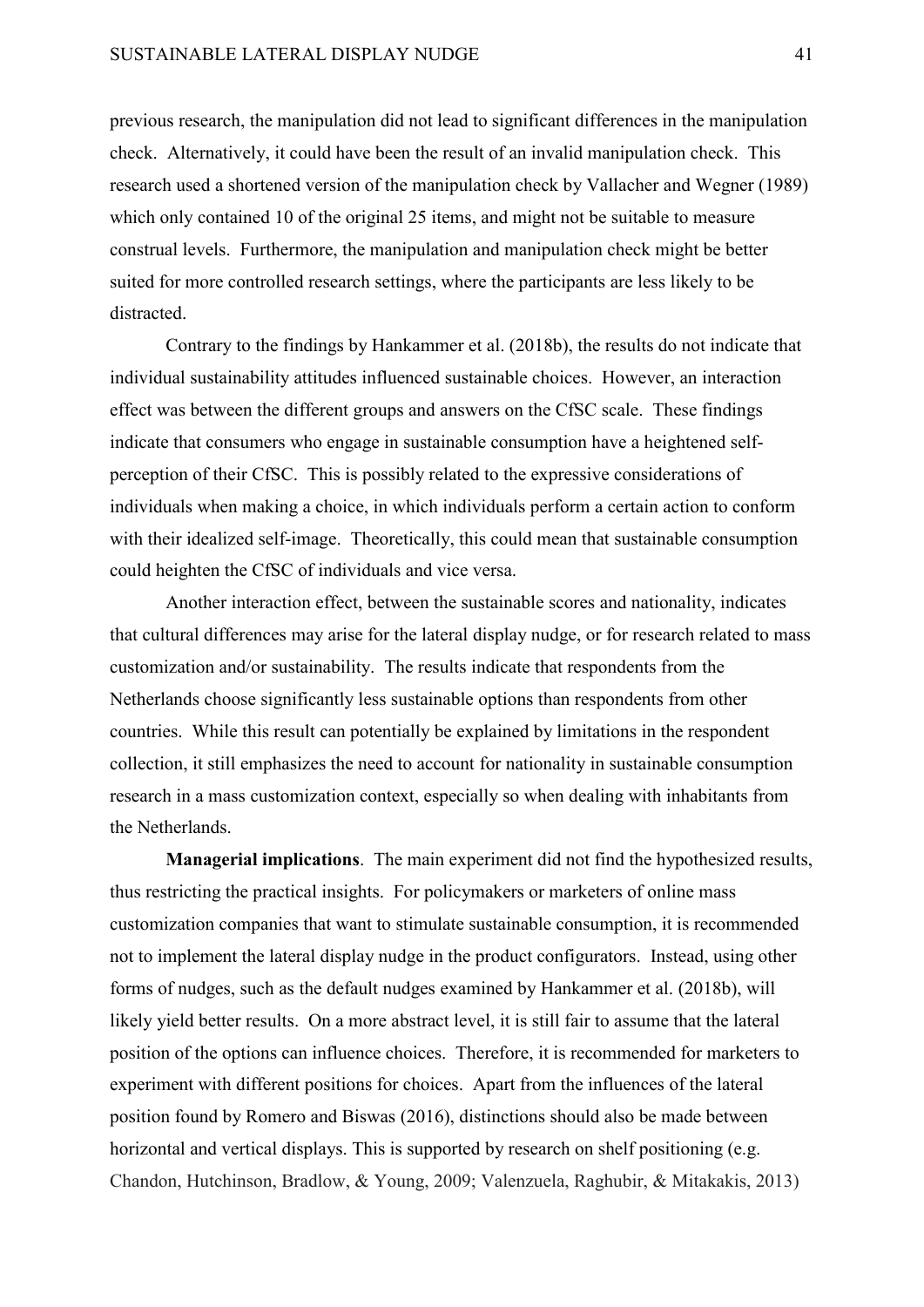and effects of display structure on assortment processing (e.g. Deng, Kahn, Unnava, & Lee, 2016).

The most interesting practical insight perhaps comes from the unexpected finding related to the Consciousness for Sustainable Consumption scale. In the discussion, it was theorized that respondents who chose the sustainable options reported a CfSC for sustainable consumption because the expression of choosing a sustainable option made them feel closer to their idealized self-image. If this result is combined with the finding of Hankammer et al. (2018b) that customers with a high CfSC customize products with lower environmental impacts, a new nudge can be speculated. If the solution space is structured in such a way that for the first component of the product configuration the customers have a high chance of picking the sustainable option, for example by making it the default option or by making it the most attractive (e.g. lowering price), this should subsequently higher the CfSC of the customer. The higher CfSC should, in turn, lead to a higher chance that the customers pick the remaining sustainable options over their non-sustainable variants. However, this is largely speculation and requires future research.

Lastly, the interaction effect with nationality implies that it can be important to differentiate between nationalities for marketing strategies or public policies regarding sustainable consumptions. However, future research is needed to pinpoint the underlying explanation for the interaction effect, as it remains rather inconclusive.

#### **Limitations and Future Directions**

The research had several limitations, the biggest one being that the experiment was based on a simulation of a mass customization website selling customizable phone cases, instead of a real online website. All the images and components of the phone case that were used in the research were created for the purpose of the experiment. However, the images that were used the configuration steps were based on existing phone case design sites, thus resembling a realistic setting. The price dimension was not considered for this research because it would likely have a big influence on choices, making it hard to examine the effects of the lateral display nudge. However, in a real situation price is a big factor that might have its own interactions with the nudge. Further research could examine the effects of the nudge in a real setting by cooperating with an existing online customization website, which is able to change the lateral display positions of their product(s).

Another limitation is that no effort was made to measure mental representations or other key factors of the lateral display nudge. For example, participants could have been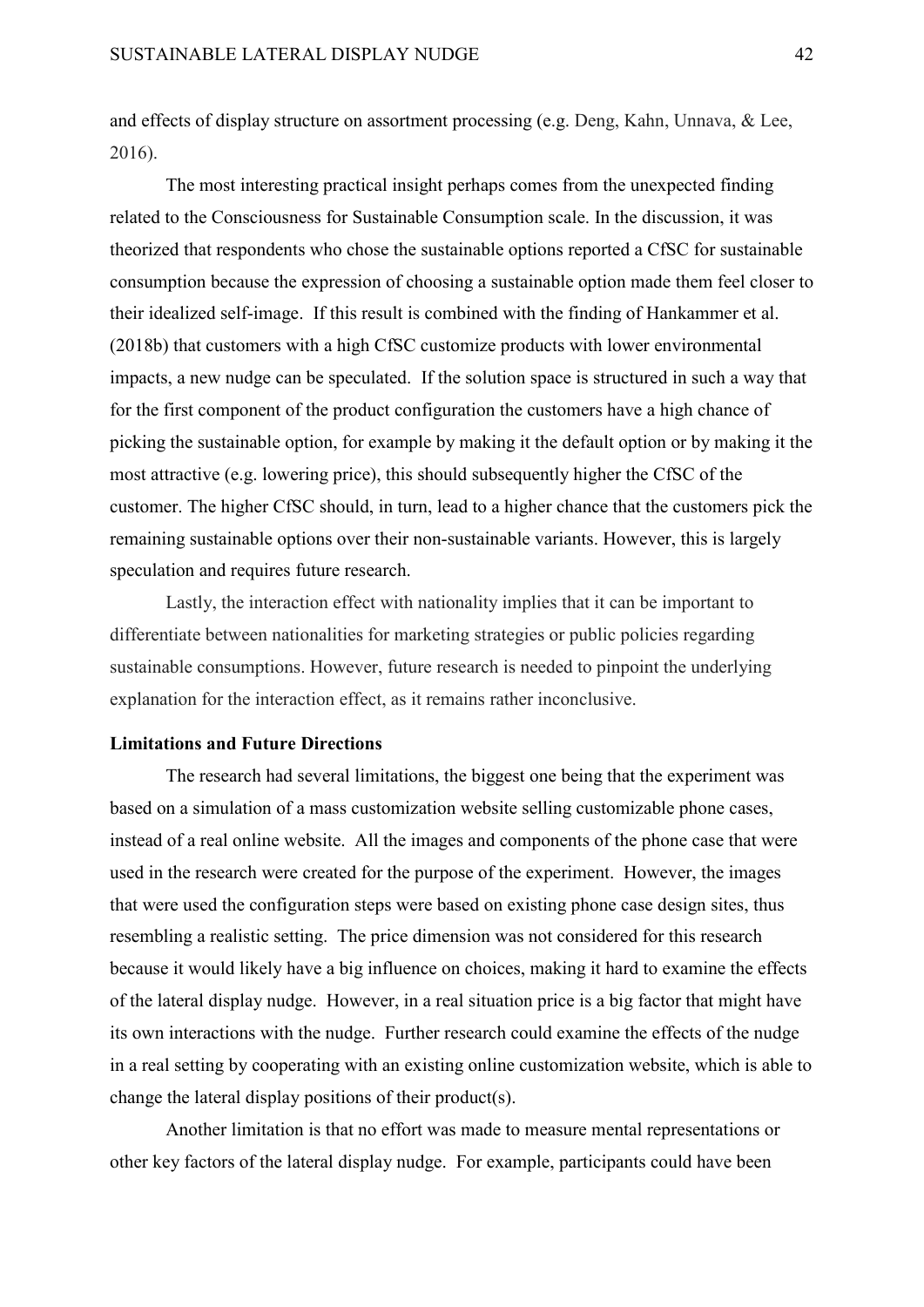asked if they perceive sustainable products as more expensive or longer lasting, or if they associate sustainable options with the future. Furthermore, an attempt could have been made to measure the processing fluency of respondents. With his information, it might have been easier to pinpoint why the lateral display nudge was unsuccessful.

Also, an online design was chosen with multiple sustainable options. To enable comparison, the main dependent variable was the total the number of times a participant chooses the sustainable option. A sum variable like this has the problem that it does not differentiate between each choice and assumes that all choices have equal weight. Furthermore, participants could have been subject to order effects (e.g. Levav, Heitmann, Herrmann, & Iyengar, 2010). Also, the sustainable options contained an eco-label to emphasize it's sustainable nature, and to strengthen mental representations for the sustainable options on the right, as supported by pretest 1.1. However, eco-labeling in itself can be used as a green nudge (Schubert, 2017) and might, therefore, have influenced the results. Furthermore, the eco-choice label greatly increases the chance that participants engage in hypothesis guessing. It is not unreasonable to assume that participants saw the eco-choice label and imagined that the research was related to sustainability, triggering responses such as blindly picking the sustainable options or refusing to pick the sustainable options, hurting the validity of the results either way. Furthermore, one of the components (delivery method) was added after the pretests were conducted. Therefore, it is unsure if the intended sustainable option is perceived as the most sustainable option. However, with the addition of the ecolabel, it is unlikely that this was not the case.

While the product configurators have great potential to implement the lateral display nudge, preliminary research should be conducted to examine the very base assumption that the lateral display nudge can be used to stimulate sustainable consumption. For example, a simpler research design that resembles the design used by Romero and Biswas (2016) could be used where a small number of options clearly distinctive in perceptions of sustainability are compared, in both an online and a controlled physical environment. If the effect can not be recreated using a simple research design, it is unlikely that the nudge can be implemented in product configurators. If the nudge can be replicated to stimulate sustainable consumption, future research could focus on examining the effects of the lateral display nudge in other product categories, since this research only examines one product category (phone cases). Perhaps future research should focus on electric goods, as recommended by Hankammer et al. (2018b).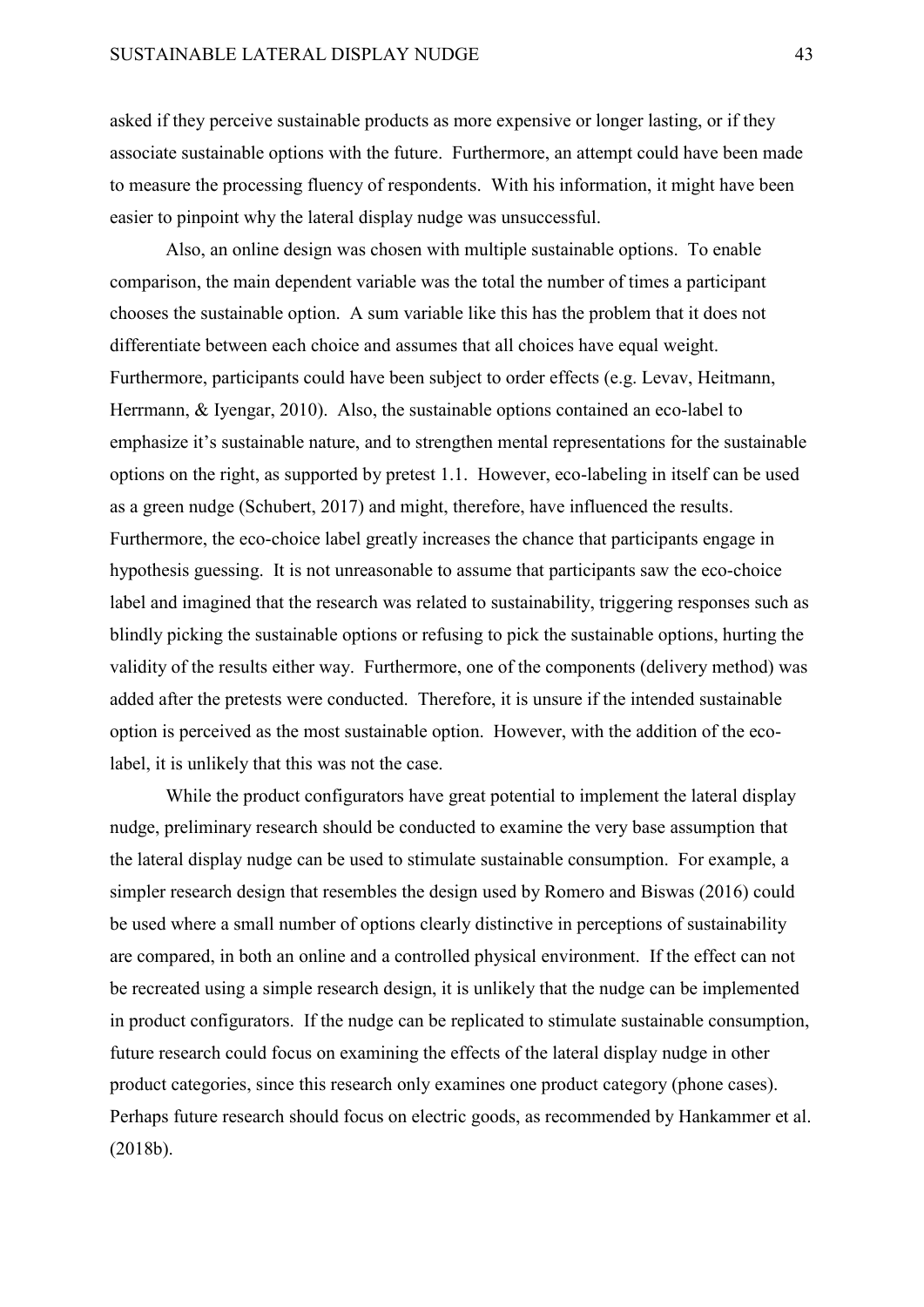The construal level manipulation did not lead to significant differences in the manipulation check. This implies that both the manipulation or the manipulation check could be flawed, restricting the insights from the results. For further research, it is recommended to use a different construal level manipulation. To measure construal levels in future research, it is recommended not to use the shortened version but to use all of the 25 items from the Behavioral Identification Form (Vallacher & Wegner, 1989).

Also, the effect of handedness was hypothesized. However, the sample size was insufficient for analyses. Further research should be done on the effects of handedness and its interactions with construal levels and the lateral display nudge. Moreover, the results indicate a difference between the sample that contained Dutch participants, relative to the other half of the participants that were a mixture of different countries. Therefore, the Netherlands might yield different results and the nudge should be examined with other population samples.

The lateral display nudge in this experiment was not effective. However, this does not mean that nudges do not have a place in mass customization models. The effectiveness of other nudges in product configurations should be examined. The proposed explanation of the interaction effect of the CfSC with sustainable scores should be examined. Does choosing for a sustainable option lead to a higher subsequent CfSC, and can this effect be used as new potential nudge as proposed in the practical implications? Future research could examine this effect by for example replicating the default nudge study used by Hankammer et al. (2018b), but by varying the first component. In different conditions, the first (or first few) components should have a high (vs. low) chance of picking the sustainable option which could carry over in a higher subsequent chance of choosing the sustainable options.

Additionally, out of the three categories of green nudges by Schubert (2017), the nudge that uses social comparison norms, in which people compare themselves to other, has not yet been examined in a mass customization context. This nudge shows promising results in sectors such as energy conservation (see e.g. Allcott, 2011; Handgraaf, de Jeude & Appelt, 2013), and in donation behavior (see e.g. Bartke, Friedl, Gelhaar & Reh, 2017). For example, an experiment could be conducted where the sustainable option contains some green social norms which could be descriptive, comparative, injunctive or even setting a commitment. An example of the use of a descriptive norm could be: "x percentage of the previous consumers choose for the sustainable option". Future research is needed to further explore the potential of product configurators to stimulate sustainable consumption.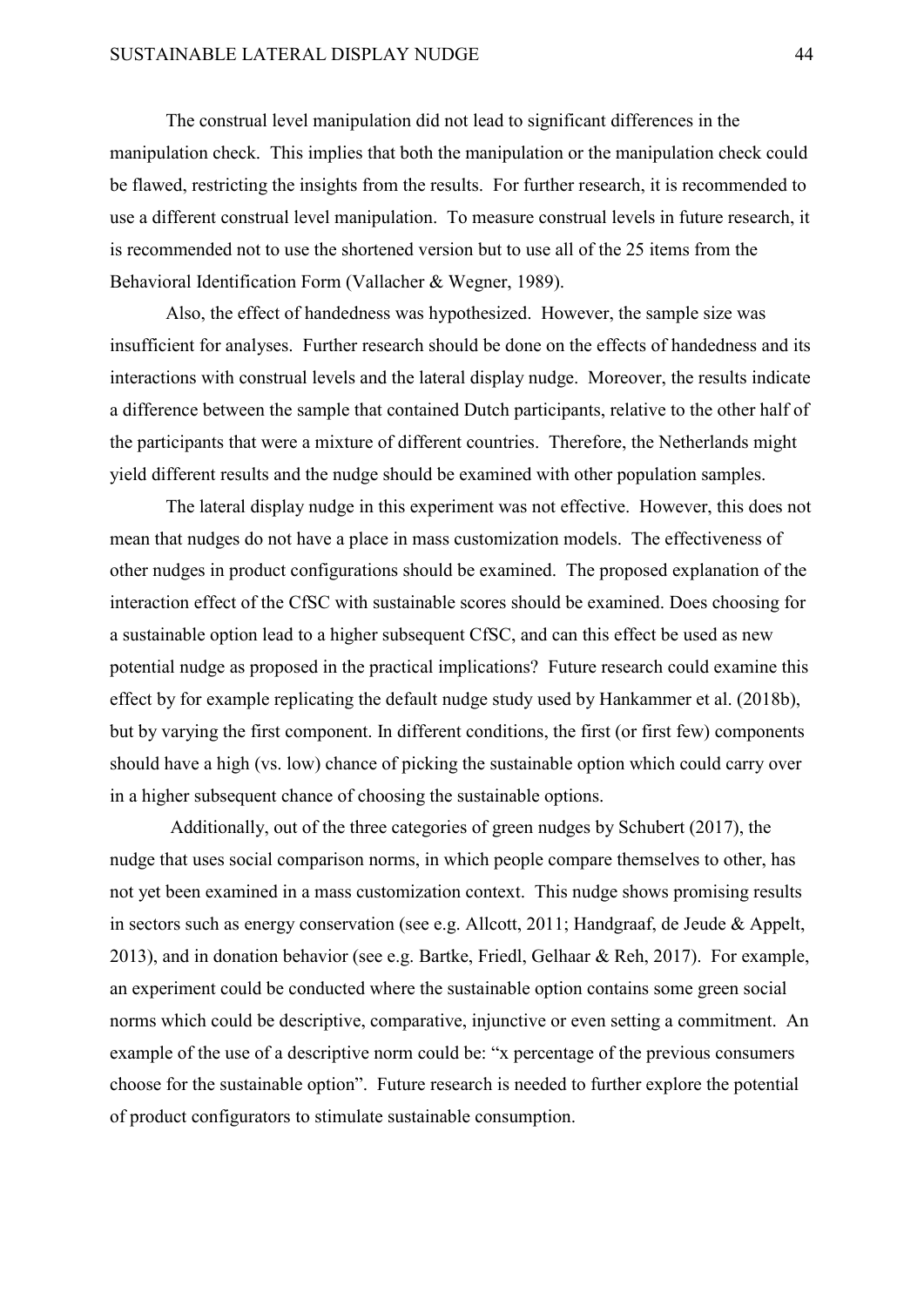#### References

Allcott, H. (2011). Social norms and energy conservation. *Journal of public Economics*, *95*(9-10), 1082-1095.

Alter, A. L., Oppenheimer, D. M., & Zemla, J. C. (2010). Missing the trees for the forest: A construal level account of the illusion of explanatory depth. *Journal of personality and social psychology*, *99*(3), 436.

Badurdeen, F., & Liyanage, J. P. (2011). Sustainable value co-creation through mass customisation: a framework. *International Journal of Sustainable Manufacturing*, *2*(2-3), 180-203.

Balderjahn, I., Buerke, A., Kirchgeorg, M., Peyer, M., Seegebarth, B., & Wiedmann, K. P. (2013). Consciousness for sustainable consumption: scale development and new insights in the economic dimension of consumers' sustainability. *AMS review*, *3*(4), 181-192.

Bar-Anan, Y., Liberman, N., & Trope, Y. (2006). The association between psychological distance and construal level: evidence from an implicit association test. *Journal of Experimental Psychology: General*, *135*(4), 609.

Barber, J. (2003). Production, consumption and the world summit on sustainable development. *Environment, Development and Sustainability*, *5*(1-2), 63-93.

Bartke, S., Friedl, A., Gelhaar, F., & Reh, L. (2017). Social comparison nudges— Guessing the norm increases charitable giving. *Economics Letters*, *152*, 73-75.

Benartzi, S., Beshears, J., Milkman, K. L., Sunstein, C. R., Thaler, R. H., Shankar, M., ... & Galing, S. (2017). Should governments invest more in nudging?. *Psychological science*, *28*(8), 1041-1055.

Berry, H. and McEachern, M.G. (2005). 'Informing Ethical Consumers', *The Ethical Consumer*, 69–88. London: Sage Publications.

Binswanger, M. (2001). Technological progress and sustainable development: what about the rebound effect?. *Ecological economics*, *36*(1), 119-132.

Bray, J., Johns, N., & Kilburn, D. (2011). An exploratory study into the factors impeding ethical consumption. *Journal of business ethics*, *98*(4), 597-608.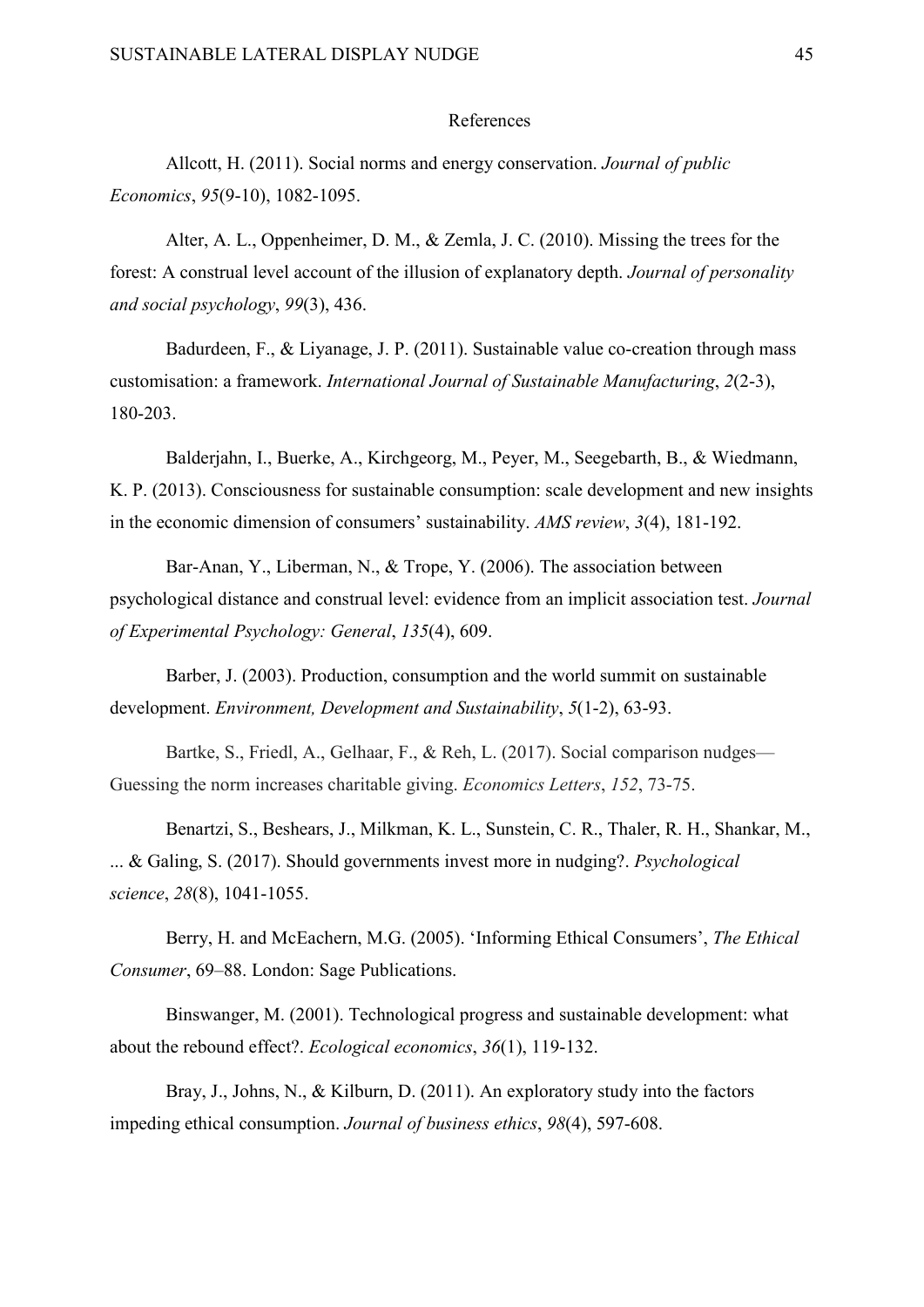Brown, P. M., & Cameron, L. D. (2000). What can be done to reduce overconsumption?. *Ecological Economics*, *32*(1), 27-41.

Carrigan, M., & Attalla, A. (2001). The myth of the ethical consumer–do ethics matter in purchase behaviour?. *Journal of consumer marketing*, *18*(7), 560-578.

Carrington, M. J., Neville, B. A., & Whitwell, G. J. (2014). Lost in translation: Exploring the ethical consumer intention–behavior gap. *Journal of Business Research*, *67*(1), 2759-2767.

Casasanto, D. (2009). Embodiment of abstract concepts: good and bad in right-and left-handers. *Journal of Experimental Psychology: General*, *138*(3), 351.

Casasanto, D., & Chrysikou, E. G. (2011). When left is "right" motor fluency shapes abstract concepts. *Psychological science*, *22*(4), 419-422.

Chae, B., & Hoegg, J. (2013). The future looks "right": Effects of the horizontal location of advertising images on product attitude. *Journal of Consumer Research*, *40*(2), 223-238.

Chandon, P., Hutchinson, J. W., Bradlow, E. T., & Young, S. H. (2009). Does in-store marketing work? Effects of the number and position of shelf facings on brand attention and evaluation at the point of purchase. *Journal of marketing*, *73*(6), 1-17.

Chen, T. B., & Chai, L. T. (2010). Attitude towards the environment and green products: consumers' perspective. *Management science and engineering*, *4*(2), 27.

Connolly, J., & Prothero, A. (2008). Green consumption: Life-politics, risk and contradictions. *Journal of consumer culture*, *8*(1), 117-145.

Davis, S. M. (1989). From "future perfect": Mass customizing. *Planning review*, *17*(2), 16-21.

de Barcellos, M. D., Krystallis, A., de Melo Saab, M. S., Kügler, J. O., & Grunert, K. G. (2011). Investigating the gap between citizens' sustainability attitudes and food purchasing behaviour: empirical evidence from Brazilian pork consumers. *International Journal of Consumer Studies*, *35*(4), 391-402.

Dehaene, S., Bossini, S., & Giraux, P. (1993). The mental representation of parity and number magnitude. *Journal of Experimental Psychology: General*, *122*(3), 371.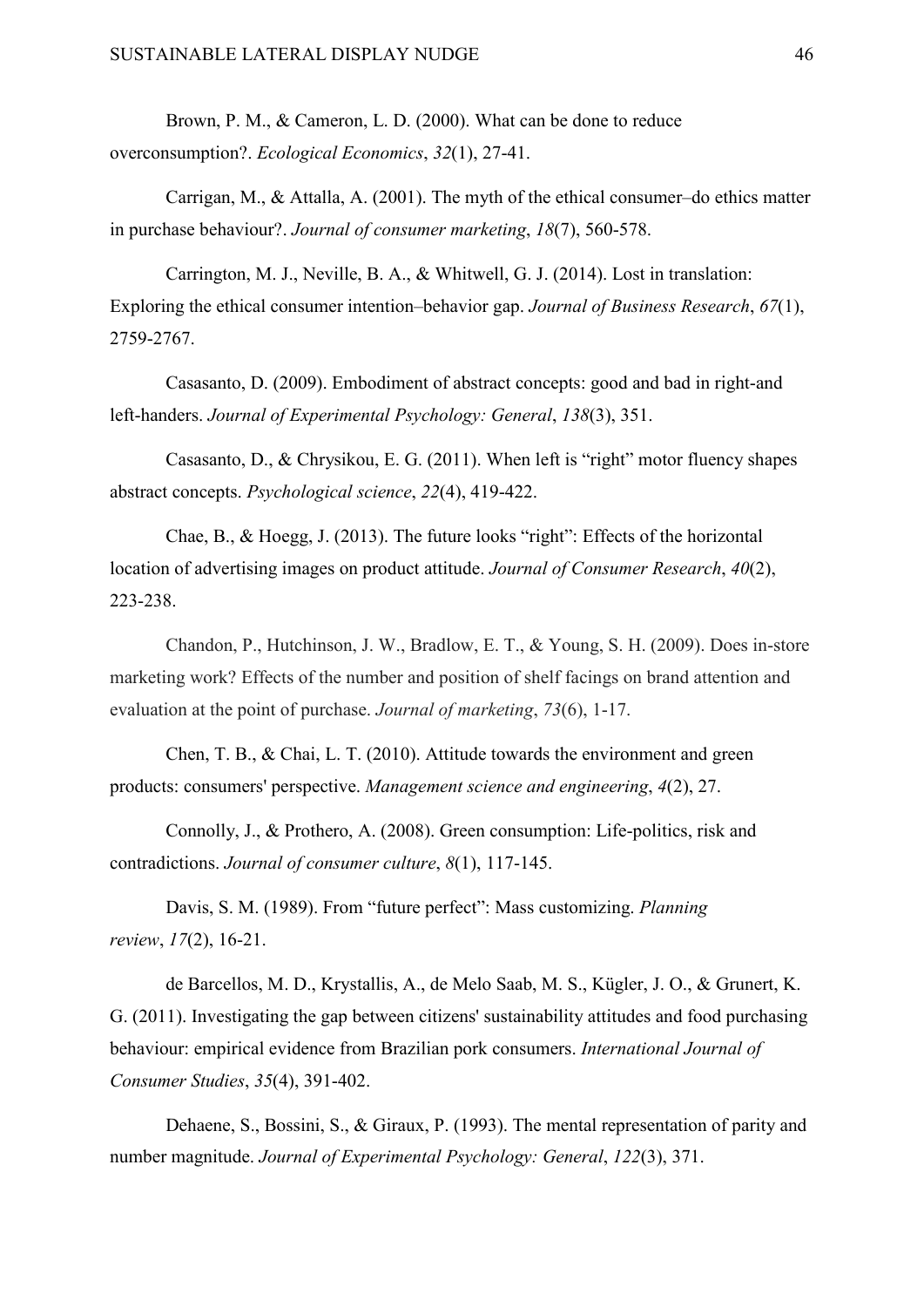Deng, X., Kahn, B. E., Unnava, H. R., & Lee, H. (2016). A "wide" variety: Effects of horizontal versus vertical display on assortment processing, perceived variety, and choice. *Journal of Marketing Research*, *53*(5), 682-698.

Fias, W., Brysbaert, M., Geypens, F., & d'Ydewalle, G. (1996). The importance of magnitude information in numerical processing: Evidence from the SNARC effect. *Mathematical Cognition*, *2*, 95-110.

Field, A. (2013). *Discovering statistics using IBM SPSS statistics*. London: Sage.

Finkbeiner, M., Schau, E. M., Lehmann, A., & Traverso, M. (2010). Towards life cycle sustainability assessment. *Sustainability*, *2*(10), 3309-3322.

Franke, N., & Hader, C. (2014). Mass or only "niche customization"? Why we should interpret configuration toolkits as learning instruments. *Journal of Product Innovation Management*, *31*(6), 1214-1234.

Franke, N., and Frank T. Piller (2003), "Key research issues in user interaction with user toolkits in a mass customisation system," *International Journal of Technology Management,* 26 (5/6), 578–99.

Freitas, A. L., Gollwitzer, P., & Trope, Y. (2004). The influence of abstract and concrete mindsets on anticipating and guiding others' self-regulatory efforts. *Journal of experimental social psychology*, *40*(6), 739-752.

Fuchs, D. A., & Lorek, S. (2005). Sustainable consumption governance: A history of promises and failures. *Journal of Consumer Policy*, *28*(3), 261-288.

Fuhrman, O., & Boroditsky, L. (2010). Cross-cultural differences in mental representations of time: Evidence from an implicit nonlinguistic task. *Cognitive science*, *34*(8), 1430-1451.

Fujita, K., Trope, Y., Liberman, N., & Levin-Sagi, M. (2006). Construal levels and self-control. *Journal of Personality and Social Psychology*, 90, 351-367.

Gevers, W., Verguts, T., Reynvoet, B., Caessens, B., & Fias, W. (2006). Numbers and space: A computational model of the SNARC effect. *Journal of Experimental Psychology: Human Perception and Performance*, *32*(1), 32.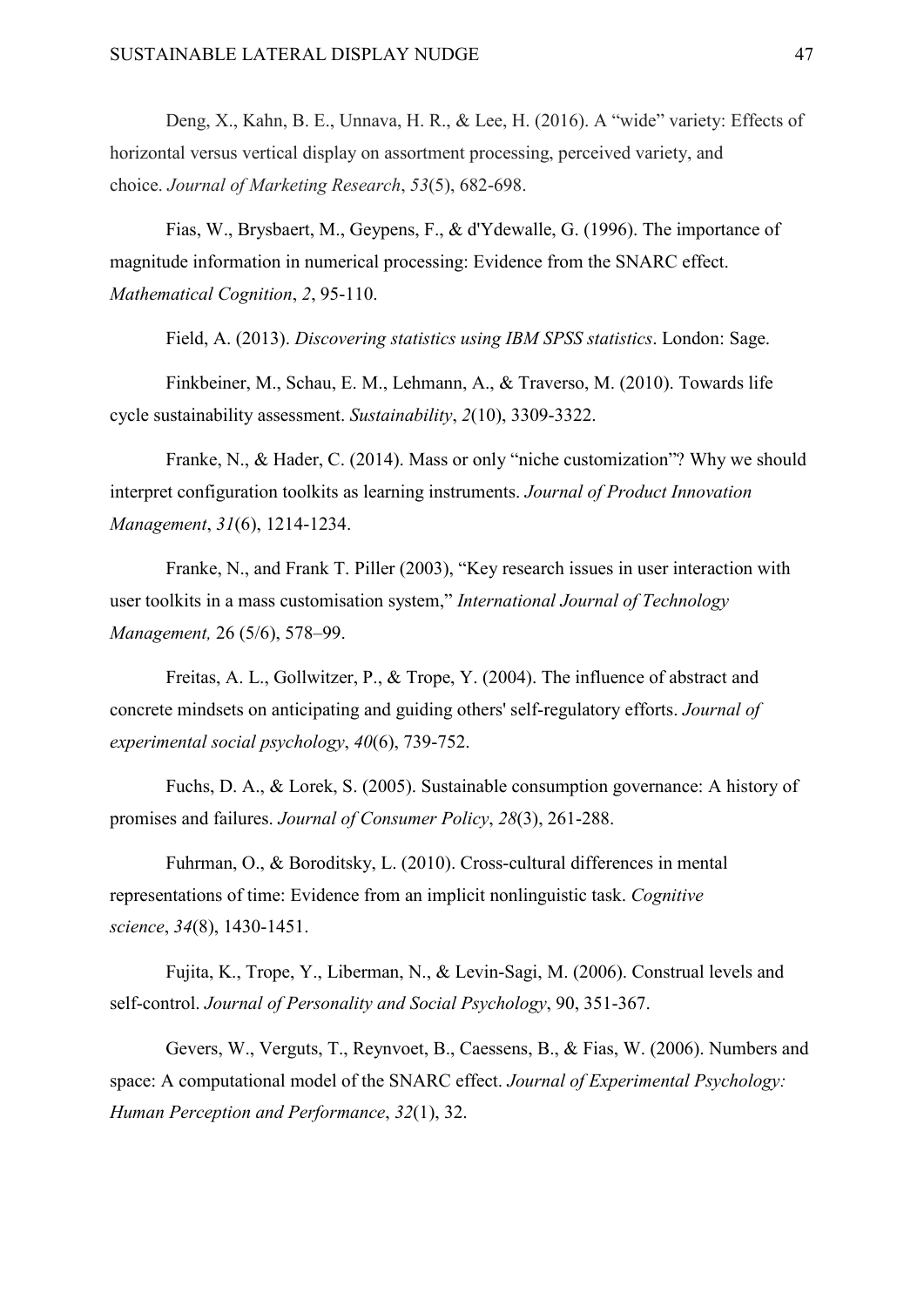Gong, H., & Medin, D. L. (2012). Construal levels and moral judgment: Some complications. *Judgment and Decision Making*, *7*(5), 628.

Greening, L. A., Greene, D. L., & Difiglio, C. (2000). Energy efficiency and consumption—the rebound effect—a survey. *Energy policy*, *28*(6-7), 389-401.

Grunert, K. G., Hieke, S., & Wills, J. (2014). Sustainability labels on food products: Consumer motivation, understanding and use. *Food Policy*, *44*, 177-189.

Handgraaf, M. J., de Jeude, M. A. V. L., & Appelt, K. C. (2013). Public praise vs. private pay: Effects of rewards on energy conservation in the workplace. *Ecological Economics*, *86*, 86-92.

Hankammer, S., Jiang, R., Kleer, R., & Schymanietz, M. (2018a). Are modular and customizable smartphones the future, or doomed to fail? A case study on the introduction of sustainable consumer electronics. *CIRP Journal of Manufacturing Science and Technology*, *23*, 146-155.

Hankammer, S., Kleer, R., & Piller, F. T. (2018b). Mass Customization and Sustainable Consumption: Nudging Consumers towards more Sustainable Choices. In *Academy of Management Proceedings* (1), 10942.

Harris, S. M. (2007). Does sustainability sell? Market responses to sustainability certification. *Management of Environmental Quality: An International Journal*, *18*(1), 50-60.

Hausman, D. M., & Welch, B. (2010). Debate: To nudge or not to nudge. *Journal of Political Philosophy*, *18*(1), 123-136.

Heiskala, M. Tihonen, J., Paloheimo, K. S., & Soininen, T. (2007). Mass customization with configurable products and configurators: a review of benefits and challenges. In *Mass customization information systems in business,* 1-32. Hersey, PA: Igi Global.

Henderson, M. D., & Trope, Y. (2009). The effects of abstraction on integrative agreements: When seeing the forest helps avoid getting tangled in the trees. *Social Cognition*, *27*(3), 402-417.

Hertwich, E. G. (2005). Consumption and the rebound effect: An industrial ecology perspective. *Journal of industrial ecology*, *9*(1‐2), 85-98.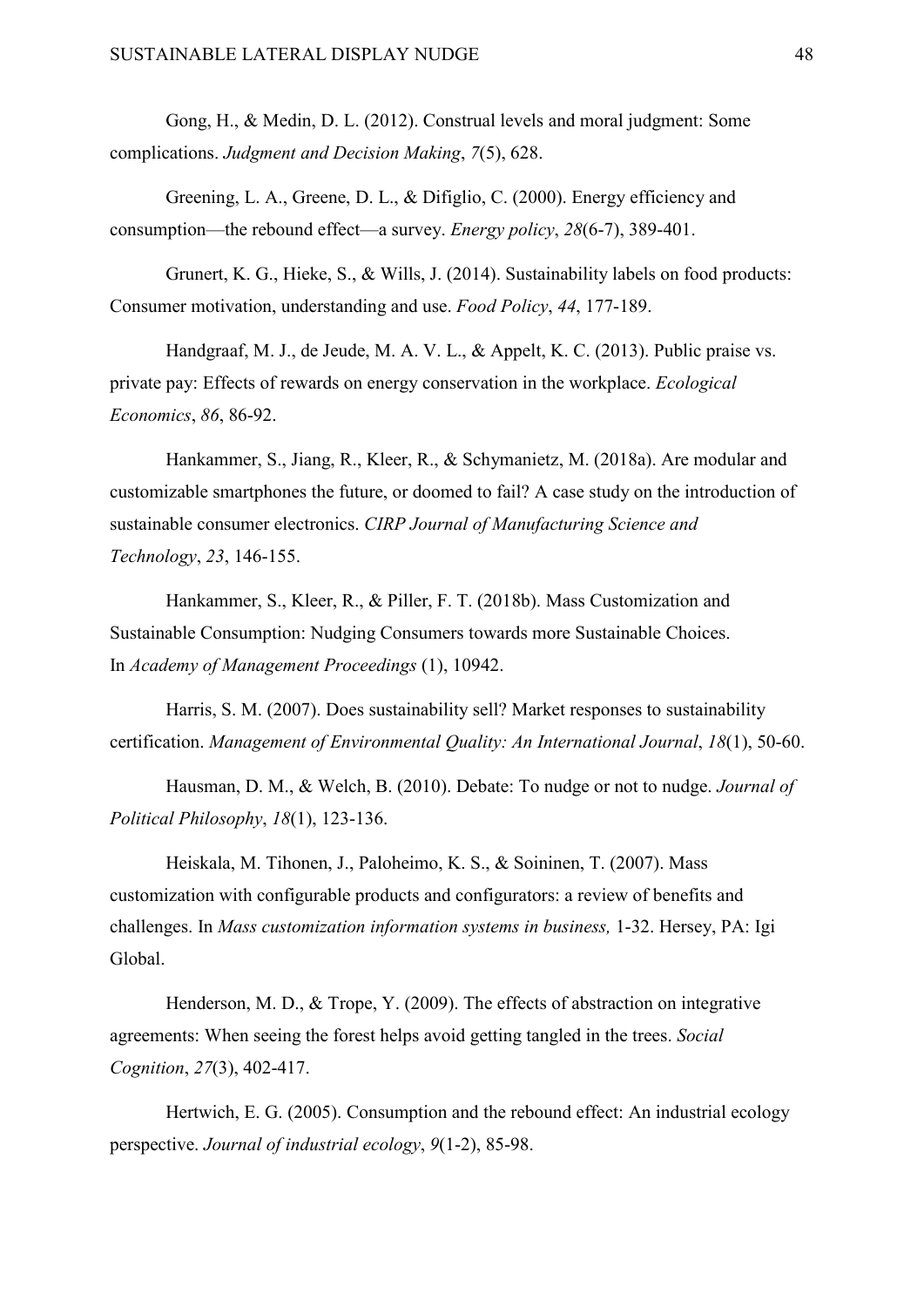Howlett, E., Kees, J., & Kemp, E. (2008). The role of self‐regulation, future orientation, and financial knowledge in long‐term financial decisions. *Journal of Consumer Affairs*, *42*(2), 223-242.

Jackson, T. (2005). Live better by consuming less?: is there a "double dividend" in sustainable consumption?. *Journal of Industrial Ecology*, *9*(1‐2), 19-36.

Janssen, M. A., & Jager, W. (2002). Stimulating diffusion of green products. *Journal of Evolutionary Economics*, *12*(3), 283-306.

Johnson, E. J., & Goldstein, D. (2003). Do defaults save lives?. *Science*, *302*(5649), 1338-1340.

Johnstone, M. L., & Tan, L. P. (2015). Exploring the gap between consumers' green rhetoric and purchasing behaviour. *Journal of Business Ethics*, *132*(2), 311-328.

Joshi, Y., & Rahman, Z. (2015). Factors affecting green purchase behaviour and future research directions. *International Strategic management review*, *3*(1-2), 128-143.

Kelley, C. M., & Rhodes, M. G. (2002). Making sense and nonsense of experience: Attributions in memory and judgment. In *Psychology of learning and motivation* (Vol. 41, pp. 293-320). Academic Press.

Kim, H., & John, D. R. (2008). Consumer response to brand extensions: Construal level as a moderator of the importance of perceived fit. *Journal of consumer psychology*, *18*(2), 116-126.

Kim, H., Rao, A. R., & Lee, A. Y. (2008). It's time to vote: The effect of matching message orientation and temporal frame on political persuasion. *Journal of Consumer Research*, *35*(6), 877-889.

Kohtala, C. (2015). Addressing sustainability in research on distributed production: an integrated literature review. *Journal of Cleaner Production*, *106*, 654-668.

Kollmuss, A., & Agyeman, J. (2002). Mind the gap: why do people act environmentally and what are the barriers to pro-environmental behavior?. *Environmental education research*, *8*(3), 239-260.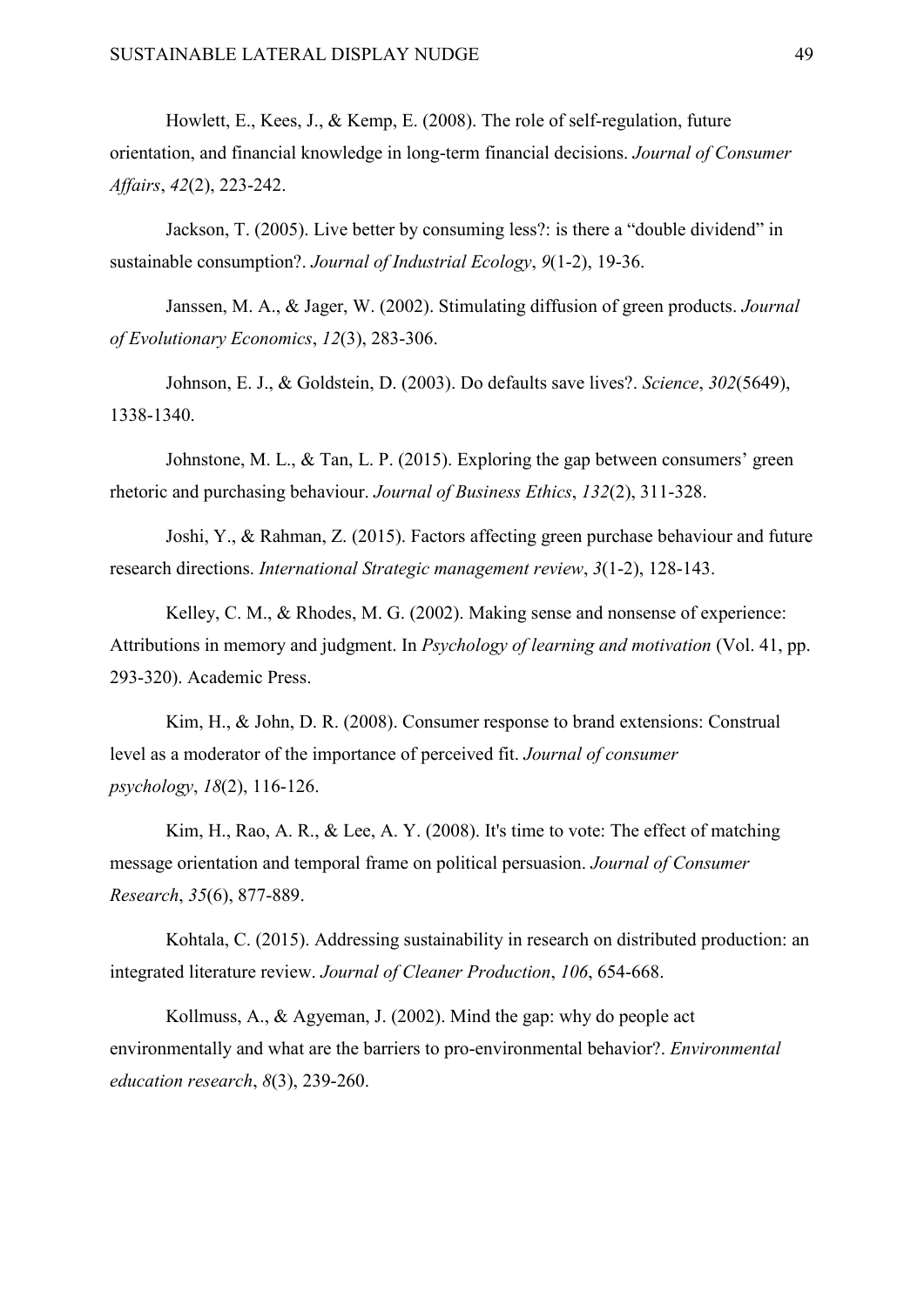Lee, A. Y., & Aaker, J. L. (2004). Bringing the frame into focus: the influence of regulatory fit on processing fluency and persuasion. *Journal of personality and social psychology*, *86*(2), 205.

Lee, H. H., & Chang, E. (2011). Consumer attitudes toward online mass customization: An application of extended technology acceptance model. *Journal of Computer-Mediated Communication*, *16*(2), 171-200.

Lehner, M., Mont, O., & Heiskanen, E. (2016). Nudging–A promising tool for sustainable consumption behaviour?. *Journal of Cleaner Production*, *134*, 166-177.

Levav, J., Heitmann, M., Herrmann, A., & Iyengar, S. S. (2010). Order in product customization decisions: Evidence from field experiments. *Journal of Political Economy*, *118*(2), 274-299.

Medini, K., Da Cunha, C., & Bernard, A. (2011). Towards an Integrated Mass Customization and Sustainability Assessment Framework. In *The 2011 World Conference on Mass Customization, Personalization, and Co-Creation*.

Mehta, R., Zhu, R., & Meyers-Levy, J. (2014). When does a higher construal level increase or decrease indulgence? Resolving the myopia versus hyperopia puzzle. *Journal of Consumer Research*, *41*(2), 475-488.

Michalek, G., Meran, G., Schwarze, R., & Yildiz, Ö. (2016). *Nudging as a new" soft" policy tool: An assessment of the definitional scope of nudges, practical implementation possibilities and their effectiveness* (No. 2016-18). Kiel Institute for the World Economy (IfW).

Mont, O. (2004). Institutionalisation of sustainable consumption patterns based on shared use. *Ecological economics*, *50*(1-2), 135-153.

Norwegian Ministry of the Environment (1994). *Report of the Sustainable Consumption Symposium*. Oslo: Ministry of the Environment Norway.

Oskamp, S. (2000). A sustainable future for humanity? How can psychology help? *American Psychologist*, 55, 496-508. .

Peattie, K. (2010). Green consumption: behavior and norms. *Annual review of environment and resources*, *35*, 195-228.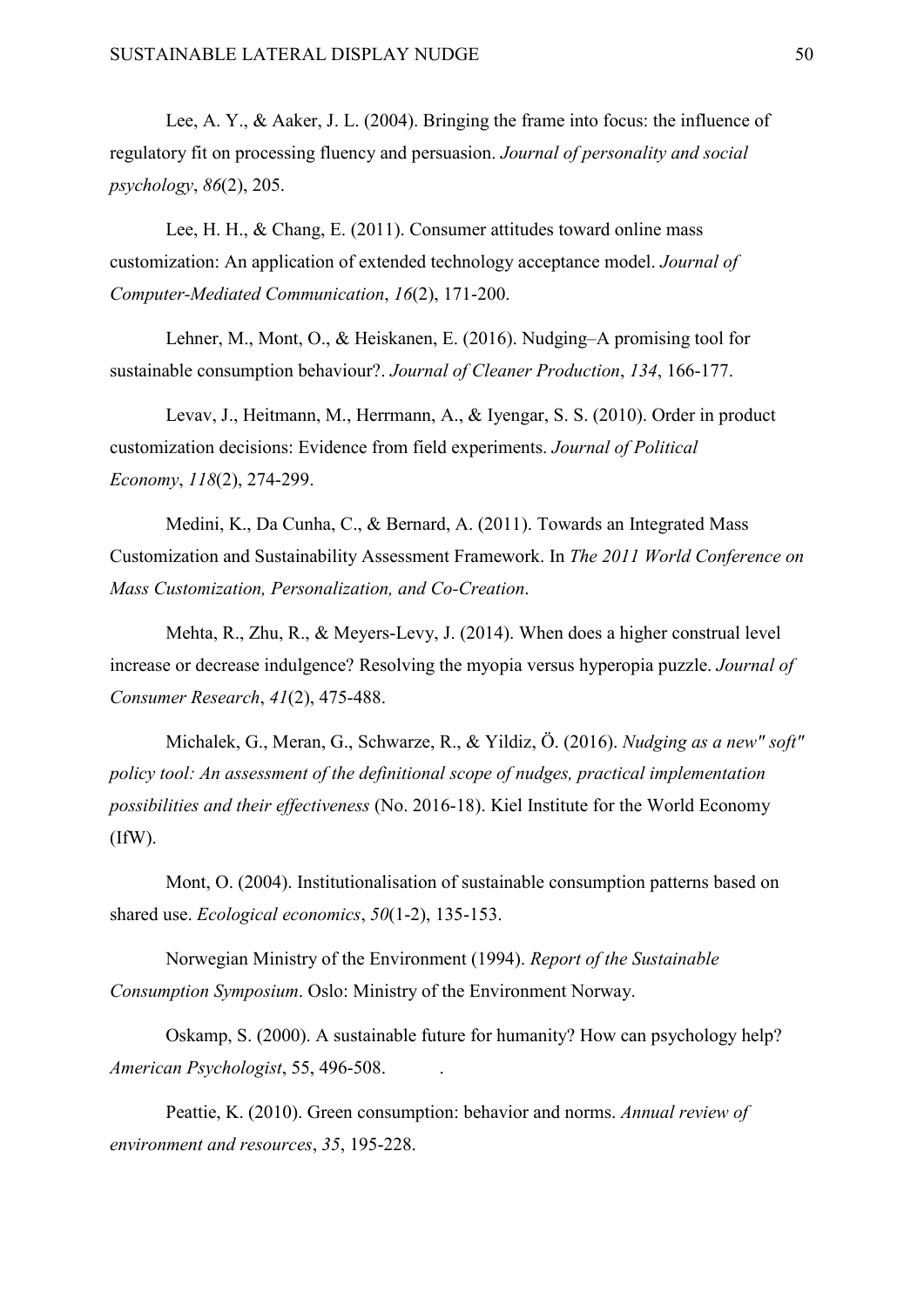Pela (n.d.). The Big Problem with Phone Screen Protectors. Retrieved from https://pelacase.com/pages/the-big-problem-with-phone-screen-protectors

Piller, F. T. (2004). Mass customization: reflections on the state of the concept. *International journal of flexible manufacturing systems*, *16*(4), 313-334.

Piller, F. T., Moeslein, K., & Stotko, C. M. (2004). Does mass customization pay? An economic approach to evaluate customer integration. *Production planning & control*, *15*(4), 435-444.

Piller, F., Schubert, P., Koch, M., & Moesleim, K. (2004). From mass customization to collaborative customer codesign. *Proceedings of the European Conference on Information Systems (ECIS)*, Turku, Finland.

Pine, Joseph II (1993). *Mass Customization*, Boston, MA: Harvard Business School Press.

Pourabdollahian, G., & Steiner, F. (2014). Environmental and Social Impacts of Mass Customization: An Analysis of Beginning-of-Life Phases. In *IFIP International Conference on Advances in Production Management Systems (APMS),* 526-532. Berlin: Springer.

Princen, T. (1999). Consumption and environment: some conceptual issues. *Ecological Economics*, *31*(3), 347-363.

Quigley, M. (2013). Nudging for health: on public policy and designing choice architecture. *Medical Law Review*, *21*(4), 588-621.

Rex, E., & Baumann, H. (2007). Beyond ecolabels: what green marketing can learn from conventional marketing. *Journal of cleaner production*, *15*(6), 567-576.

Romero, M., & Biswas, D. (2016). Healthy-left, unhealthy-right: can displaying healthy items to the left (versus right) of unhealthy items nudge healthier choices?. *Journal of Consumer Research*, *43*(1), 103-112.

Sachdeva, S., Jordan, J., & Mazar, N. (2015). Green consumerism: moral motivations to a sustainable future. *Current Opinion in Psychology*, *6*, 60-65.

Salvador, F., De Holan, P. M., & Piller, F. (2009). Cracking the code of mass customization. *MIT Sloan management review*, *50*(3), 71-78.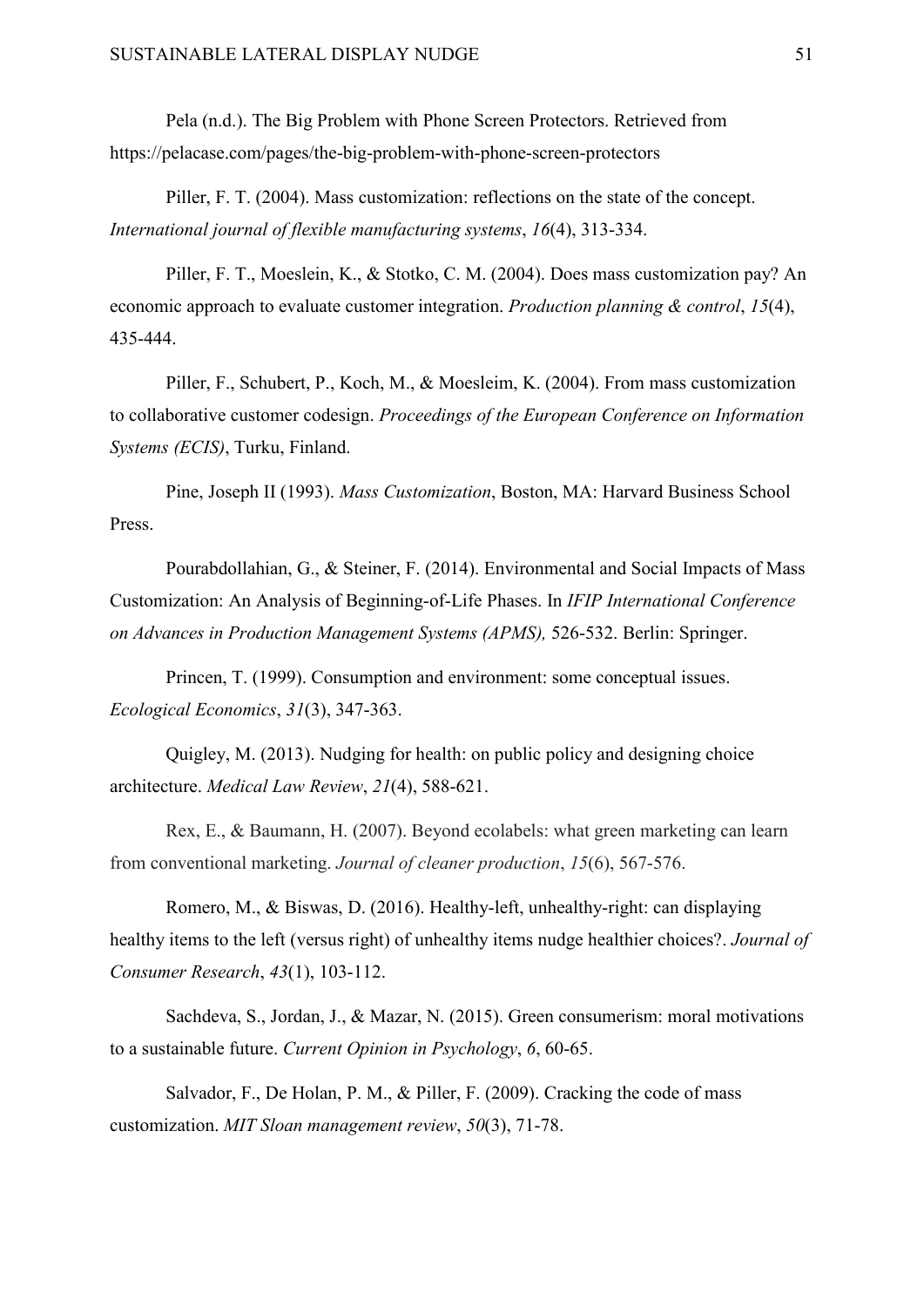Schubert, C. (2017). Green nudges: Do they work? Are they ethical?. *Ecological Economics,* 132, 329- 342.

Seyfang, G. (2006). Ecological citizenship and sustainable consumption: Examining local organic food networks. *Journal of rural studies*, *22*(4), 383-395.

Simpson, B. J., & Radford, S. K. (2012). Consumer perceptions of sustainability: A free elicitation study. *Journal of Nonprofit & Public Sector Marketing*, *24*(4), 272-291.

Slepian, M. L., Masicampo, E. J., & Ambady, N. (2015). Cognition from on high and down low: Verticality and construal level. *Journal of Personality and Social Psychology*, *108*(1), 1.

Sorrell, S., & Dimitropoulos, J. (2008). The rebound effect: Microeconomic definitions, limitations and extensions. *Ecological Economics*, *65*(3), 636-649.

Statista. (2017). Protective case usage US smartphone owners. Retrieved from [https://www.statista.com/statistics/368627/us-protective-case-usage-among-smartphone](https://www.statista.com/statistics/368627/us-protective-case-usage-among-smartphone-owners/)[owners/](https://www.statista.com/statistics/368627/us-protective-case-usage-among-smartphone-owners/)

Stephan, E., Liberman, N., & Trope, Y. (2011). The effects of time perspective and level of construal on social distance. *Journal of Experimental Social Psychology*, *47*(2), 397- 402.

Sunstein, C. R. (2015). The Ethics of Nudging. *Yale Journal on Regulation*, *32*(2), 413.

Sunstein, C. R., & Reisch, L. A. (2014). Automatically green: Behavioral economics and environmental protection. *Harvard Environmental Law Review, 38*, 127–158.

Sustainable Consumption Roundtable (2006). *I will if you will: Towards sustainable consumption.* London: Sustainable Development Commission and National Consumer Council.

Trentin, A., Perin, E., & Forza, C. (2014). Increasing the consumer-perceived benefits of a mass-customization experience through sales-configurator capabilities. *Computers in Industry*, *65*(4), 693-705.

Trope, Y., & Liberman, N. (2010). Construal-level theory of psychological distance. *Psychological review*, *117*(2), 440.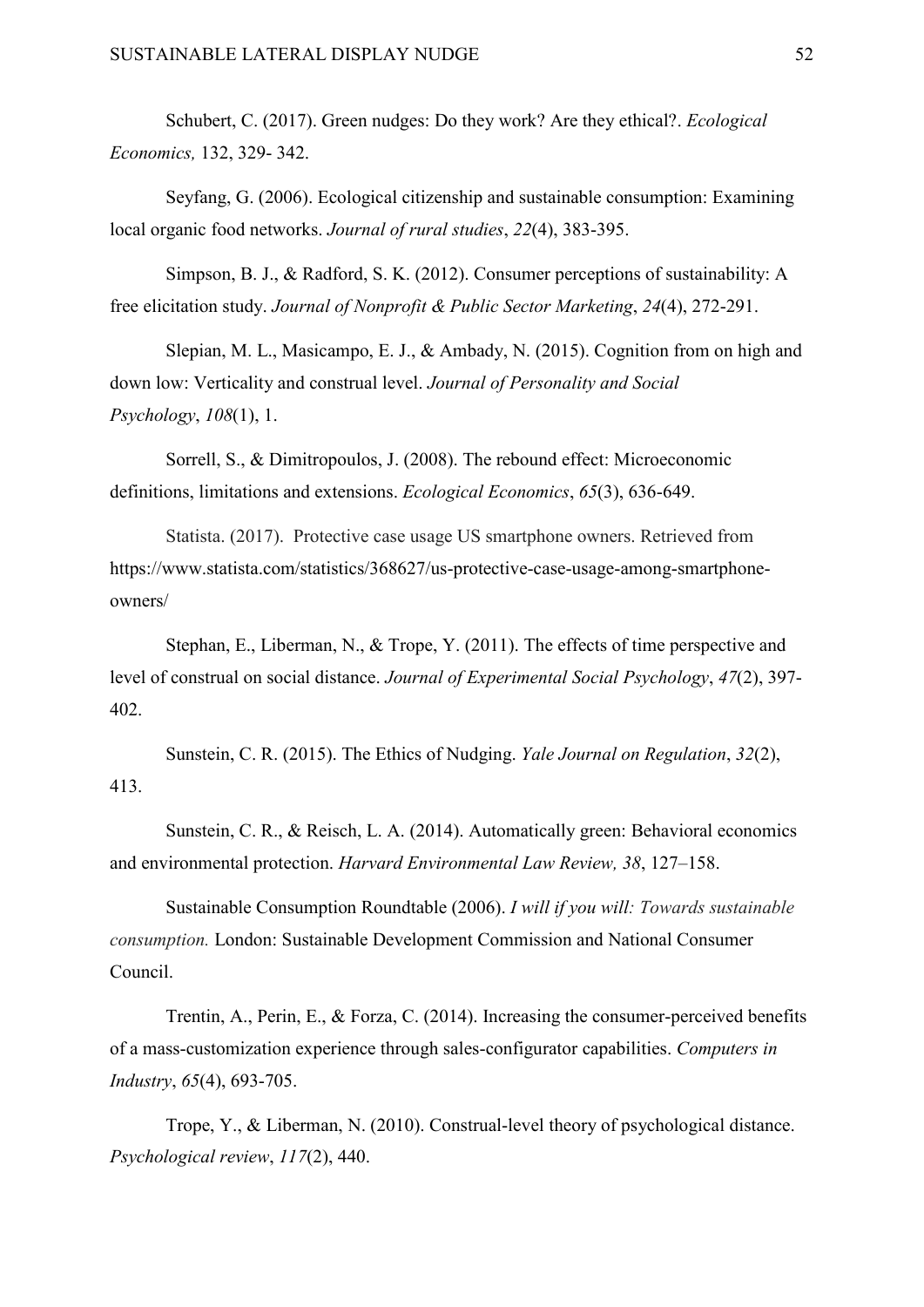Tseng, M.M. and Jiao, J. (2001) 'Mass Customization', in G. Salvendy (Ed.) *Handbook of Industrial Engineering*, 14(3), 684-709. New York: Wiley.

Valenzuela, A., Raghubir, P., & Mitakakis, C. (2013). Shelf space schemas: Myth or reality?. *Journal of Business Research*, *66*(7), 881-888.

Vallacher, R. R., & Wegner, D. M. (1989). Levels of personal agency: Individual variation in action identification. Journal of Personality and Social Psychology, 57, 660–671

Van Kleef, E., & van Trijp, H. C. (2018). Methodological challenges of research in nudging. In *Methods in Consumer Research, 12(1),* 329-349.

Venkatachalam, L. (2008). Behavioral economics for environmental policy. *Ecological Economics*, *67*(4), 640-645.

Vermeir, I., & Verbeke, W. (2006). Sustainable food consumption: Exploring the consumer "attitude–behavioral intention" gap. *Journal of Agricultural and Environmental ethics*, *19*(2), 169-194.

Vistaprint (n.d.). Design your own business card*.* Retrieved February 19, 2019, from https://www.vistaprint.com/business-

cards/standard?xnav=BusinessCards:CategoryPage\_ProductTiles\_2\_Standard&project\_id=23 c66898-47fa-40e4-b66d-b774612a2b63

Walsh, V. (2003). A theory of magnitude: common cortical metrics of time, space and quantity. *Trends in cognitive sciences*, *7*(11), 483-488.

Whittlesea, B. W., & Williams, L. D. (2000). The source of feelings of familiarity: the discrepancy-attribution hypothesis. *Journal of Experimental Psychology: Learning, Memory, and Cognition*, *26*(3), 547.

Winkielman, P., Schwarz, N., Fazendeiro, T., & Reber, R. (2003). The hedonic marking of processing fluency: Implications for evaluative judgment. *The psychology of evaluation: Affective processes in cognition and emotion*, 189-217.

Young, W., Hwang, K., McDonald, S., & Oates, C. J. (2010). Sustainable consumption: green consumer behaviour when purchasing products. *Sustainable development*, *18*(1), 20-31.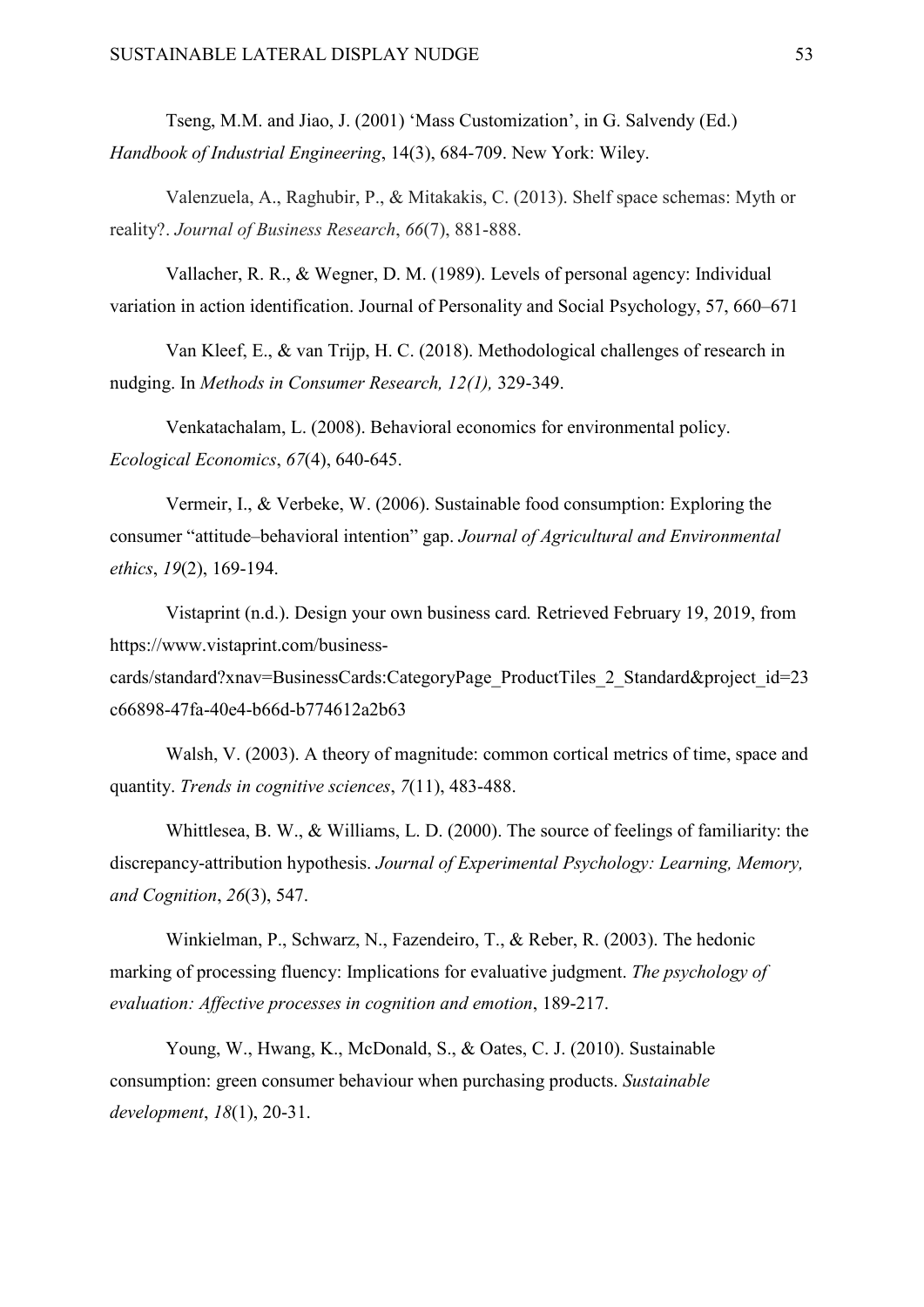Zaichkowsky, J. L. (1985). Measuring the involvement construct. *Journal of consumer research*, *12*(3), 341-352.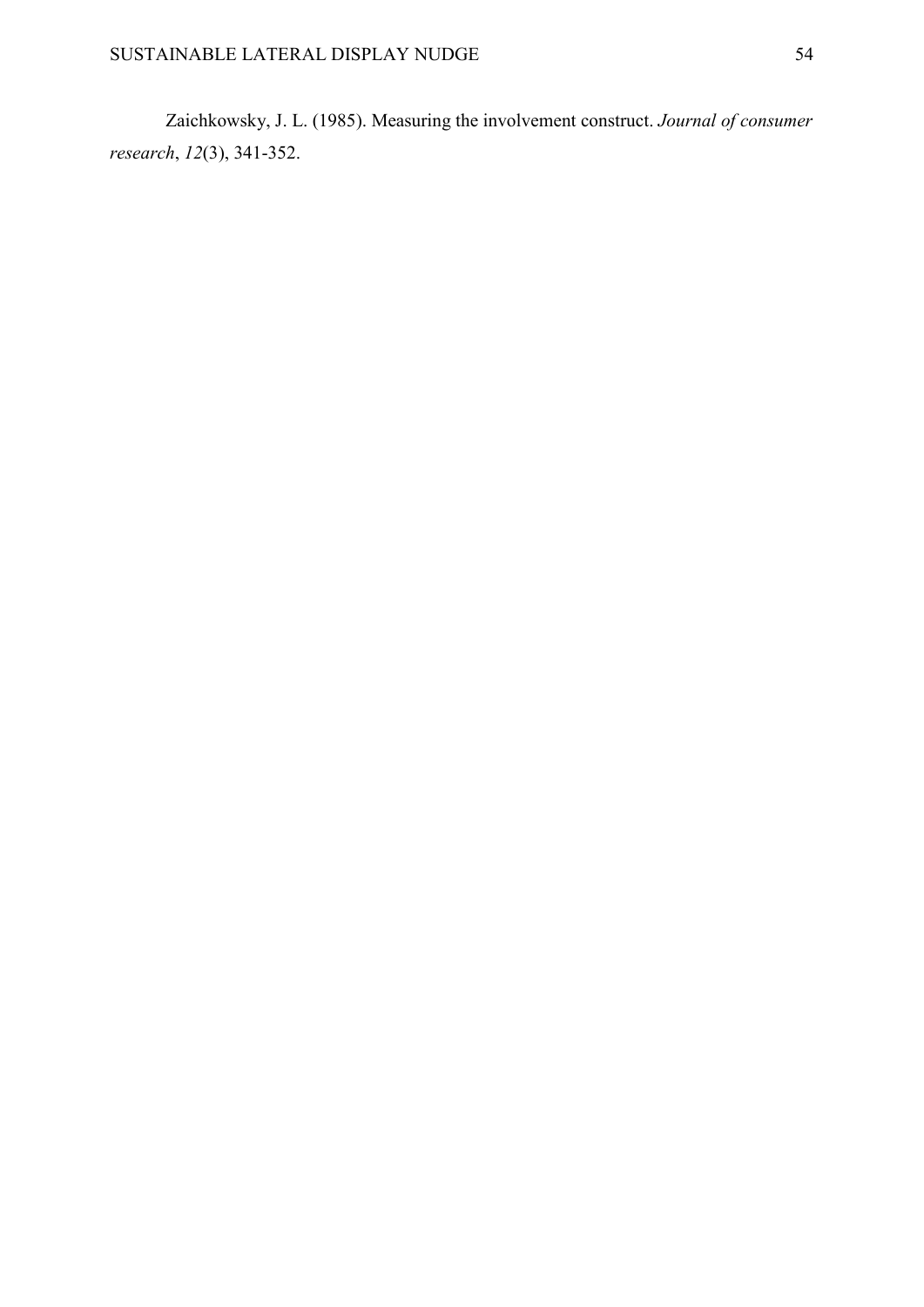#### Appendix A

#### Instructions for the BIF Manipulation Check (copied from Vallacher & Wegner, 1989)

Any behavior can be identified in many ways. For example, one person might describe a behavior as "typing a paper," while another might describe the behavior as "pushing keys", yet another person might describe the behavior as "expressing thoughts." I am interested in your personal preferences for how a number of different behaviors should be described. On the following pages you will find several different behaviors listed. After each behavior will be two choices of different ways in which the behavior might he identified.

Here is an example:

- 1. Attending class
- a. Sitting in a chair
- b. Looking at the blackboard

Your task is to choose the identification, a or b, that best describes the behavior for you. Of course, there are no right or wrong answers. People simply differ in their preferences for the different behavior descriptions, and I am interested in your personal preferences. Be sure to mark your choice for each behavior. Remember, choose the description that you personally believe is more appropriate in each pair.

#### Table A1

*Shortened Version of the BIF Used in the Survey (Adapted from Vallacher & Wegner, 1989).*

| Item                      | <b>Behavior</b>              |                                  |  |
|---------------------------|------------------------------|----------------------------------|--|
|                           | OR.                          |                                  |  |
| Picking an apple          | Getting something to eat*    | Pulling an apple off a branch    |  |
| Locking a door            | Putting a key in the lock    | Securing the house*              |  |
| Filling out a personality | Answering questions          | Revealing what you're like*      |  |
| test                      |                              |                                  |  |
| Greeting someone          | Saying hello                 | Showing friendliness*            |  |
| Taking a test             | Showing one's knowledge*     | Answering questions              |  |
| Reading                   | Following lines of print     | Gaining knowledge*               |  |
| Washing clothes           | Removing odors from clothes* | Putting clothes into the machine |  |
| Cleaning the house        | Showing one's cleanliness*   | Vacuuming the floor              |  |
| Climbing a tree           | Getting a good view*         | Holding on to branches           |  |
| Eating                    | Getting nutrition*           | Chewing and swallowing           |  |

*\*abstract answer corresponding to high-level construal*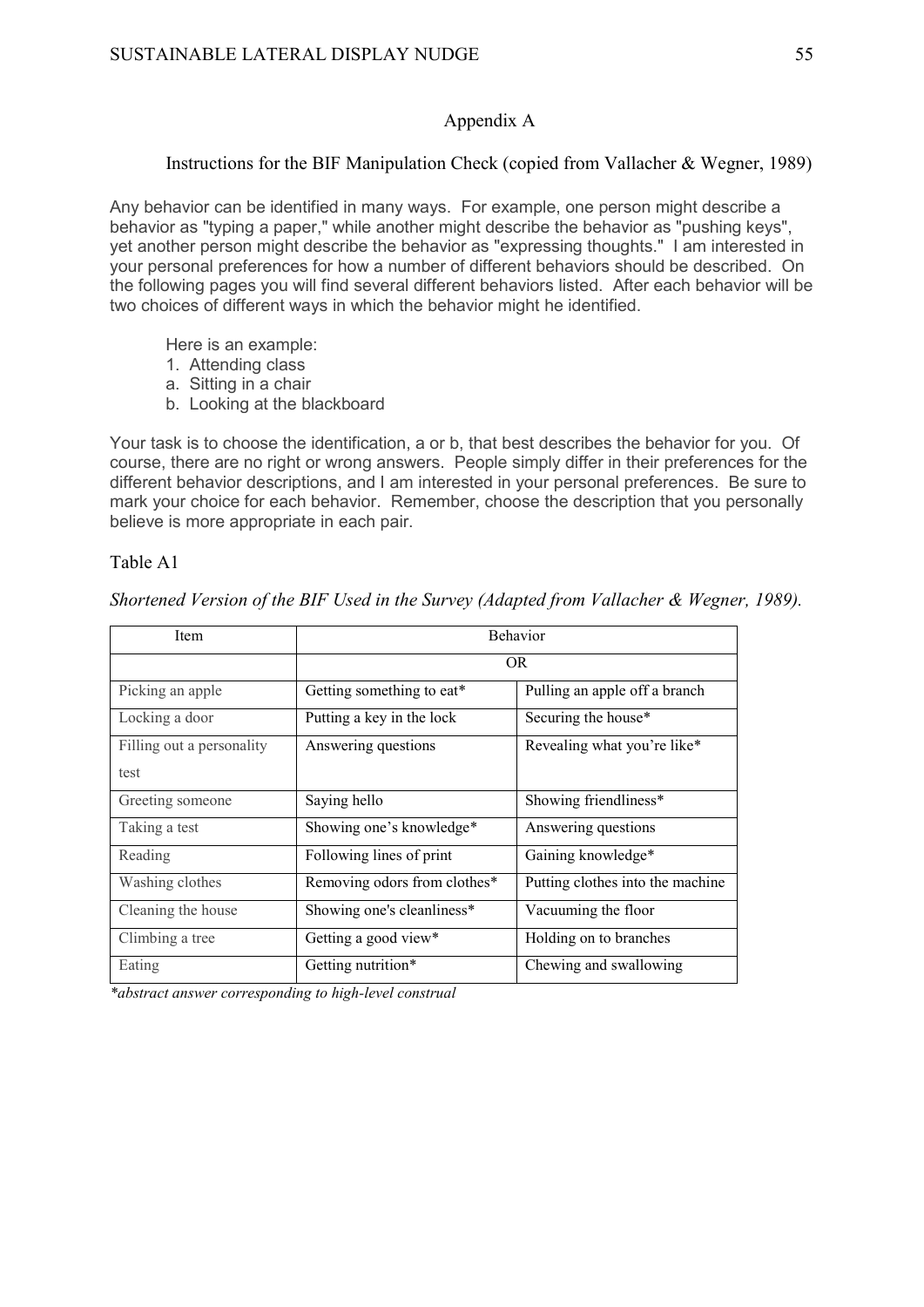### Appendix B



Illustration of the Task Used for the Main Experiment, and Pretest 2

*Figure B1.* Illustration of the construal-level manipulation task (The why task on the left corresponds to the high-level construal manipulation and the how task on the right to the low-level construal manipulation).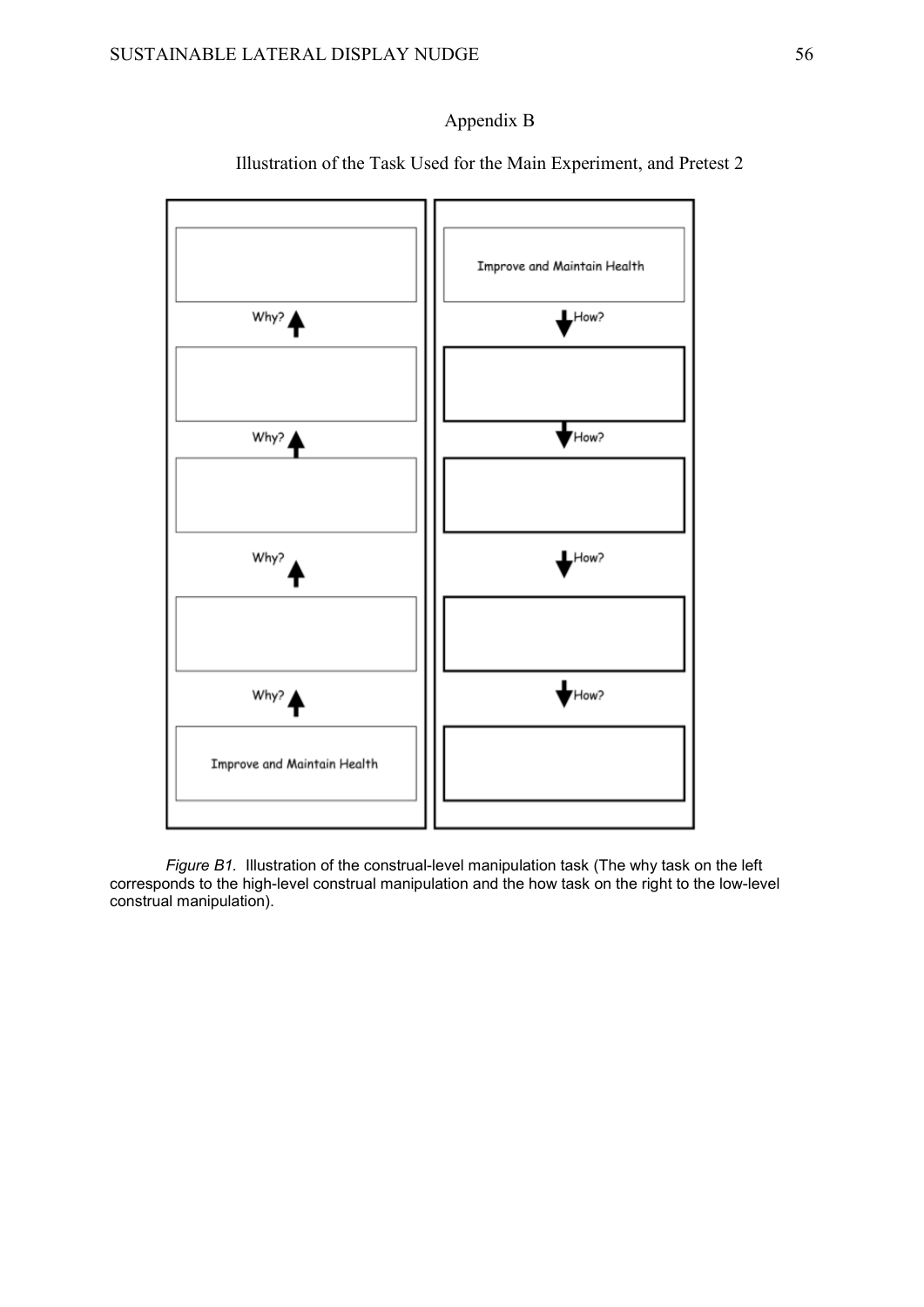#### Appendix C

#### The Survey Used for the Main Experiment.

*Note.* Information in grey illustrates the names and structure of the blocks, words in *italics* are the names of the questions only visible to the researcher and ----- indicates a new question.

#### **Start of Block: Default Question Block**

#### *Intro*

### **To change the language to Dutch, look at your top right.**

Welcome,

Thank you for participating!

This survey is part of my master thesis, and consists of several tasks and an interactive simulation in which you can design your own phone case!

The survey will start with a few basic questions and a thought exercise. After, you will be able to design your phone case, and the survey will close with one more task and a few statements.

The total survey should take around 10 minutes.

By continuing you give consent to participate in the research. However, participation is completely voluntary and all data will be treated anonymously.

#### **In the end of the survey you can leave your e-mail to have a chance to win a 50 euro gift coupon (Store negotiable).**

Once again, thank you for participating in my survey

Dion Jeurissen

#### **End of Block: Default Question Block**

**Start of Block: constru low**

#### *Constru l intro*

For everything we do, there always is a process of **how** we do it. Moreover, we often can follow our broad life-goals down to our very specific behaviors.

For example, you probably hope to find happiness in life.

How can you do this? Perhaps finding a good job, or being educated, can help. How can you do these things? Perhaps by earning a college degree.

How do you earn a college degree? By passing all courses.

How do you pass all courses? By properly studying for all the courses.

This thought exercise is intended to focus your attention on **how** you do the things you do.

For this thought exercise, please consider the following activity: 'improving and maintaining one's health.'

#### Page Break

#### *Constru low example*

In this exercise you are asked how you want to improve and maintain your health. After each answer, you have to indicate how you plan on doing this.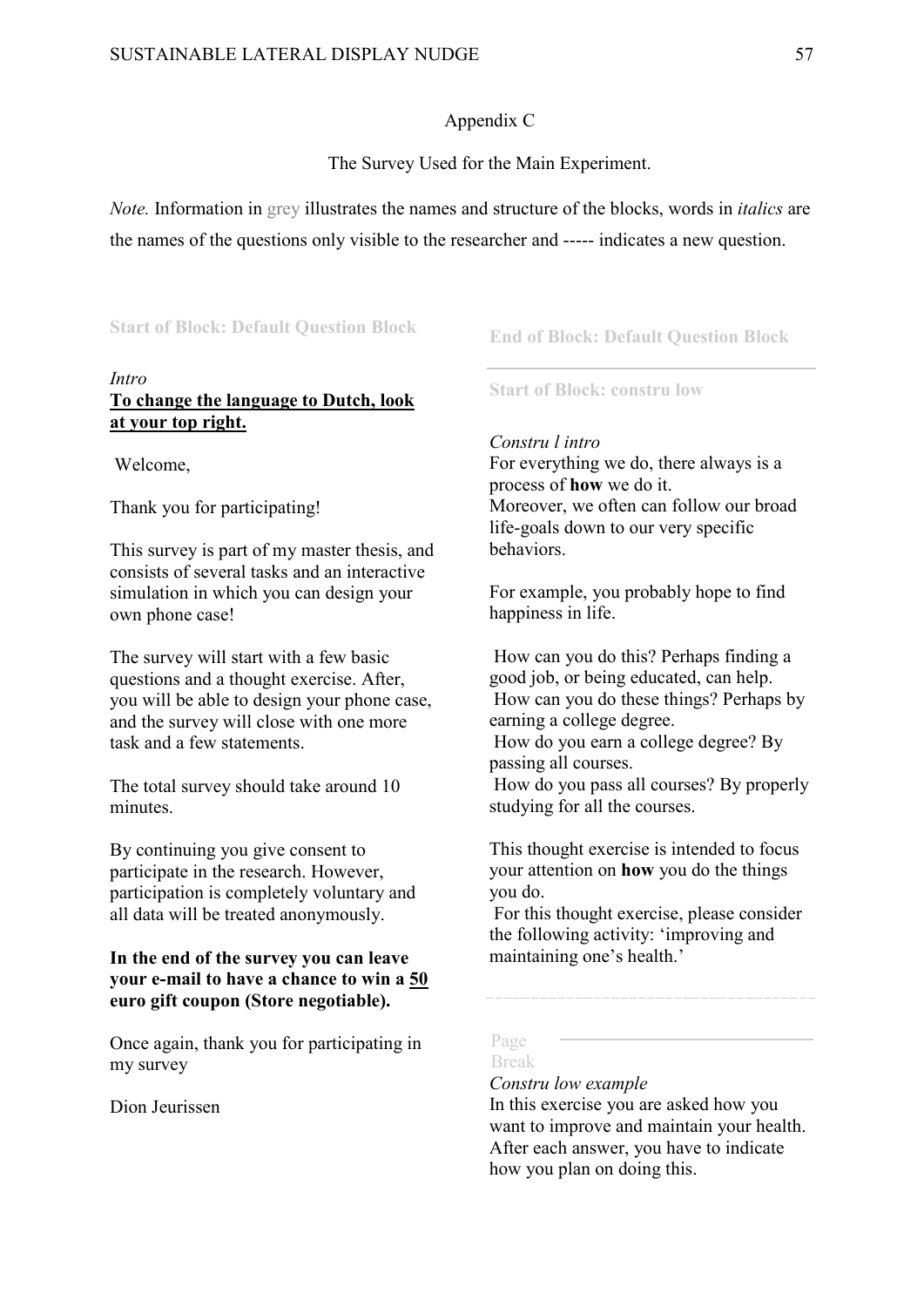#### For example,

**Q1** How do you want to improve and maintain your health? -> *By swimming regulary.*

**Q2** Would then be: How are you swim regulary?

-> *By getting a subscription to the local swimming pool.*

**Q3** Would then be: How do you get a subscription to your local swimming pool?

There are 4 how questions in total.

Please answer the questions one by one. The figure below illustrates the process.

*constru low picture* (see Appendix B)

*Q1 how* Q1. How do you want to improve and maintain your health?

 $\mathcal{L}_\mathcal{L}$  $\mathcal{L}_\mathcal{L}$  , which is a set of the set of the set of the set of the set of the set of the set of the set of the set of the set of the set of the set of the set of the set of the set of the set of the set of the set of

 $\mathcal{L}_\mathcal{L}$  $\mathcal{L}_\mathcal{L}$  , which is a set of the set of the set of the set of the set of the set of the set of the set of the set of the set of the set of the set of the set of the set of the set of the set of the set of the set of

 $\mathcal{L}_\mathcal{L}$  , which is a set of the set of the set of the set of the set of the set of the set of the set of the set of the set of the set of the set of the set of the set of the set of the set of the set of the set of

*Q2 how* Q2. How?

*Q3 how*  Q3. How?

#### *Q4 how* Q4. How?

**End of Block: constru low**

#### **Start of Block: constru high**

#### *Constru high intro*

For everything we do, there always is a reason **why** we do it. Moreover, we often can trace the causes of our behavior back to broad life-goals that we have.

 $\overline{\phantom{a}}$  $\overline{\phantom{a}}$  , and the set of the set of the set of the set of the set of the set of the set of the set of the set of the set of the set of the set of the set of the set of the set of the set of the set of the set of the s

For example, you currently are participating in a survey. Why are you doing this? Perhaps to help someone out.

Why do you want to help other people? Perhaps because it makes you feel good. Why do you want to you feel good? Perhaps because you want to live a happy life.

This thought exercise is intended to focus your attention on **why** you do the things you do.

For the next thought exercise, please consider the following activity: 'improving and maintaining one's health.'

#### Page Break

#### *Constru intro*

In this exercise you are asked why you want to improve and maintain you health. After each answer, you are asked to indicate why you want to do that.

For example,

Q1 Why do you want to improve and maintain your health? -> *To keep myself fit*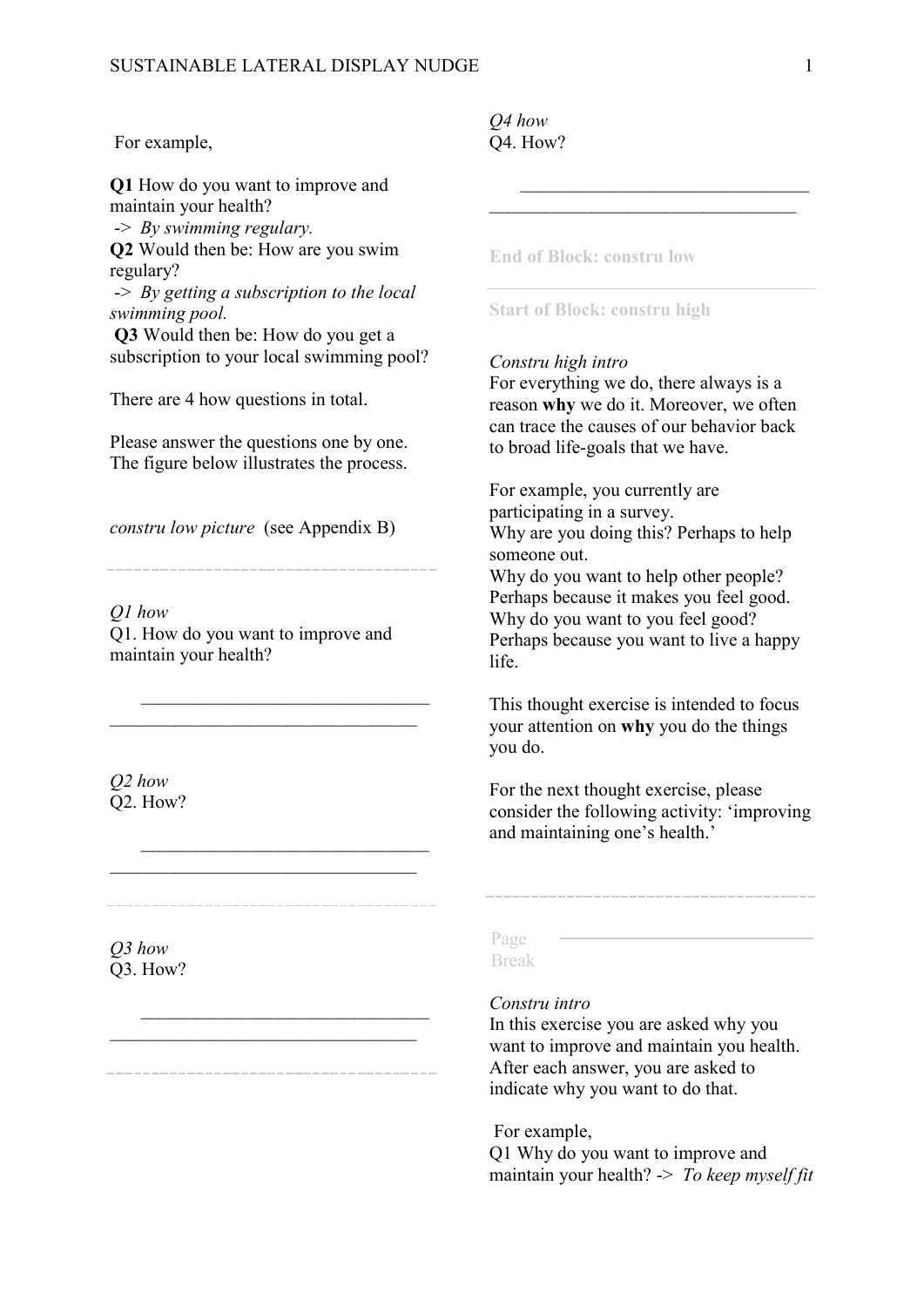Q2 Would then be: Why do you want to keep yourself fit? -> *To feel good during the day* Q3 Would then be: Why do you want to feel good during the day. In total there are 4 Why questions. The figure below illustrates the process. **Please answer the questions one by one, starting at the bottom of the page (Q1) and answering upwards** ↑ *Constru high pic* (see Appendix B) *Q4 why* Q4. Why?  $\mathcal{L}_\mathcal{L}$  $\mathcal{L}=\mathcal{L}=\mathcal{L}=\mathcal{L}=\mathcal{L}=\mathcal{L}=\mathcal{L}=\mathcal{L}=\mathcal{L}=\mathcal{L}=\mathcal{L}=\mathcal{L}=\mathcal{L}=\mathcal{L}=\mathcal{L}=\mathcal{L}=\mathcal{L}=\mathcal{L}=\mathcal{L}=\mathcal{L}=\mathcal{L}=\mathcal{L}=\mathcal{L}=\mathcal{L}=\mathcal{L}=\mathcal{L}=\mathcal{L}=\mathcal{L}=\mathcal{L}=\mathcal{L}=\mathcal{L}=\mathcal{L}=\mathcal{L}=\mathcal{L}=\mathcal{L}=\mathcal{L}=\mathcal{$ *Q3 why* Q3. Why?  $\mathcal{L}_\mathcal{L}$  , which is a set of the set of the set of the set of the set of the set of the set of the set of the set of the set of the set of the set of the set of the set of the set of the set of the set of the set of *Q2 why* Q2. Why?  $\mathcal{L}_\mathcal{L}$ **End of Block: constru high Start of Block: Configurator beginning** *Config intro* In this simulation, imagine that you are looking to protect your phone by purchasing a phone case and a screen protector. While looking in the stores, you can't quite find the one you like. Thus, you decide to go online and find a store that offers customizable phone cases. You just found the (fictional) website www.designyourcase.com and are ready to start designing..... Step 1. Select your brand and model Please select your phone brand by clicking on your brand in the image below. **Removed due to copyright considerations.** *Model* Please type the model of your phone in the text box and our smart service will automatically find the right sizes.  $\overline{\phantom{a}}$  , and the set of the set of the set of the set of the set of the set of the set of the set of the set of the set of the set of the set of the set of the set of the set of the set of the set of the set of the s

*Q1 why* Q1. Why do you improve and maintain your health?

 $\mathcal{L}_\mathcal{L}$  $\mathcal{L}_\mathcal{L}$  , which is a set of the set of the set of the set of the set of the set of the set of the set of the set of the set of the set of the set of the set of the set of the set of the set of the set of the set of

#### *End step1*

The next step is to choose the type of case, the material, and a screen protector. Press the forward button  $\rightarrow$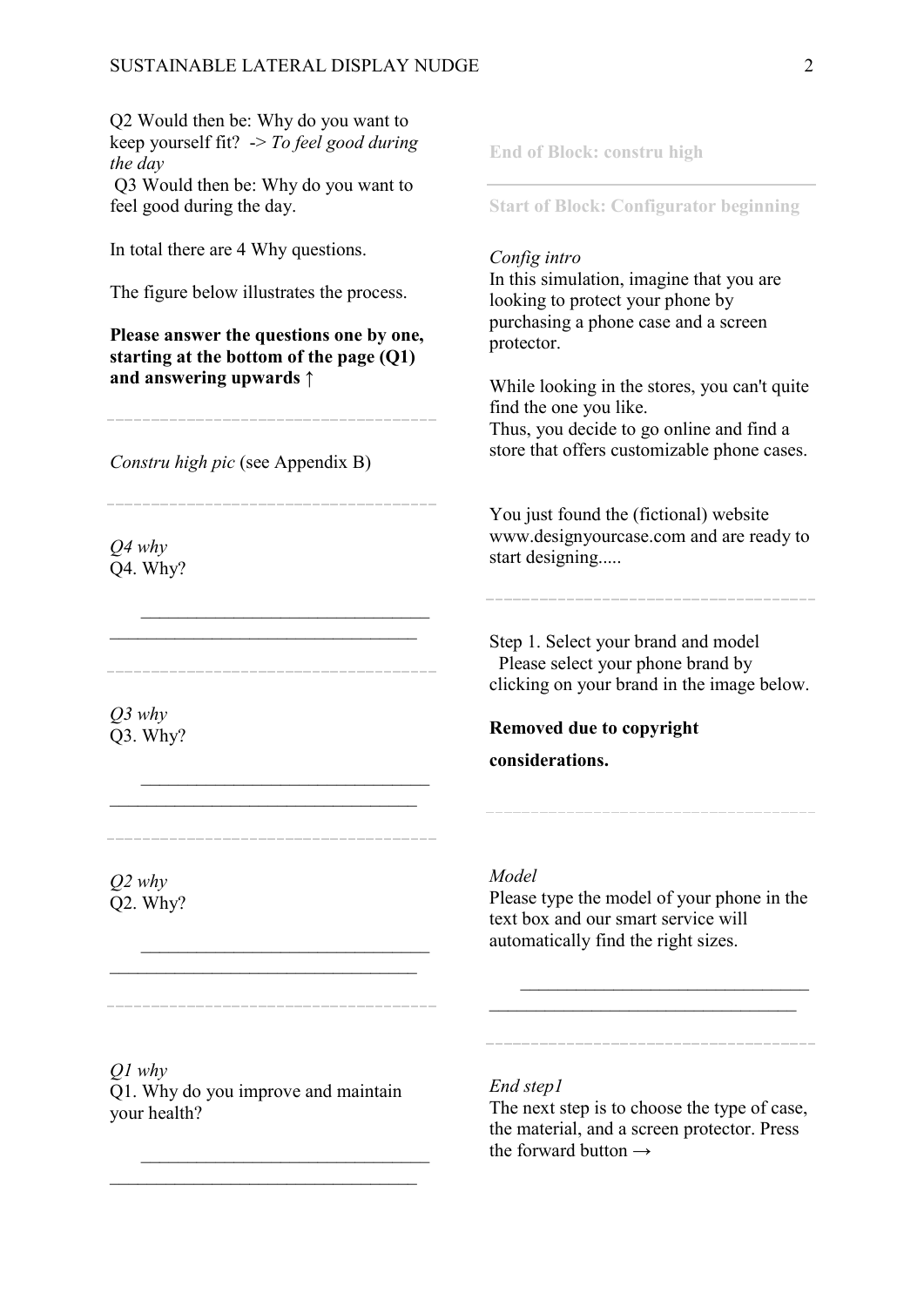#### SUSTAINABLE LATERAL DISPLAY NUDGE  $\overline{3}$

**End of Block: Configurator beginning**

**Start of Block: Material sust right**

*Step 2 R*

**Step 2. Choose the type of case, the material, and your screen protector.**

*Case type R* Please select your case type by clicking on the image.

### **Removed due to copyright**

**considerations.**

**End of Block: Material sust right**

**Start of Block: Material sust left**

*Step2 intro L Step 2. Choose the type of case, the material, and your screen protector.*

*Case type L* Please select your case type by clicking on the image.

# **Removed due to copyright**

**considerations.**

*Material R* Select your material. (You can change the look in the design phase)

**Removed due to copyright considerations.**

*Material L* Select your material. **(You can change the look in the design phase)**

**Removed due to copyright considerations.**

*Screen protector R* Select your screen protector

**Removed due to copyright** 

**considerations.**

*Screen protector L* Select your screen protector.

**Removed due to copyright considerations.**

*Step2R end* To start designing, press the forward button  $\rightarrow$ 

*Step 2 end L* To start designing, press the forward button  $\rightarrow$ 

**End of Block: Material sust left**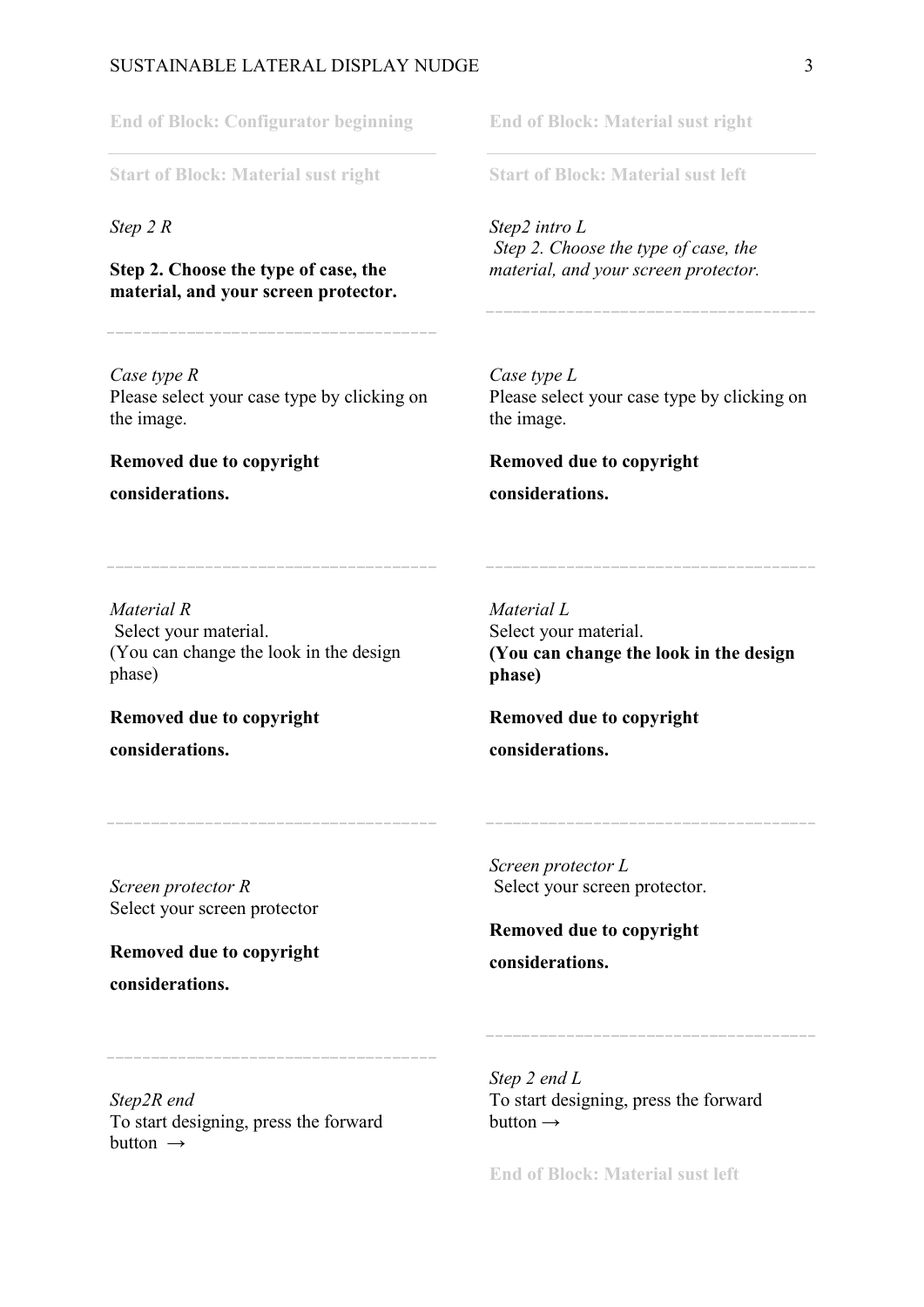#### **Start of Block: Design**

#### *Step 3 intro*

Step 3. Design and personalize your phone Case!

Choose your design method

- o Choose from existing designs (1)
- o Choose my own color and the possibility to add emoticon stickers (2)

#### *Color*

Select the color of your case!



*Emoticon yes no* Do you want to add an emoticon sticker to your phone case?

- $\circ$  No (1)
- $\circ$  Yes (2)

#### *Emoticonpic*

Click the emoticon you want to add in the image below.

**Removed due to copyright considerations.**

### *Sticker size*

Select the size of your sticker

- $\circ$  Small (1)
- o Medium (2)
- $\circ$  Large (3)

#### *Sticker phonetemplate*

Where do you want the sticker to be? Choose the position by clicking on the empty phone case below!

|      |                                                                                                                                                                                                                                                                            | 부분에 전 전쟁을 감정했다.<br>والمحارض والمستحقق والمحاربين                                                                                                                                                                                 |  |
|------|----------------------------------------------------------------------------------------------------------------------------------------------------------------------------------------------------------------------------------------------------------------------------|----------------------------------------------------------------------------------------------------------------------------------------------------------------------------------------------------------------------------------|--|
|      |                                                                                                                                                                                                                                                                            | e de la partida de la partida de la contrada de la contrada de la contrada de la contrada de la contrada de la<br>Del contrada de la contrada de la contrada de la contrada de la contrada de la contrada de la contrada de la c |  |
|      | 소금 가게 돌고 있는 것 같은 것 같은 것이 좋아졌다.<br><u>de la Regna de Caractería de la componenta de la componenta de la componenta de la componenta de la componenta<br/>La componenta del componenta del componenta del componenta del componenta del componenta del componenta del co</u> |                                                                                                                                                                                                                                  |  |
|      | <u> 1958 - Alexandr Alexander, amerikan</u><br>지수는 어머니는 그는 아이에 대한 것이 이 일을 받았다. 이 지수는 그 가지가 되어 있어 있다.<br><b>*******************************</b>                                                                                                                             |                                                                                                                                                                                                                                  |  |
|      | uan<br>an anns                                                                                                                                                                                                                                                             | <b>ich zhoù u</b> het                                                                                                                                                                                                            |  |
|      | <u> Military a Serie Alexandro a Carlo Carlo a</u><br>1월 1일 1월 2월 12일 12월 12일 12월 12일 12일 12일<br>1월 1일 1월 1일 1월 1일 1월 1일 1월 1일 1월 1일 1월 1일 1월 1일 1월 1일 1월 1일 1월 1일 1월 1일 1월 1일 1월 1일 1월 1일 1월 1일 1월 1일 1월 1일 1월                                                            |                                                                                                                                                                                                                                  |  |
|      | <u>. KRAS ARA SERIKE WIR</u>                                                                                                                                                                                                                                               |                                                                                                                                                                                                                                  |  |
| - 53 |                                                                                                                                                                                                                                                                            | f ei feilige Frysk                                                                                                                                                                                                               |  |
|      | <u> 15 de estados de la contra de la c</u><br><u> 대한 현신 도박한 동일</u> 조각을 설치                                                                                                                                                                                                  |                                                                                                                                                                                                                                  |  |
|      | <u>g time në mërket të shqipër </u><br><u>이 나를 만들어</u> 가지 않고 있다.                                                                                                                                                                                                           |                                                                                                                                                                                                                                  |  |

*Designs*  Please select your design

**Removed due to copyright considerations.**

*Text yes no* Do you want to add text to your phone case?

 $\circ$  No (1)

 $\circ$  Yes (18)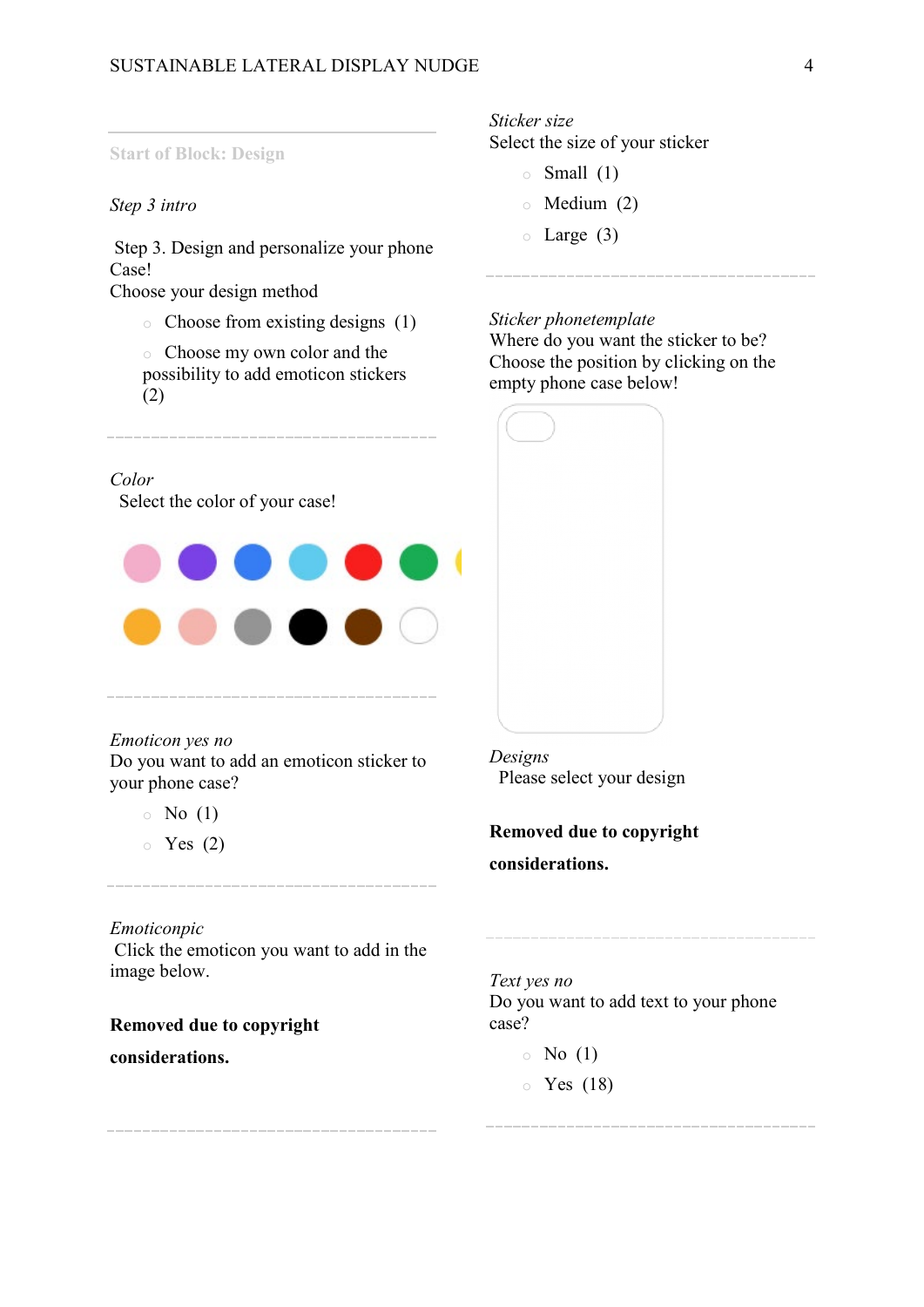*add text box*

If u want to add text to your case, type it in the box below

 $\mathcal{L}_\mathcal{L}$ 

### **Removed due to copyright considerations.**

*Ttext position*

Where do you want the text to be? Choose the starting position of the text by clicking on the empty phone case below!



#### *Delivery service R* Please select your delivery service

**Removed due to copyright considerations.**

*Packaging method R* Select your packaging method

**Removed due to copyright considerations.**

#### *Step 3 end*

The last step is to choose your delivery and packaging methods! Click the next arrow when you are ready  $\rightarrow$ 

**End of Block: Design**

**Start of Block: Packaging, delivery method and service rechts**

*Delivery method R*  Final step. Choose your delivery and packaging method. Choose your delivery method

*Step 4 end R* To complete your order, click the button  $\rightarrow$ 

**End of Block: Packaging, delivery method and service rechts**

**Start of Block: Packaging, delivery method and service left**

#### *Step 4 delivery L*

Final step. Choose your delivery and packaging method.

Choose your delivery method **Removed due to copyright** 

**considerations.**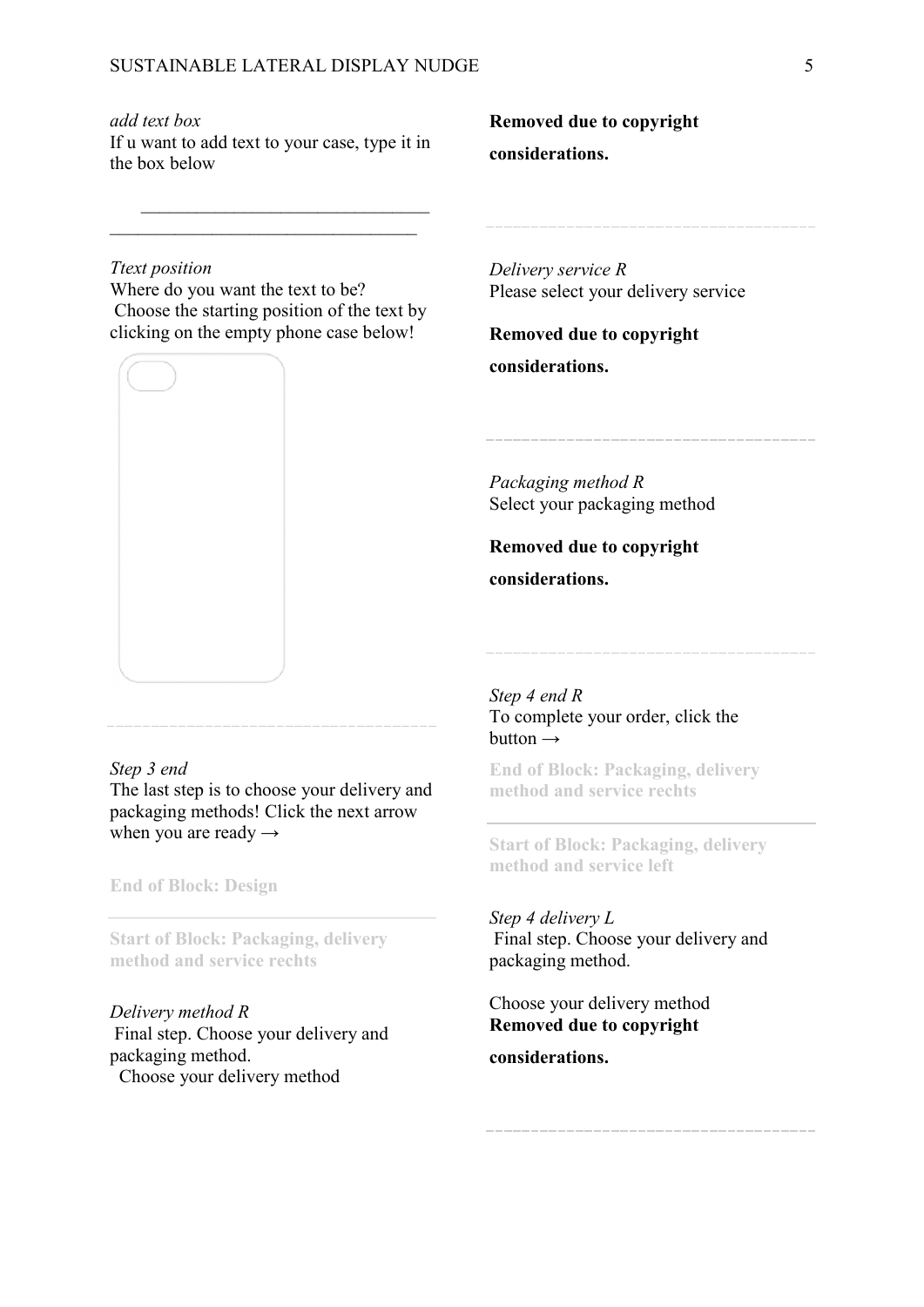*Delivery service L* Please select your delivery service

**Removed due to copyright considerations.**

*Packaging method L* Select your preferred packaging method

**Removed due to copyright considerations.**

*Step 4 end L*  To complete your order, click the button  $\rightarrow$ 

**End of Block: Packaging, delivery method and service left**

#### **Start of Block: End simulation**

#### *thank you simulation*

Thank you for completing the design simulation, to finish off there is one last thought exercise followed by a few statements.

 *Note: The designs and images used were not created by me, but are from real phone case websites.*

**End of Block: End simulation**

**Start of Block: BIF form**

#### Page Break

Bif intro Any behavior can be identified in many ways. For example, one person

might describe a behavior as "typing a paper," while another might describe the behavior as "pushing keys", yet another person might describe the behavior as "expressing thoughts." I am interested in your personal preferences for how a number of different behaviors should be described. On the following pages you will find several different behaviors listed. After each behavior will be two choices of different ways in which the behavior might he identified.

Here is an example: 1. Attending class a. Sitting in a chair b. Looking at the blackboard.

Your task is to choose the identification, a or b, that best describes the behavior for you. Of course, there are no right or wrong answers. People simply differ in their preferences for the different behavior descriptions, and I am interested in your personal preferences. Be sure to mark your choice for each behavior. Remember, choose the description that you personally believe is more appropriate in each pair.

*Bif 1 (1)* Picking an apple

- $\circ$  Getting something to eat (1)
- o Pulling an apple off a branch (2)

#### *Bif 2 (2)*

Locking a door

- $\circ$  Putting a key in the lock (1)
- $\circ$  Securing the house (2)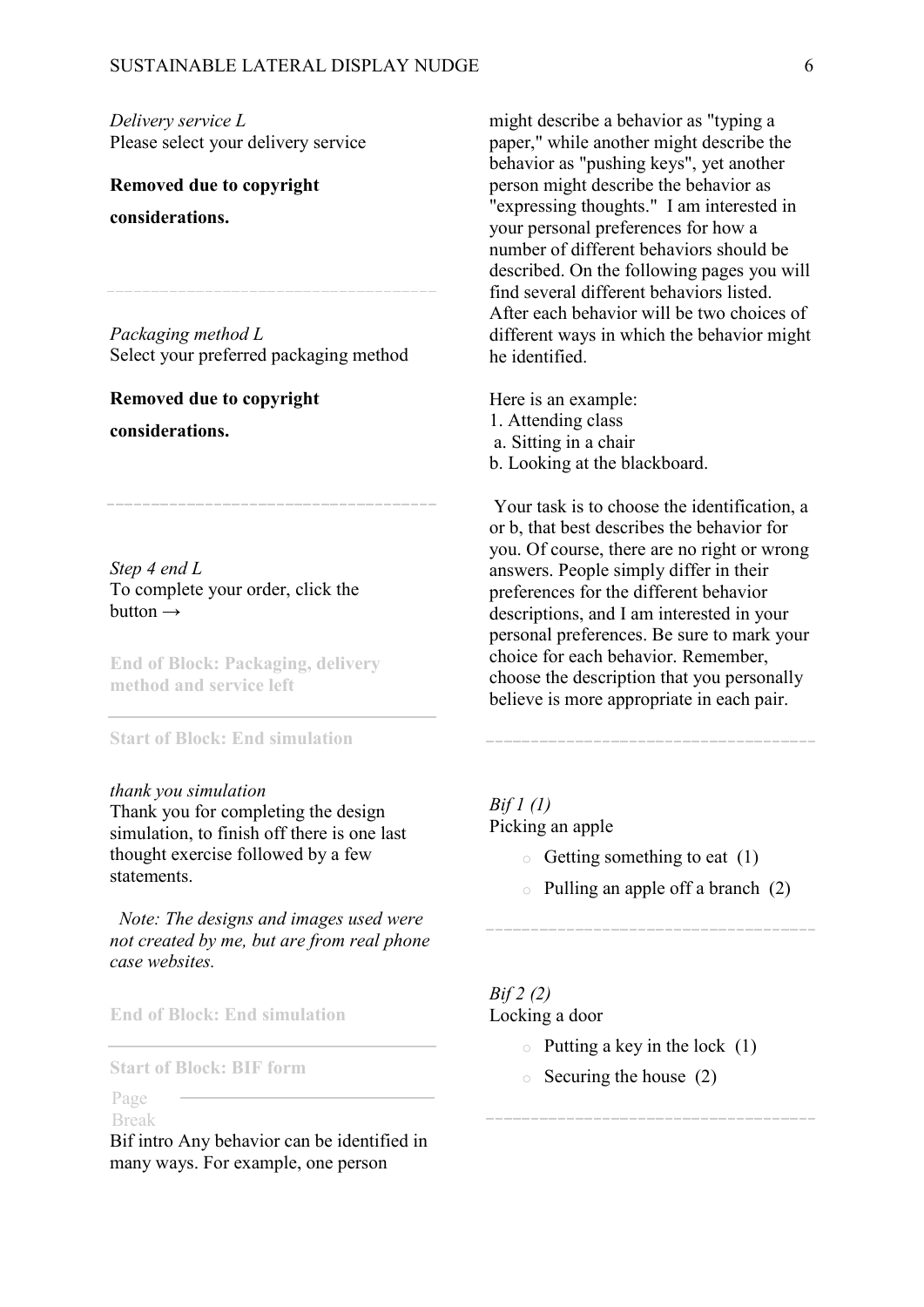#### *Bif 3 (2)*

Filling out a personality test

- o Answering questions (1)
- o Revealing what you're like (2)

*Bif 4 (2)* Greeting someone

- $\circ$  Saying hello (1)
- o Showing friendliness (2)

*Bif 5 (1)* Taking a test

- o Showing one's knowledge (1)
- o Answering questions (2)

*Bif 6 (2)* Reading

- $\circ$  Following lines of print (1)
- o Gaining knowledge (2)

*Bif 7 (1)* Washing clothes

o Removing odors from clothes (1)

o Putting clothes into the machine (2)

*Bif 8 (1)* Cleaning the house

- o Showing one's cleanliness (1)
- $\circ$  Vacuuming the floor (2)

## *Bif 9 (1)*

Climbing a tree

- $\circ$  Getting a good view (1)
- o Holding on to branches (2)

### *Bif 10 (1)*

#### Eating

- $\circ$  Getting nutrition (1)
- o Chewing and swallowing (2)

**End of Block: BIF form**

**Start of Block: Material R**

*Material appealing R* Which material did you find most aesthetically appealing?

## **Removed due to copyright**

### **considerations.**

**End of Block: Material R**

**Start of Block: Material appealing L**

*Material appealing L* Which material did you find most aesthetically appealing?

### **Removed due to copyright considerations.**

**End of Block: Material appealing L**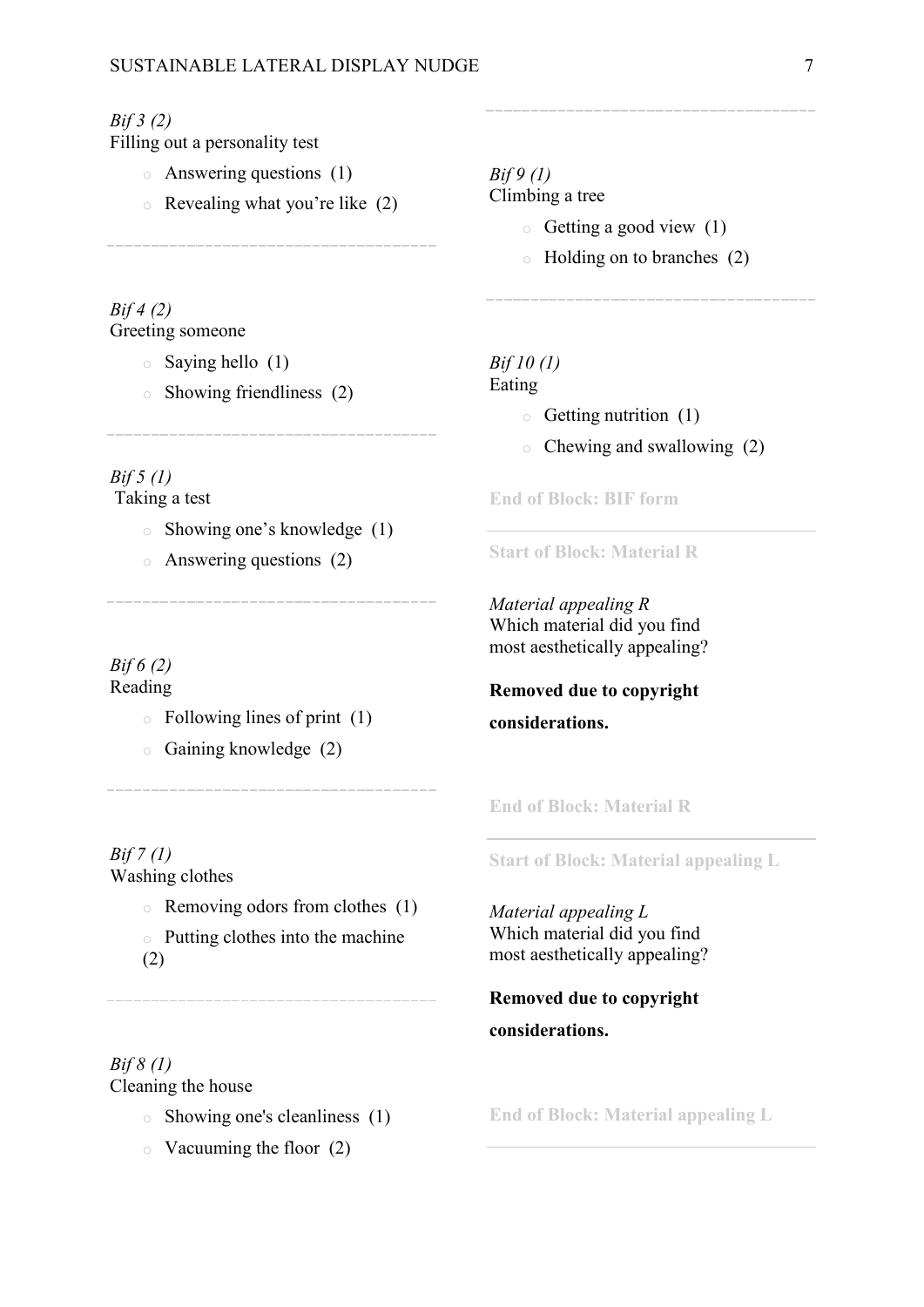#### **Start of Block: Product involvement/CfSC** *Product involv R* This is the last block of questions! Read the statements carefully Strongly disagree (15) Disagree (16) Somewhat disagree  $(17)$ Neither agree nor<sup>1</sup> disagree (18) Somewhat agree (19) Agree (20) Strongly<sub>an be</sub> agree  $\frac{3}{21}$  and  $\frac{3}{21}$  and  $\frac{3}{21}$  and  $\frac{3}{21}$  and  $\frac{3}{21}$  and  $\frac{3}{21}$  and  $\frac{3}{21}$  and  $\frac{3}{21}$  and  $\frac{3}{21}$  and  $\frac{3}{21}$  and  $\frac{3}{21}$  and  $\frac{3}{21}$  and  $\frac{3}{21}$  and  $\frac{3}{21}$  and  $\frac{3$ I would be interested in reading information about phone cases.  $(1)$ I have compared product characteristics among brands of phone cases. (26) I think there are a great deal of differences among brands of phone cases. (27) I have a most preferred brand of phone cases. (28) *CfSC1* **I buy a product only if I believe it….** Strongly disagree (22) Disagree (23) Somewhat disagree (24) Neither agree nor disagree  $(25)$ Somewhat agree (26) Agree (27)  $S_{\text{strongly}}$  Prefer not to disclose (11) agree (28) …is made from recycled materials. (1) …can be disposed of in an environmentally friendly manner. (2) … is packed in an environmentally friendly manner. (3) … is produced in an environmentally friendly  $manner. (4)$ *CfSC2* **How important is it for you personally that a product…** Not at all important (29) Slightly important (30) Moderately important (31) Very important (32) Extremely important (33) …is made from recycled materials. (1) environmentally friendly manner. (2) … is packed in an environmentally friendly manner. (3) … is produced in an environmentally friendly manner. (4) **End of Block: Product involvement/CfSC Start of Block: Demographics** *Gender* Gender  $\circ$  Man (1)  $\circ$  Woman (2) *Age*  What is your age?  $\overline{\phantom{a}}$  $\overline{\phantom{a}}$  , and the set of the set of the set of the set of the set of the set of the set of the set of the set of the set of the set of the set of the set of the set of the set of the set of the set of the set of the s *Dominant hand* What is your dominant hand?  $\circ$  Left (1)

 $\circ$  Right (2)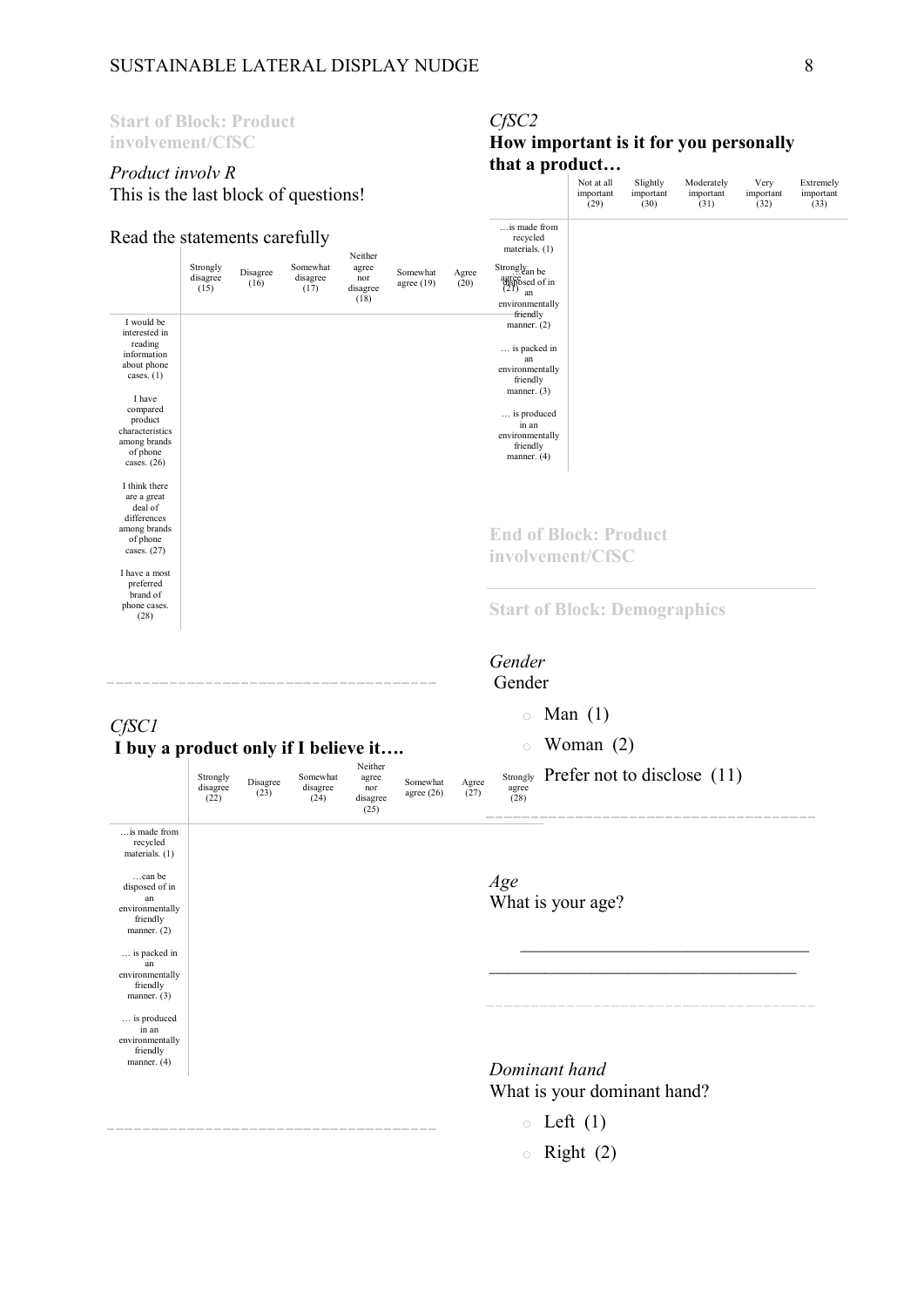#### SUSTAINABLE LATERAL DISPLAY NUDGE 9

\_\_\_\_\_\_\_\_\_\_\_\_\_\_\_\_\_\_\_\_\_\_\_\_\_\_\_\_\_\_\_

*Nationality*

What is your nationality?

 $\circ$  Dutch (1)

 $\circ$  Other: (4)

 $\overline{\phantom{a}}$ 

*Education* Current education

 $\circ$  High school (26)

o Applied education (32)

- o Bachelor (27)
- o Master (28)
- o Doctorate (31)
- $\circ$  Other (33)

Page Break

**End of Block: Demographics**

**Start of Block: End**

#### *End message*

This is the end of my survey, thank you for your participation!

If you want to have a chance to win the 50 euro voucher, or if u would like to get to know the results of the survey, leave your email in the text box below (not mandatory).

> $\circ$  Sign me up for a chance to win a 50 euro gift card! (4)

o I would like to receive information of the results of the research (5)

 $\circ$  Both (6)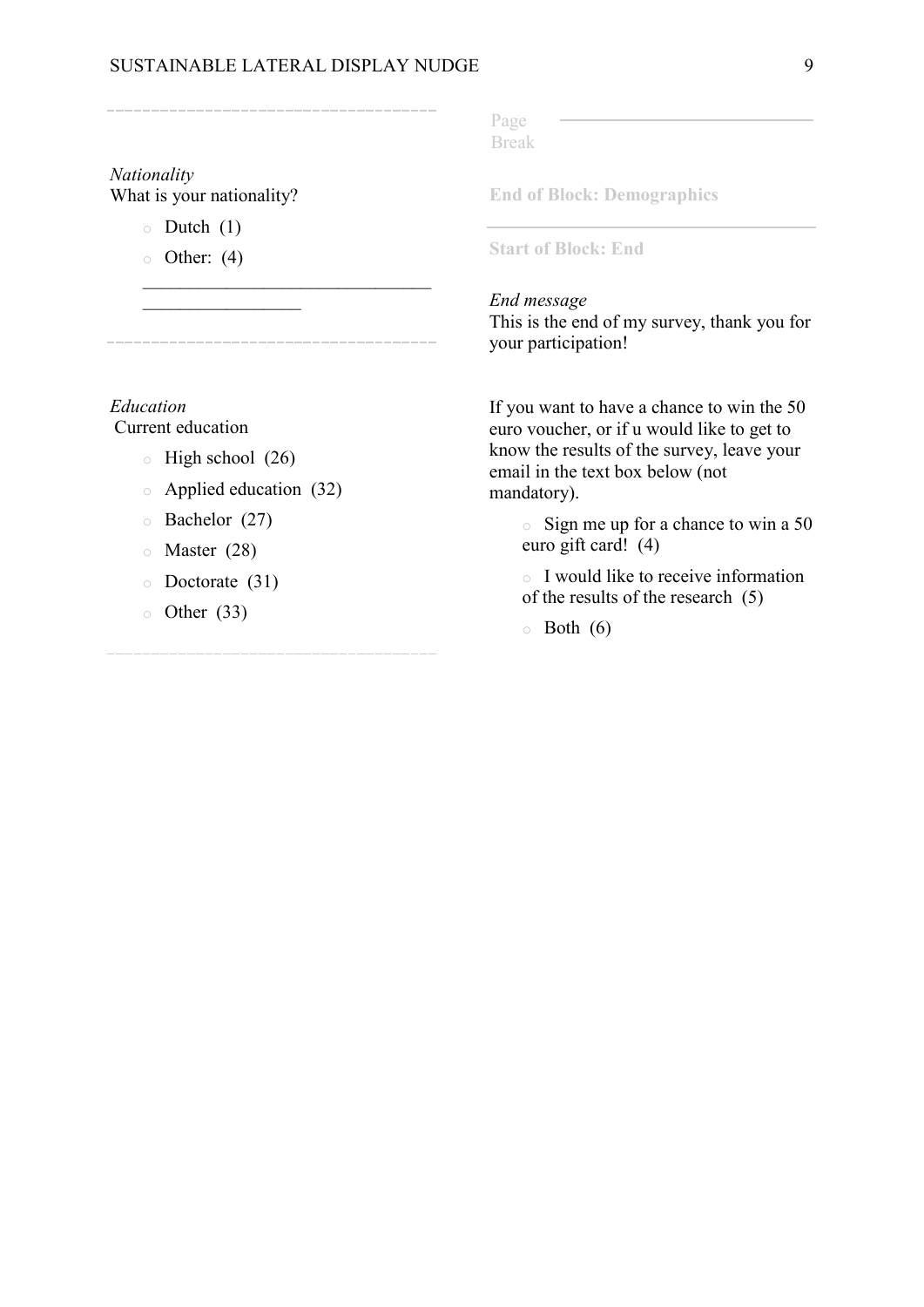#### Running head: SUSTAINABLE LATERAL DISPLAY NUDGE

#### Appendix D

Back Translation of the Survey (Text used to make adjustments indicated in green)

#### Experiment

Welcome,

Thank you for your participation

This survey is part of my master thesis, and consists of several tasks and an interactive simulation where you can design your own phone case!

This survey starts with a few basic questions and a thinking exercise. After that it is possible to design your own phone case, and the survey will close with one final task and a few statements.

The duration of the survey will be between 10 and 15 minutes.

By continuing you give consent to participate in the research. However, participation is completely voluntary and all data will be collected and held anonymously.

**At the end of the survey you can leave your e-mail to have a chance to earn a gift card worth 50 euros (Store T.B.A.)**

**Om de taal naar het nederlands te veranderen, zie rechtsboven**

Once again, thank you for participating in my survey,

Dion Jeurissen,

With everything we do, there is a certain process of **how** we do it.

Furthermore, we can often derive our lifegoals down to a very specific behavior.

For example, like most people, you probably wish to lead a happy life.

How do you achieve this? It may help to find a good job, or follow an educational programme.

How are you able to do this? Maybe by attaining a university degree.

How do you achieve an university degree? By passing all the courses.

How do you pass all the courses? By properly studying for all the exams. This exercise is meant to draw your attention to **how** you do things. Consider the following activity for your next exercise: "Improving and maintaining ones health".

In this following exercise you are asked how you want to improve and maintain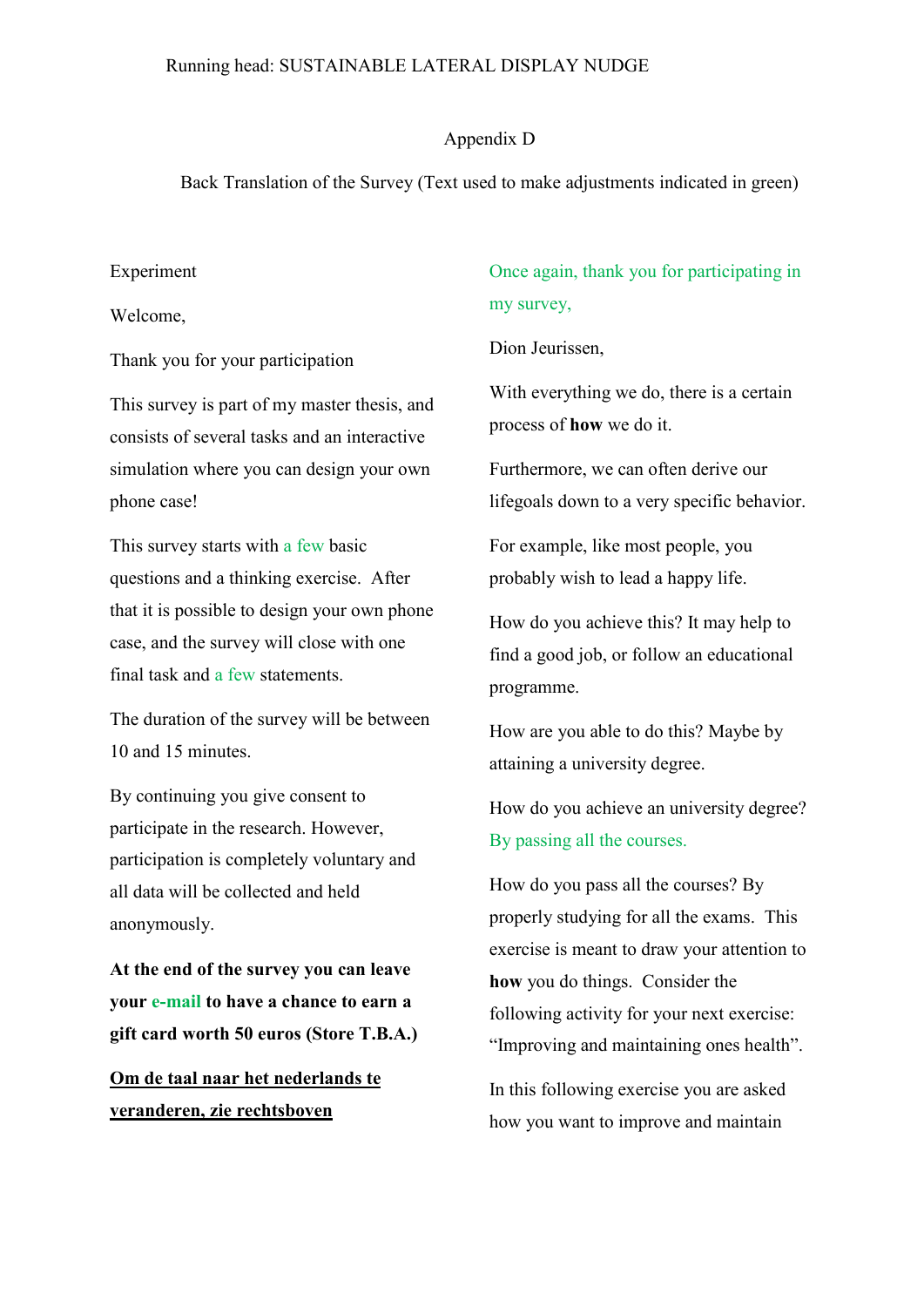your health. Clarify how you are planning to do this after every answer.

For example:

**Q1** How do you want to improve and maintain your health?

 $\rightarrow$  By swimming regularly **Q2** Would then be: How are you planning to swim regularly?

 $\rightarrow$  By getting a subscription to the swimming pool

**Q3** Would then be: How do you get a subscription to the swimming pool?

#### There are 4 how questions in total.

Answer these questions one at a time. The following illustration explains the process.

Q1. How are you going to improve and maintain your health?

Q2. How?

For everything we do, there is a certain **reason** why we do it. Furthermore, we are often able to derive the causes of our behavior down to our lifegoals.

You are currently participating in this survey for example.

Why are you doing this? Maybe to help someone.

Why do you want to help other people? Maybe because it gives you a good feeling.

Why do you want to feel good? Maybe because you want to lead a happy life.

This exercise is meant to draw your attention to **why** you do the things you do.

Consider the following activity for the next exercise: 'Improving and maintaining your health'.

In this exercise you are asked why you want to improve and maintain your health. After every answer you are asked to clarify why you want to do that.

For example,

Q1 Why do you want to improve and maintain your health? -> to remain fit

Q2 Would then be: Why do you want to remain fit? -> to feel good during the day

Q3 Would then be: Why do you want to feel good during the day?

There are 4 Why questions in total

The following illustration explains the process.

**Answer the questions one by one, start at the bottom of the page (Q1) and answer the questions from bottom to top.**

Q2. Why?

Q1. Why do you want to improve and maintain your health?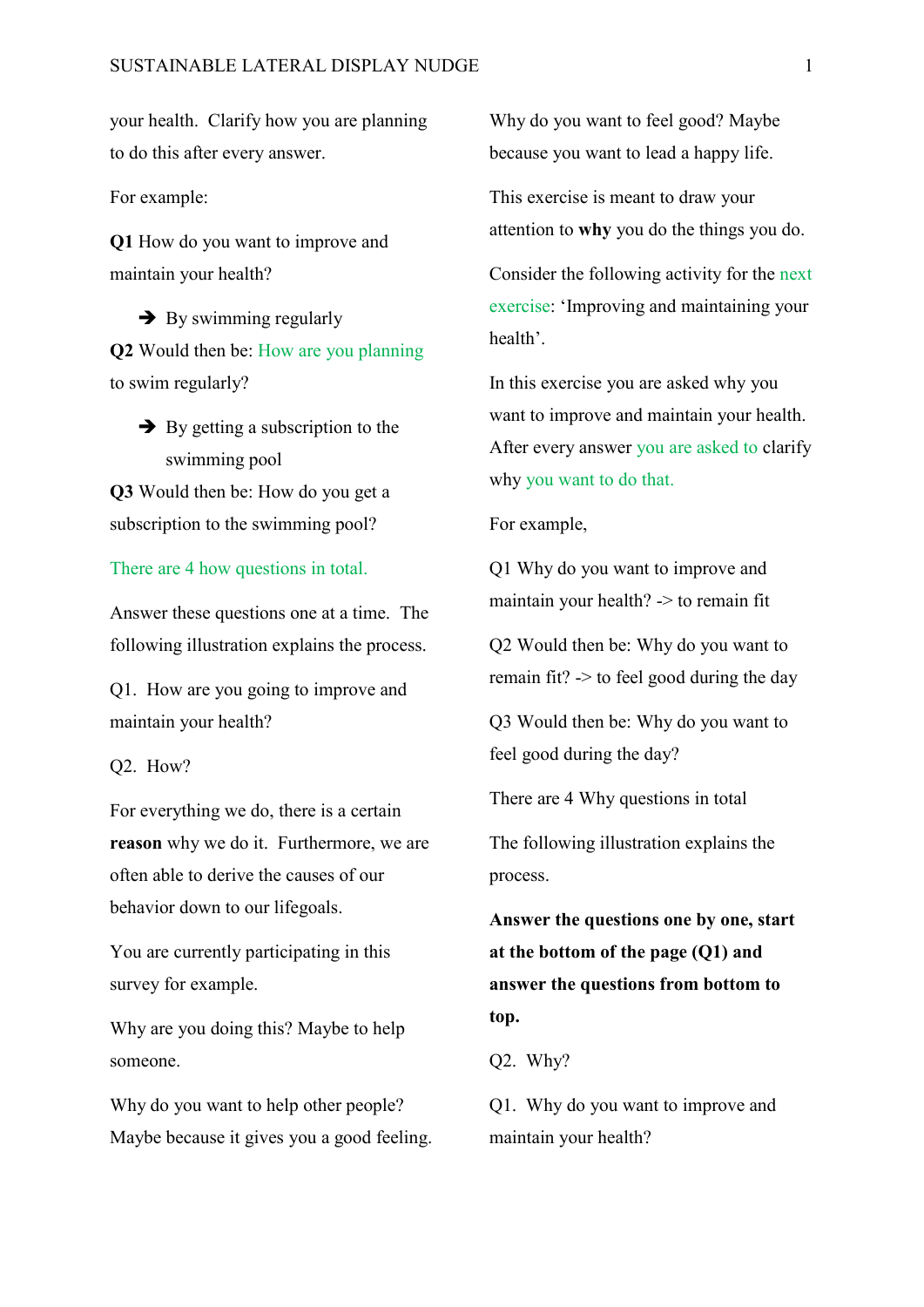For the following simulation, you have to imagine that you are looking to protect your phone by buying a phone case and a screen protector.

When you were browsing the stores, you were unable to find a product which you liked. So you decided to look online for a shop were you are able to customize your own phone case. You were able find the (fictional) website

www.designyourcase.com and are ready to start designing…

Step 1. Choose your brand and model

Select your phone brand by clicking on your brand in the image below.

Type in the model of your phone in the text box and your smart service will automatically find the correct measurements of your device.

The next step is to choose your type of case, the material, and a screen protector. Press the forward button  $\rightarrow$ 

### **Step 2. Choose the type of case, the material, and your screen protector.**

Select your type of case by clicking on the image.

Select the material.

(you can change the design in the design phase)

Select your screen protector.

To start the designing phase, click on the forward button  $\rightarrow$ 

#### **Step 3. Design your phone case!**

Choose your design-method

- Choose from existing designs
- Choose your own color and the possibility to add emoticon stickers Do you want to add an emoticon sticker to you case?
	- $N<sub>0</sub>$
	- Yes

Click on the emoticon you want to add in the image below

Select the size of your emoticon sticker

- Small
- Medium
- Large

Where do you want to add the sticker? Choose the position by clicking on the empty phone case below!

Select your design

Do you want to add text to your phone case?

- No
- Yes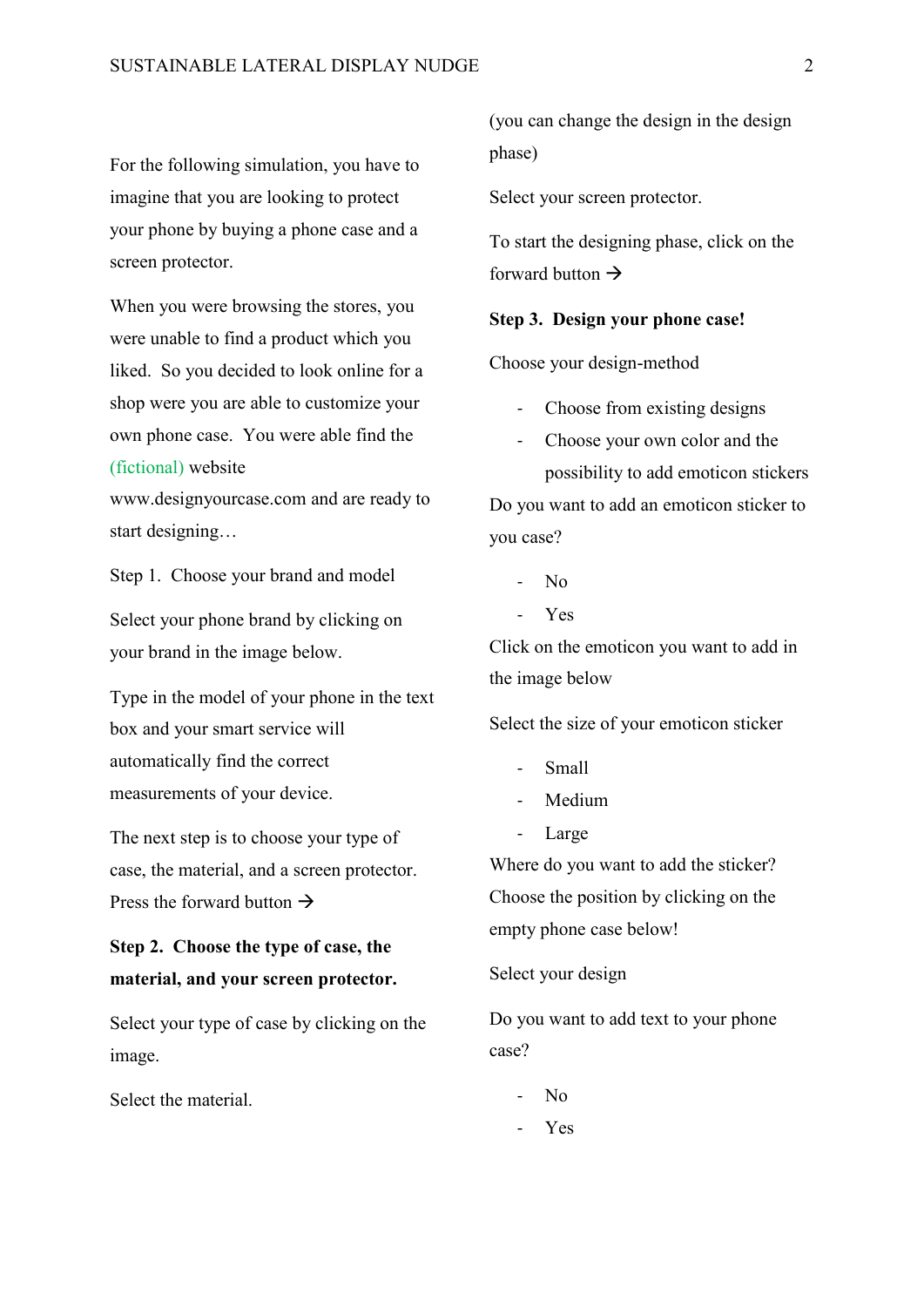If you want to add text, type it in the box below

Where do you want to add the text?

Choose the starting position by clicking on the empty case below

The last step is to choose your form of delivery and packaging method! Click on next if you are ready  $\rightarrow$ 

The last step. Choose your delivery and packaging method

Choose your delivery method

Select your packaging method

To complete your order, click on the button  $\rightarrow$ 

Thank you for completing the design simulation, to finish off there is one last thinking exercise followed by a few statements.

Note: The designs and images where not created by me, but are from real online phone case stores.

Every behavior can be described in many ways. A person can for example describe a behavior as 'typing a paper' , while another person would describe the same behavior as ' pressing buttons', where yet another person would possibly describe it as 'expressing thoughts'.

I am interested in your personal preferences for how certain behaviors should be described.

Here is an example: 1. Attending a class

a. Sitting in a chair. B. looking at the blackboard

Your task is to choose the identification, a or b, that best describe the behavior for you. There are no correct or wrong answers. People differ regarding their preferences and I am interested in your personal preference.

#### Picking an apple

- Getting something to eat
- Picking an apple from a branch

Locking a door

- Inserting a key in the lock
- Securing the house

Doing a personality test

- Answering questions
- Discovering who you are

Greeting someone

- Saying hello
- Showing friendliness

Making an exam

- Showing your knowledge
- Answering questions

reading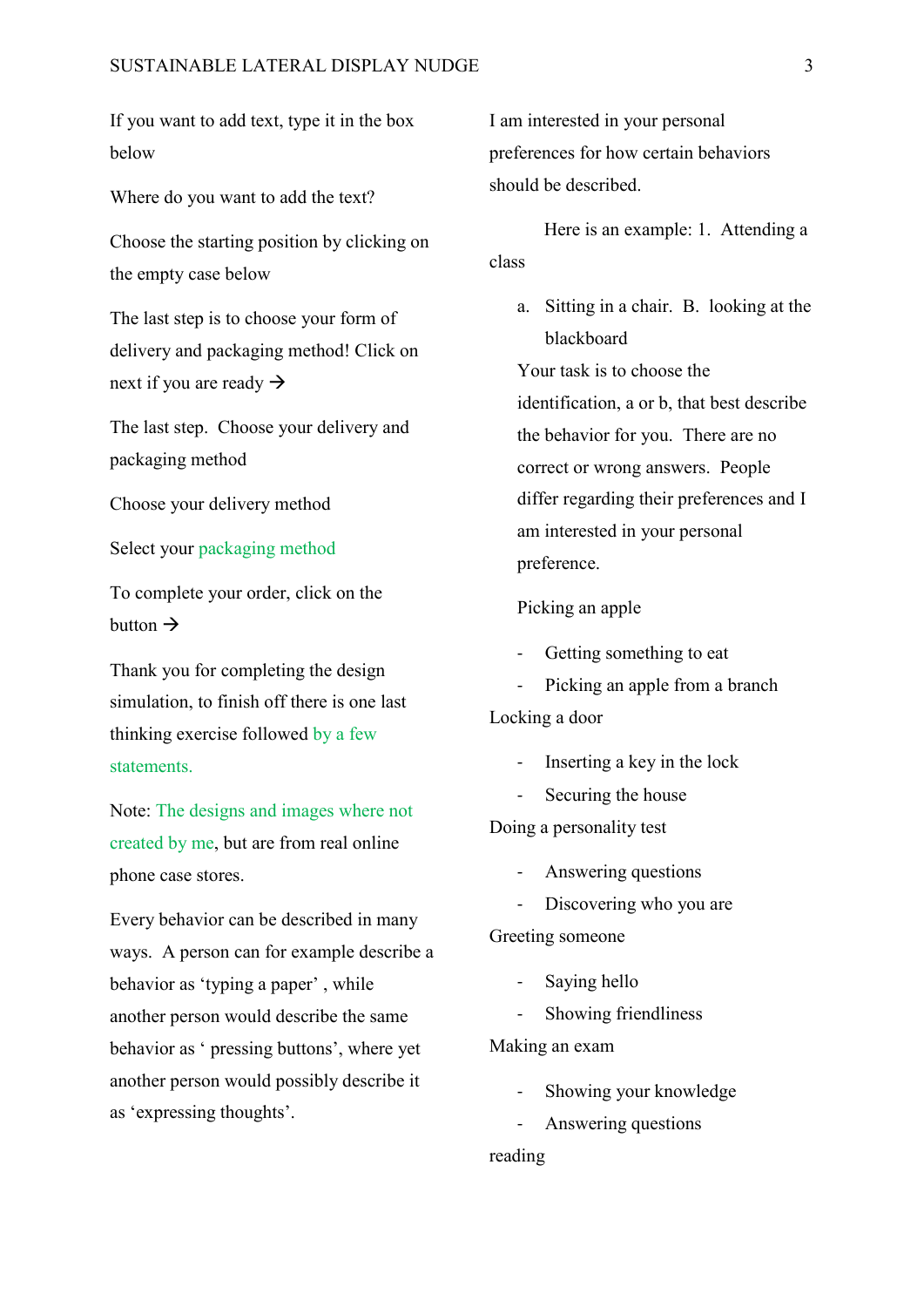#### SUSTAINABLE LATERAL DISPLAY NUDGE 4

- Following lines of text
- Gaining knowledge
- Washing clothes
	- Removing odor from clothes
	- Putting clothes in the washing machine

#### Cleaning the house

- Showing your cleanliness
- Vacuuming the floor
- Climbing a tree
	- Getting a good view
	- To hold on to branches

#### Eating

- Getting nutrition
- Chewing and swallowing

Read the statements carefully

This is the last block of questions!

I am interested in reading information about phone cases.

I have compared product characteristics among brands of phone cases

I think there are a lot of differences among brands of phone cases

I have a preferred brand for phone cases

#### **I choose a product only if I believe it..**

Is made from recycled material

Can be disposed in an environmentally friendly way

Is packaged in an environmentally friendly way

Is produced in an environmentally friendly way

## **How important is it to you that a product…**

Is made from recycled material

Can be disposed in an environmentally friendly way

Is packaged in an environmentally friendly way

Is produced in an environmentally friendly way

#### Gender

- Male
- Female
- Prefer not to disclose it
- What is your age

What is your dominant hand

- Left
- Right

What is your nationality

- Dutch
- Other.

#### Current education

- High school
- HBO
- **Bachelor**
- **Master**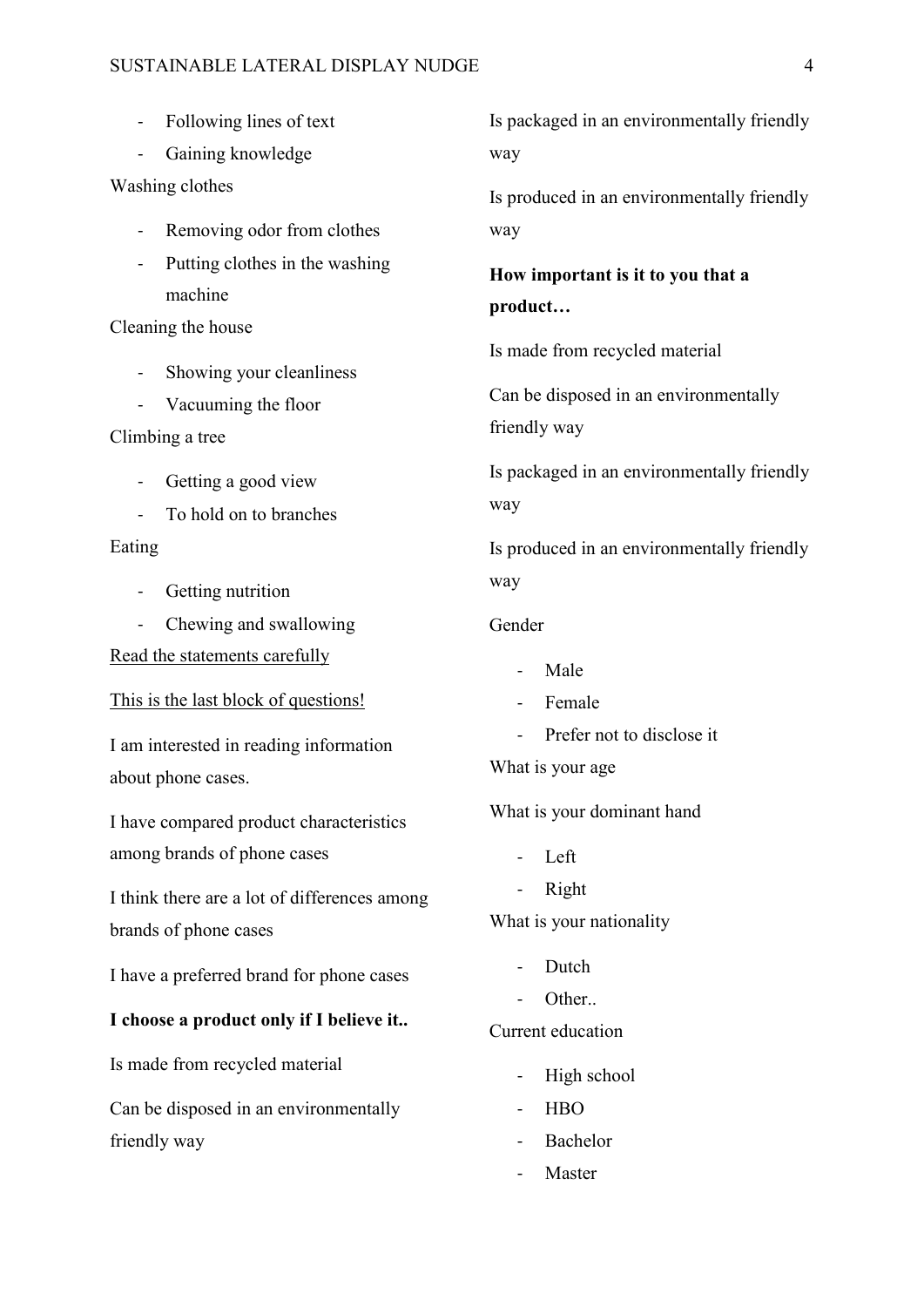- Doctorate
- Other

This is the end of my survey, thank you for your participation.

If you want to have a chance to win a 50 euro coupon, or if you are interested in the results of my research, leave your email in the text box below (not mandatory).

- Sign me up for a chance to win a 50 euro gift coupon!
- I want to receive information regarding the results of the research
- Both

Email:

……